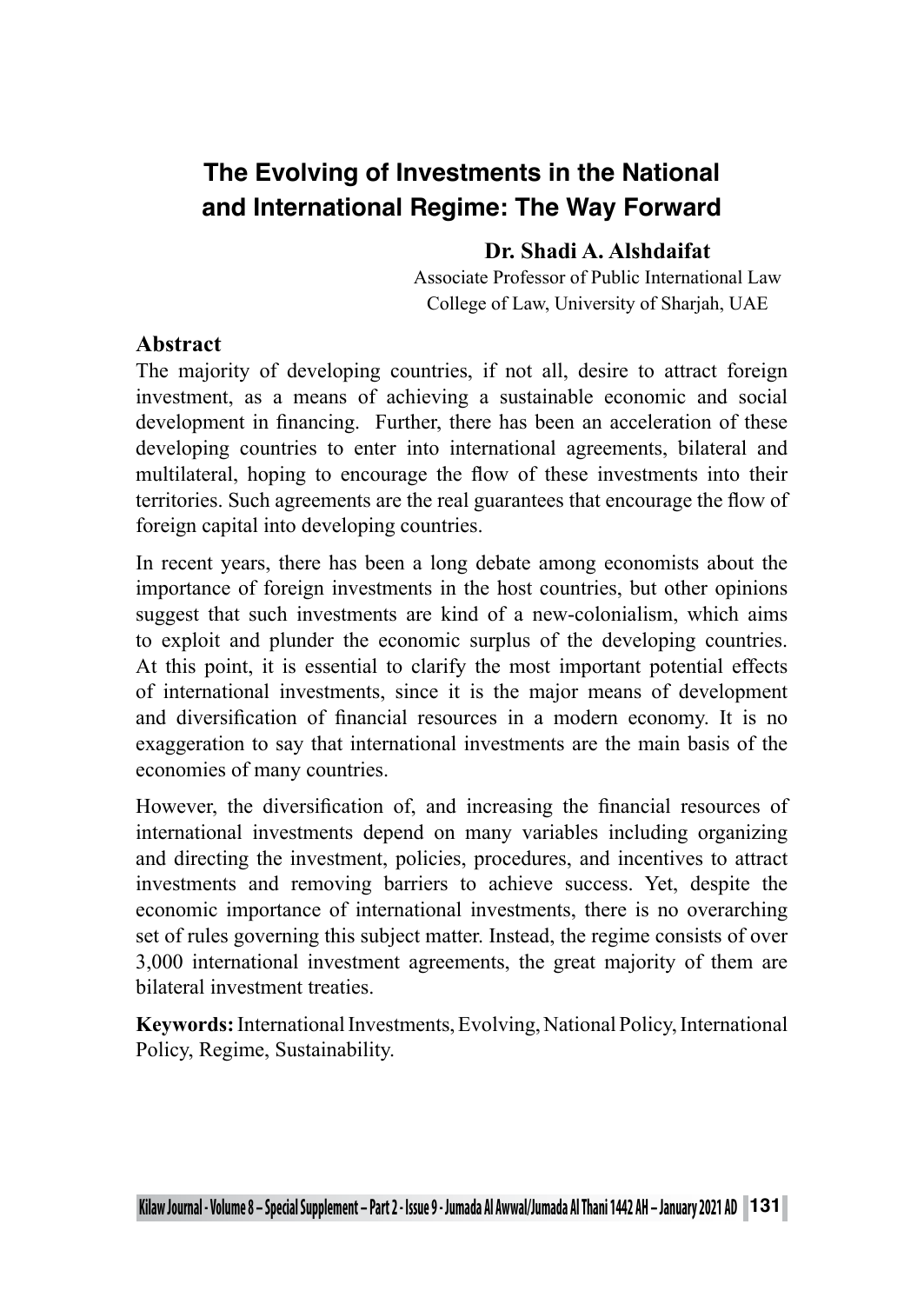"The most important quality for an investor is temperament, not intellect. You need a temperament that neither derives great pleasure from being with the crowd or against the crowd."

- Warren Buffett, an American business magnate, investor, and philanthropist.

#### **I- Introduction**

Despite the economic importance of international investments<sup> $(1)$ </sup>, there is no overarching set of rules governing this subject matter<sup>(2)</sup>. Instead, the international investment regime consists of over 3,000 international investment agreements<sup>(3)</sup> (IIAs)<sup>(4)</sup>, the great majority of them are bilateral investment treaties  $(BITs)^{(5)}$ . The investment regime, in turn, increasingly provides the legal yardstick for national rule-making on investment. The international and national investment frameworks together regulate what international investors and governments can and cannot do.

Having the right international investment framework in place is not an objective in itself<sup>(6)</sup>. In the face of prospects that the world economy<sup>(7)</sup> may

<sup>(1)</sup> *See* World Investment Report, year of 2019, which supports policymakers by monitoring global and regional foreign direct investment trends and documenting national and international investment policy developments. Available at https://unctad.org/en/pages/PublicationWebflyer.aspx?publicationid=2460.

<sup>(2)</sup> However, existing laws governing foreign investment dated back to 1979. Bernasconi, N., Rethinking Investment-Related Dispute Settlement, International Institute for Sustainable Development, Investment Treaty News, 6 (2), 2015. Hindelang, S., Krajewski, M., Shifting Paradigms in International Investment Law, More Balanced, Less Isolated, Increasingly Diversified, Oxford: Oxford University Press, 2015.

<sup>(3)</sup> It consists of more than bilateral investment treaties (BITs). Also, *see* UNCTAD and its navigator for updated treaties. Available at https://investmentpolicy.unctad.org/international-investment-agreements.

<sup>(4)</sup> An International Investment Agreement (IIA) is a type of treaty between countries that addresses issues relevant to cross-border investments, usually for the purpose of protection, promotion and liberalization of such investments. For detailed discussion, *see* Dolzer, Rudolf, Schreuer, Christoph, Principles of International Investment Law, Oxford University Press, pp. 119-194, 2008. Meunier, S., Morin, J F., Negotiating TTIP in a Dense Regime Complex, In: The Politics of Transatlantic Trade Negotiations, JF Morin, T. Novotna, F. Ponjaert and M. Telò, eds, Ashgate, pp. 173-185, 2014. Meunier, Sophie, Jean-Frédéric, Morin, The European Union and the Space-Time Continuum of Investment Agreements, Journal of European Integration, 39 (7), 891-907, 2017.

<sup>(5)</sup> A bilateral investment treaty (BIT) is an agreement establishing the terms and conditions for private investment by nationals and companies of one state in another state. This type of investment is called foreign direct investment (FDI). BITs are established through trade pacts. *See* Reisman, Micheal *et al.,* International Law in Comparative Perspective, p. 460, 2004. Wong, Jarrod, Umbrella Clauses in Bilateral Investment Treaties: Breaches of Contract, Treaty Violations, and the Divide between Developing and Developed Countries. In: Foreign Investment Disputes, 14 Geo. Mason L. Rev. 135, 2007.

<sup>(6)</sup> Dolzer, *supra* note 4, at 2. Also *see* UNCTAD, World Investment Report, XVII, 26, 2006.

<sup>(7)</sup> The world economy or global economy is the economy of all humans of the world, considered as the international exchange of goods and services that is expressed in monetary units of account. World Economy, Definition, American English Definition, Macmillan Dictionary, 2015.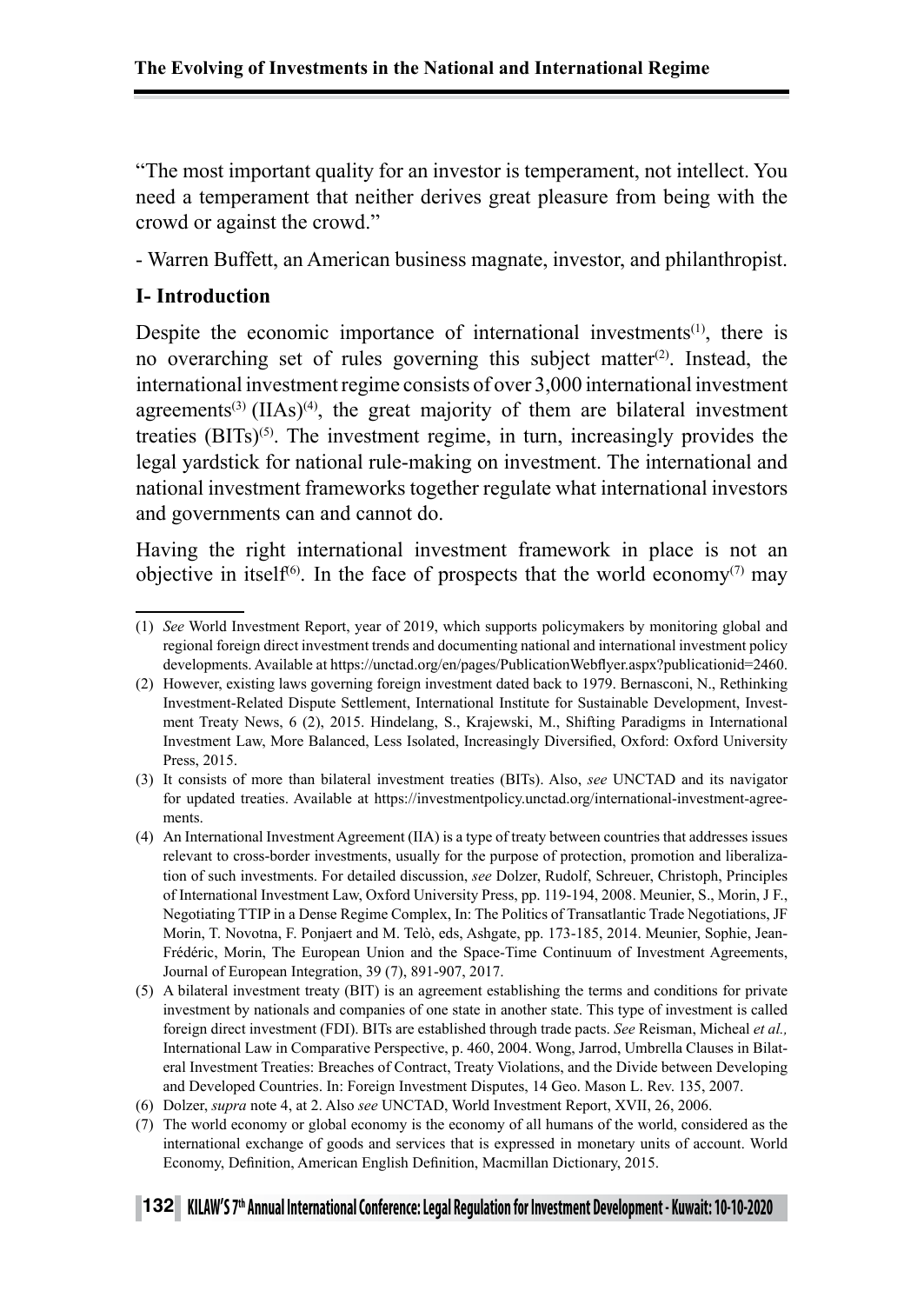face a decade or more of slow growth, it is unfortunate that world  $FDI^{(8)}$ inflows declined substantially from their peak of US \$2 trillion in 2007 as a result of the financial crisis, and US \$1.3 trillion in 2018. Flows need not only to recover but surpass this earlier record. There is no economic reason why FDI flows could not be double or triple what they were in  $2007<sup>(9)</sup>$ , although the issue is not only more FDI, but more FDI that helps to put the world on a sustainable development path.

Mobilizing such investment requires, first of all, that the economic, regulatory, and investment-promotion determinants in individual countries are in place. But the international framework dealing with the relations of governments and international investors needs to be enabling as well the framework needs to provide clear rules of the road and a suitable mechanism for resolving disputes between these two actors, should disputes arise $(10)$ . Moreover, the framework needs to provide international support to help all economies that are not members of the Organization for Economic Co-operation and Development  $(OECD)^{(11)}$  - be they developing countries or economies in transition - become more attractive for international investors. An improved investment regime, with enhanced legitimacy, provides the enabling framework for increased flows of sustainable FDI for sustainable development<sup> $(12)$ </sup>.

One particular aspect of the purpose and contents of the international investment regime deserves special attention, namely the efforts of virtually all governments to attract FDI and benefit from it as much as possible. But many governments, especially of the least developed countries, have weak capabilities to compete successfully for such investment in the world FDI market<sup> $(13)$ </sup>. For that reason, an international support program for sustainable investment facilitation should be launched, focused on improving national

<sup>(8)</sup> A Foreign Direct Investments (FDI) is an investment in the form of a controlling ownership in a business in one country by an entity based in another country. It is thus distinguished from a foreign portfolio investment by a notion of direct control. Dunning, J., Pitelis, C., Contribution to International Business Scholarship: An Assessment and Extension, Journal of International Business Studies, 39 (1), 167–176, 2008.

<sup>(9)</sup> Sauvant, Karl, The Evolving International Investment Law and Policy Regime: Ways Forward, 2016. Available at http://www.ictsd.org/bridges-news/bridges-africa/news/the-evolving-international-investment-law-and-policy-regime-ways.

<sup>(10)</sup> *Id.*

<sup>(11)</sup> The Organization for Economic Co-operation and Development (OECD) is an intergovernmental economic organizations with 36 member countries, founded in 1961 to stimulate economic progress and world trade. Warren, Christopher. In: The Stream of History, Shaping Foreign Policy for A New Era, Stanford University Press, p. 165, 1998.

<sup>(12)</sup> Sauvant, *supra* note 9.

<sup>(13)</sup> Agosin, M.R., Mayer, R., Foreign Investment in Developing Countries: Does it Crowd in Domestic Investment? Discussion Paper, No. 146, UNCTAD, 2000.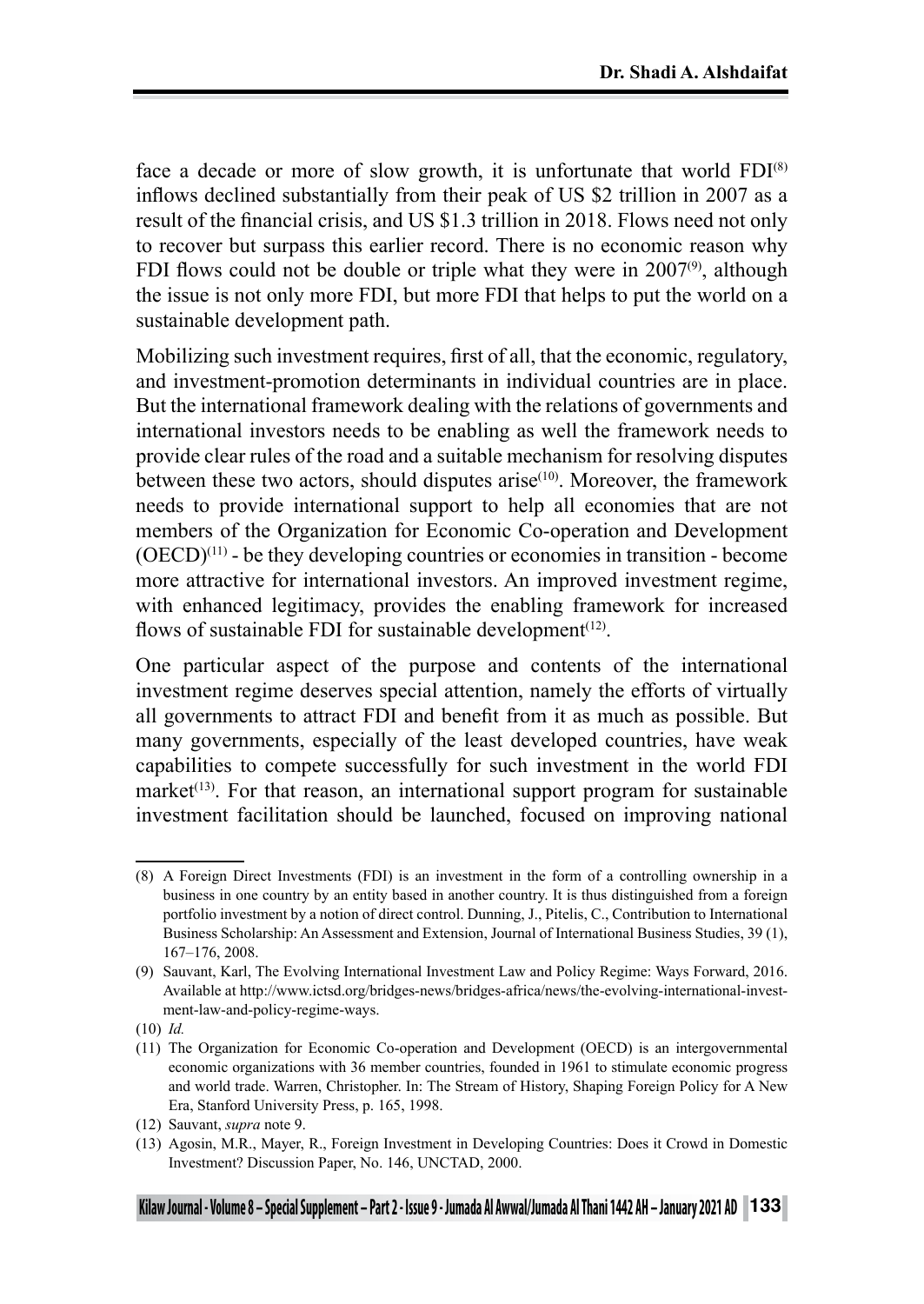FDI regulatory frameworks and strengthening investment promotion capabilities(14). Such a program should concentrate on practical ways and means of encouraging the flow of sustainable FDI to developing countries and, in particular, the least developed among them $(15)$ .

It should be geared towards strengthening the capacity of investment promotion agencies (IPAs)(16) in developing countries. It would fully complement the various efforts to facilitate trade, notably, those governed by the  $WTO^{(17)}$ -led Aid for Trade Initiative<sup> $(18)$ </sup> and the recently adopted WTO Trade Facilitation Agreement<sup> $(19)$ </sup>, by creating an integrated platform for promoting sustainable FDI(20).

One option to implement such a program would be to extend the Aid for Trade Initiative to cover investment as well, and fully so, into an Aid for Investment and Trade Initiative<sup>(21)</sup>. Another medium-term, option would be to expand the Trade Facilitation Agreement to cover sustainable investment,

- (17) The World Trade Organization is an intergovernmental organization that is concerned with the regulation of international trade between nations.
- (18) The WTO-led Aid for Trade initiative encourages developing country governments and donors to recognize the role that trade can play in development. In particular, the initiative seeks to mobilize resources to address the trade-related constraints identified by developing and least-developed countries. *See* Aid for Trade. Available at https://www.wto.org/english/tratop\_e/devel\_e/a4t\_e/aid4trade\_e.htm.
- (19) The WTO Trade Facilitation Agreement (TFA) entered into force on 22 February 2017. It is a result of the Doha Round of Trade Negotiations, which was launched in 2001. ... With the trade facilitation agreement, WTO Members aim: to "expedite the movement, release and clearance of goods, including goods in transit". *See* available at http://tfig.unece.org/contents/WTO\_Agreement.htm.
- (20) McIntyre, J., Narula, R., Trevino, I., The Role of Export Processing Zones for Host Countries and Multinational: A Mutually Beneficial Relationship? International Trade Journal, 10 (4), 1996.
- (21) Extensively and scholarly discussed in Ancharaz, V.D., Sultan, R.A., Aid for Trade and Climate Change Financing Mechanisms, ICTSD, 2010. Available at http://www.iadb.org/intal/intalcdi/ PE/2010/04946.pdf. Busse, M., Hoekstra, R., Königer, J., The Impact of Aid for Trade Facilitation on the Costs of Trading, Kyklos, 6, 143–163, 2012. Cadot O., Melo, J., Aid for Trade: What have we Learned? Which Way Ahead? CEPRI and FEDRI, London and Clermond-Ferrand, 2014. Gamberoni, E., Newfarmer, R., Aid for Trade: Do Those Countries that Need it, Get it?, World Economy, Special Issue: Aid for Trade, Melo, J.M., ed, Vol. 37, Issue 4, pp. 542–554, 2014. Helble, M.C., Mann, C.L., Wilson, J.S., Aid for Trade Facilitation, Review of World Economics, Weltwirtschaftliches Archiv, Springer, vol. 148 (2), pp. 357-376, 2014.

## **<sup>134</sup> KILAW, S 7th Annual International Conference: Legal Regulation for Investment Development - Kuwait: 10-10-2020**

<sup>(14)</sup> Blomstrom, M., Kokko, A., How Foreign Investment Affects Host Countries? Policy Research Working Paper, No. 1745, World Bank, 1997.

<sup>(15)</sup> Lall, S., Foreign Direct Investment, Technology Development and Competitiveness: Issues and Evidence, In: Lall, S., Urata, S., (eds.), Competitiveness, FDI and Technological Activity in East Asia, Cheltenham, 2003. Elgar, Edward, Lall, S., Narula, R., FDI and its Role in Economic Development: Do We Need a New Agenda? European Journal of Development Research, 16 (3), 447–464, 2004.

<sup>(16)</sup> An investment promotion agency (IPA) is most often a government agency (or occasionally a nonprofit organization functioning similar to a chamber of commerce or business consulting corporation) whose mission is to attract investment to a country, state, region or city. Campisi, J., Sottilotta, C.E., Unfriendly or Unwanted? Reflections on FDI Attraction Policies in Italy, Rivista Italiana di Politiche Pubbliche, Vol. 11, No. 2, pp. 223-250, 2016. Bellak, C., Leibrecht, M., Stehrer, R., Policies to Attract Foreign Direct Investment: An Industry-Level Analysis, OECD VII, Global Forum on International Investment, 2004.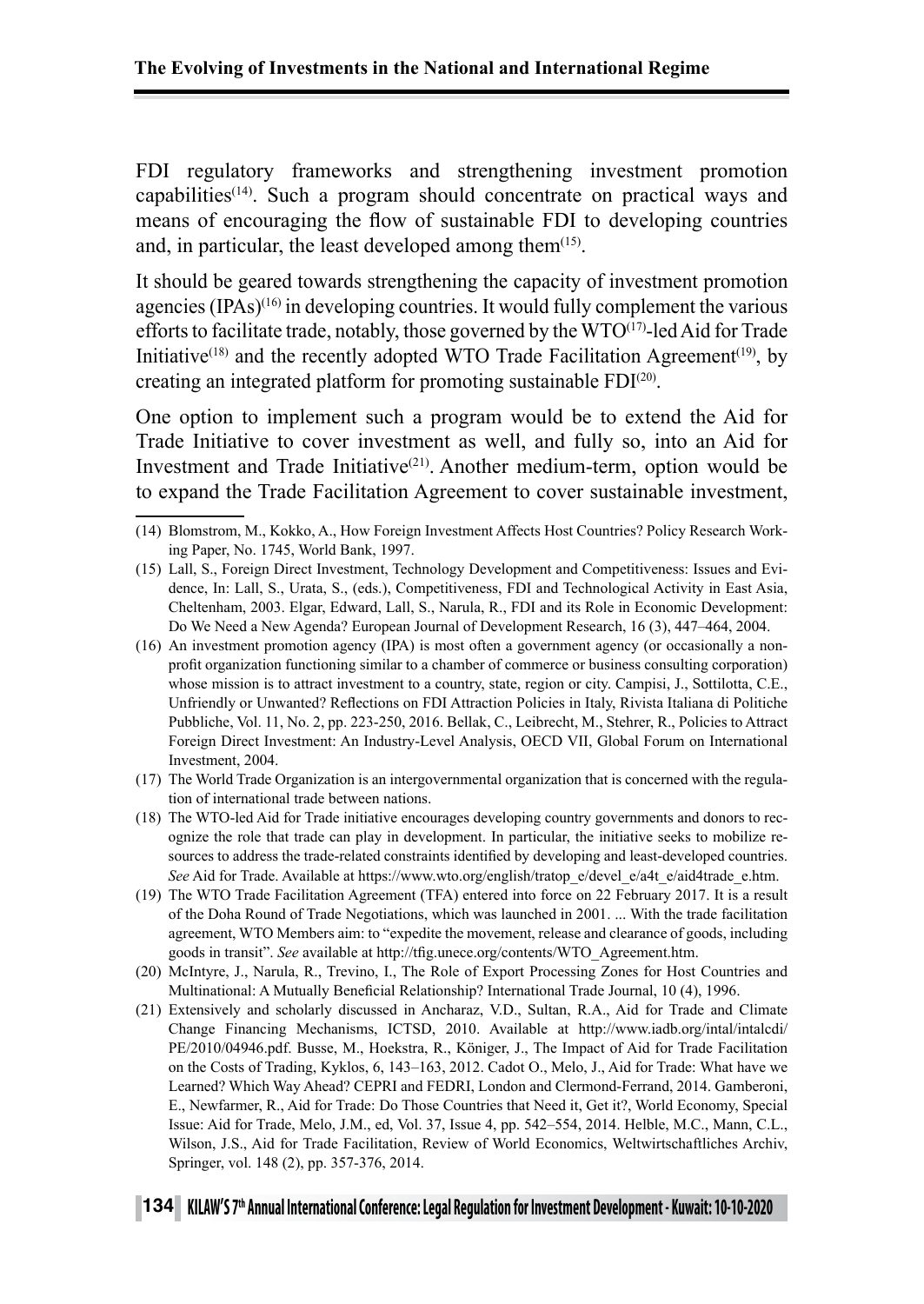turning it into an Investment and Trade Facilitation Agreement<sup> $(22)$ </sup>. A third option is for all —or a group of interested— countries to launch a Sustainable Investment Facilitation Understanding<sup>(23)</sup> that focuses entirely on practical ways to encourage the flow of sustainable FDI to developing countries. Work on such an understanding could be undertaken, in due course, in the WTO. It could also begin within another international organization with experience in international investment matters, perhaps  $UNCTAD<sup>(24)</sup>$  or the World Bank<sup>(25)</sup>or the OECD or, a group of the leading outward FDI countries could launch such an initiative. The impetus could come from the  $G20^{(26)}$ , which could mandate the initiation of such work.

The present paper focuses on a limited number of topics that have systemic implications<sup> $(27)$ </sup>, intending to suggest ways of enhancing the international investment regime. These topics are discussed separately for analytical reasons, but they are closely interrelated.

The main objective of the present paper also examines the state of the international investments and policy regime on the national and international level, and how its governance might be enhanced. Following a thorough analysis of the background to rule-making in international investment, the paper puts forward a set of policy options with the overall objective of increasing sustainable investment flows, particularly to developing and least developed countries, and any discussion of strengthening the international investment regime needs to begin with the very purpose of the regime.

<sup>(22)</sup> The Aid for Trade Agreement presents the following: trade policy and regulation, economic infrastructure, productive capacity building and adjustment assistance.

<sup>(23)</sup> *See* Novik, A., Crombrugghe, A., Towards an International Framework for Investment Facilitation, (OECD Investment Insights), p. 1, 2018.

<sup>(24)</sup> UNCTAD is the part of the United Nations Secretariat dealing with trade, investment, and development issues. The organization's goals are to: "maximize the trade, investment and development opportunities of developing countries and assist them in their efforts to integrate into the world economy on an equitable basis". UNCTAD was established by the United Nations General Assembly in 1964 and it reports to the U.N. General Assembly and United Nations Economic and Social Council. Available at https://unctad.org/en/Pages/Home.aspx.

<sup>(25)</sup> With 189 member countries, the World Bank Group is a unique global partnership fighting poverty worldwide through sustainable solutions.

<sup>(26)</sup> The G20 (Group of Twenty) is an international forum for the governments and Central Bank governors from 19 countries and the European Union (EU). Founded in 1999 with the aim to discuss policy pertaining to the promotion of international financial stability. Gilpin, Robert, Global Political Economy: Understanding the International Economic Order, Princeton, New Jersey: Princeton University Press, 2001. Markwell, Donald, John Maynard Keynes and International Relations: Economic Paths to War and Peace, Oxford University Press, 2006.

<sup>(27)</sup> For more detailed systemic implications *see* Zimmermann, F., Smith, K., More Actors, More Money, More Ideas for International Development Co-operation, Journal of International Development, Vol. 23, Issue 5, pp. 722-738, 2011.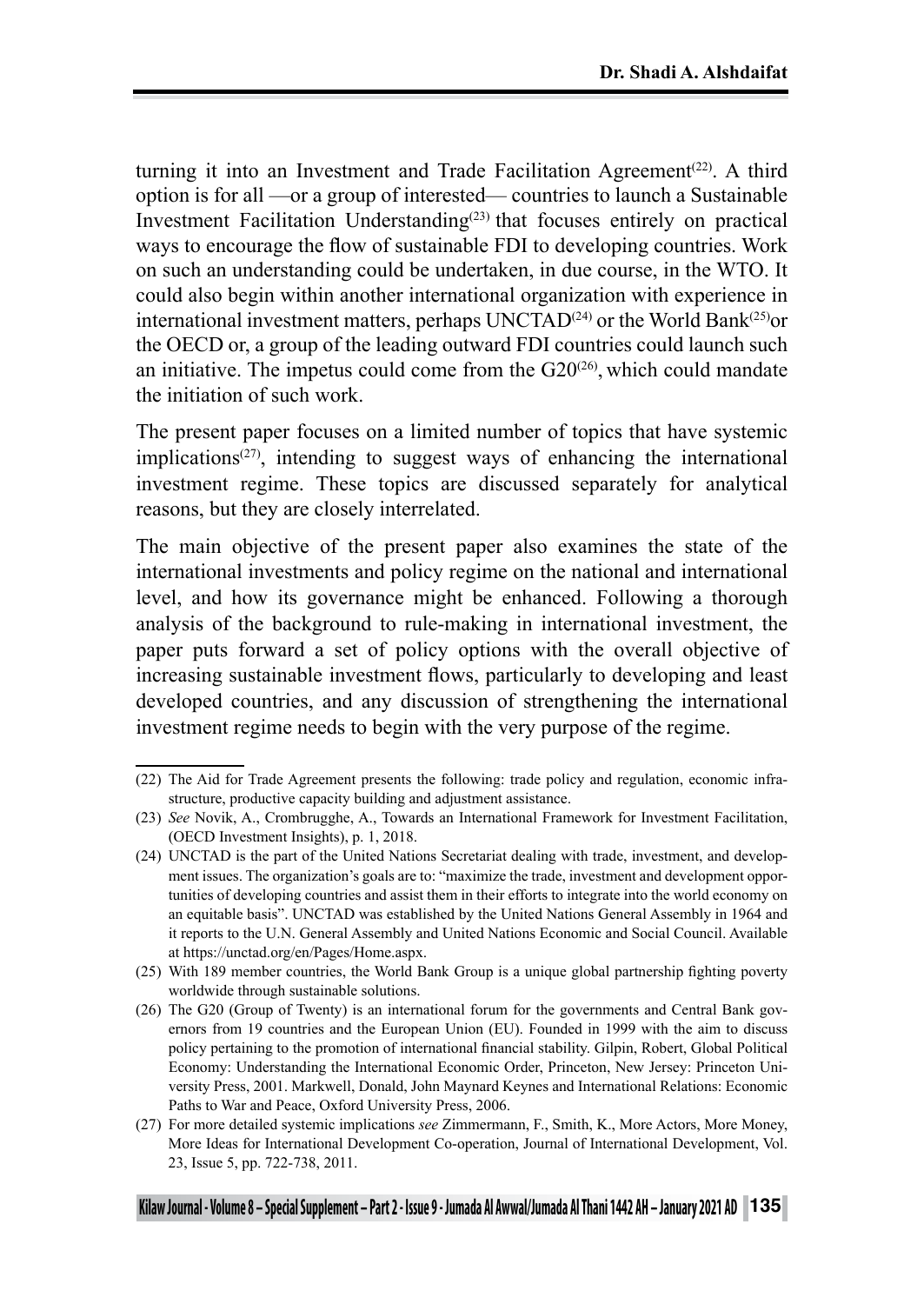As it is indicated in the title, this paper outlines the research methodology of the paper. As such, the proposed research took the form of new research but on an existing research subject. In order to satisfy the objectives of the paper, an analytical and descriptive method was held. The main characteristic of analytical and descriptive research is that it is most appropriate for such a title. Its basic advantage is that it offers a complete description and analysis of a research subject, without limiting the scope of the research and the nature of the subject matter.

#### **II- Background of International Investments**

In light of the above, this part, therefore, proposes a history of international investments. As early as 1796, John Adams, after having negotiated for the United States the first Treaty on Friendship, Commerce, and Navigation with France<sup> $(28)$ </sup>, emphatically highlighted the protection of alien property by the rules of international law.

There is no principle of the law of nations more firmly established than that which entitles the property of strangers within the jurisdiction of another country in friendship with their own to the protection of its sovereign<sup>(29)</sup> by all efforts in his power<sup>(30)</sup>. To tell this complex history that has put at the forefront of  $\text{IIL}^{(31)}$  the public interests attached to the concept of the right to development and sustainable development as well as to decipher its intricacies, and distinguishes between two periods when the focus and attention of foreign investment policy-makers have been respectively on economic development and sustainable development<sup>(32)</sup>.

At the time of the New International Economic Order<sup> $(33)$ </sup>, when developing

- (28) More analysis on the treaty *see* Giunta, Mary, Documents of the Emerging Nation: U.S. Foreign Relations 1775–1789, Wilmington, Del: Scholarly Resources Inc., 1998. Middlekauff, Robert, The Glorious Cause: The American Revolution, 1763–1789, New York: Oxford University Press, 1982.
- (29) However, and regarding this issue, a great deal has been discussed by Professor Angus Armstrong in his Foreign Investment and Shared Sovereignty. My analysis shows that the more stringent investment protection provisions in foreign direct investment the less on FDI inflows in OECD countries.
- (30) Dolzer, Rudolf, Schreuer, Christoph, History, Sources, and Nature of International Investment Law From: Principles of International Investment Law, 2nd ed, Oxford Scholarly Authorities on International Law, 2012.
- (31) International Investment Law is an important field of international law that grants rights to foreign investors to foster States' development.
- (32) This distinction pursues didactic motives. It goes without saying that the history of international investment and development does not reflect such 'clear-cut' divided periods.
- (33) *See* Declaration on the Establishment of a New International Economic Order, UNGA Res 3201 (S-VI) (1May 1974), UN Doc A/RES/29/3201, Charter of Rights and Economic Duties of States, UNGA Res 3281 (XXIX) (12 December 1974), UN Doc A/RES/29/3281.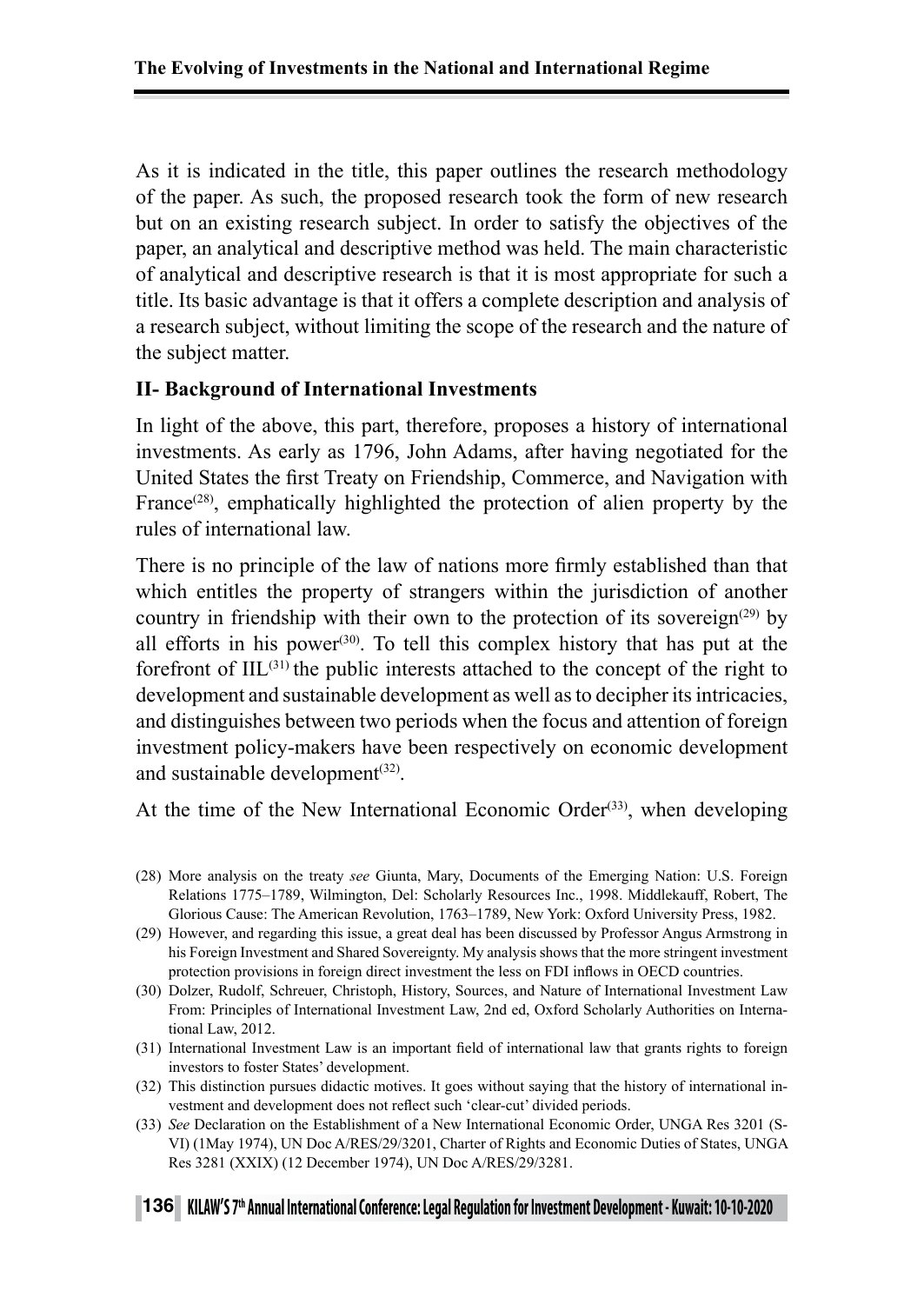states were dismantling the customary international  $law<sup>(34)</sup>$  of the protection of aliens abroad<sup>(35)</sup>, foreign investors<sup>(36)</sup> were faced with the risk of being expropriated without compensation or of suffering discriminatory and arbitrary treatments<sup> $(37)$ </sup>. As a result, they became reluctant to operate in developing states. Such mistrust threatened the economy of these newly independent states, which was largely dependent on foreign direct investment<sup>(38)</sup>.

In light of this context, it is first argued that IIL was conceived of and designed, first and foremost, with the view to promote economic development<sup>(39)</sup>. Second, it is put forth that this focus on economic development and the traditional 'absence' of the public interests attached to the right to development and sustainable development in the 'old' and the great majority of IIA still in force should not lead to the conclusion that IIL has 'sacrificed' development considerations(40).

However, there are various forms of FDI, in which one of them is the ownership of the full penalty of the shares of the national firm or possession of the project before the acquisition of the foreign investor. A joint venture is another form of FDI, in which a company is being set up in the host country with the collaboration of local partners $(41)$ .

<sup>(34)</sup> Customary International Law "... consists of rules of law derived from the consistent conduct of States acting out of the belief that the law required them to act that way." Rosenne, Shabtai, Practice and Methods of International Law, p. 55. 1984. Germain, Claire, Germain's Transnational Law Research, Guide to International Legal Research (2004), and Contemporary Practice of Public International Law, Ellen G. Schaffer and Randall J. Snyder, eds., 1997. Anthea, Elizabeth, Traditional and Modern Approaches to Customary International Law: A Reconciliation, 95 Am. J. Int'l. L. 757 (2001).

<sup>(35)</sup> As to the relation between the international law of the protection of aliens abroad and international investment law, *see* L'évolution, Juillard, du droit des investissements', 250 Recueil des Cours de l'Académie de Droit International 9, 76, 1994.

<sup>(36)</sup>  $\degree$  When investment in the form of a controlling ownership in a business in one country by an entity based in another country by foreign investors.

<sup>(37)</sup> Customary International Law provided indeed the minimum standard of treatment as embodied in the Neer decision of the Mexico-USA Claims Commission and the compensation of expropriation as formulated by the U.S. Secretary of States, *see* Neer, L., Pauline, F.H., (U.S.A.) v. United Mexican States, (15 October 1926), 4 RIAA 60: Letter of the US Secretary of States to the Mexican embassy (21 July 1938), quoted in A F Lowenfeld, International Economic Law, 398, Oxford University Press (2002).

<sup>(38)</sup> *See* Broches, A., The Convention for Settlement of Investment Disputes, 136 Recueil des Cours, 331, 343, 1972.

<sup>(39)</sup> Sattorova, M., International Investment Law and Development: Bridging the Gap, Stephan W. Schill, Christian J. Tams and Rainer Hofmann, ed., Cheltenham: Edward Elgar, 473, 2017.

<sup>(40)</sup> Yannick, Radi, International Investment Law and Development: A History of Two Concepts, Edward Alger Publication, 2015.

<sup>(41)</sup> Foreign Direct Investment and Performance Requirements: New Evidence From Selected Countries, UNCTAD, New York, 2003.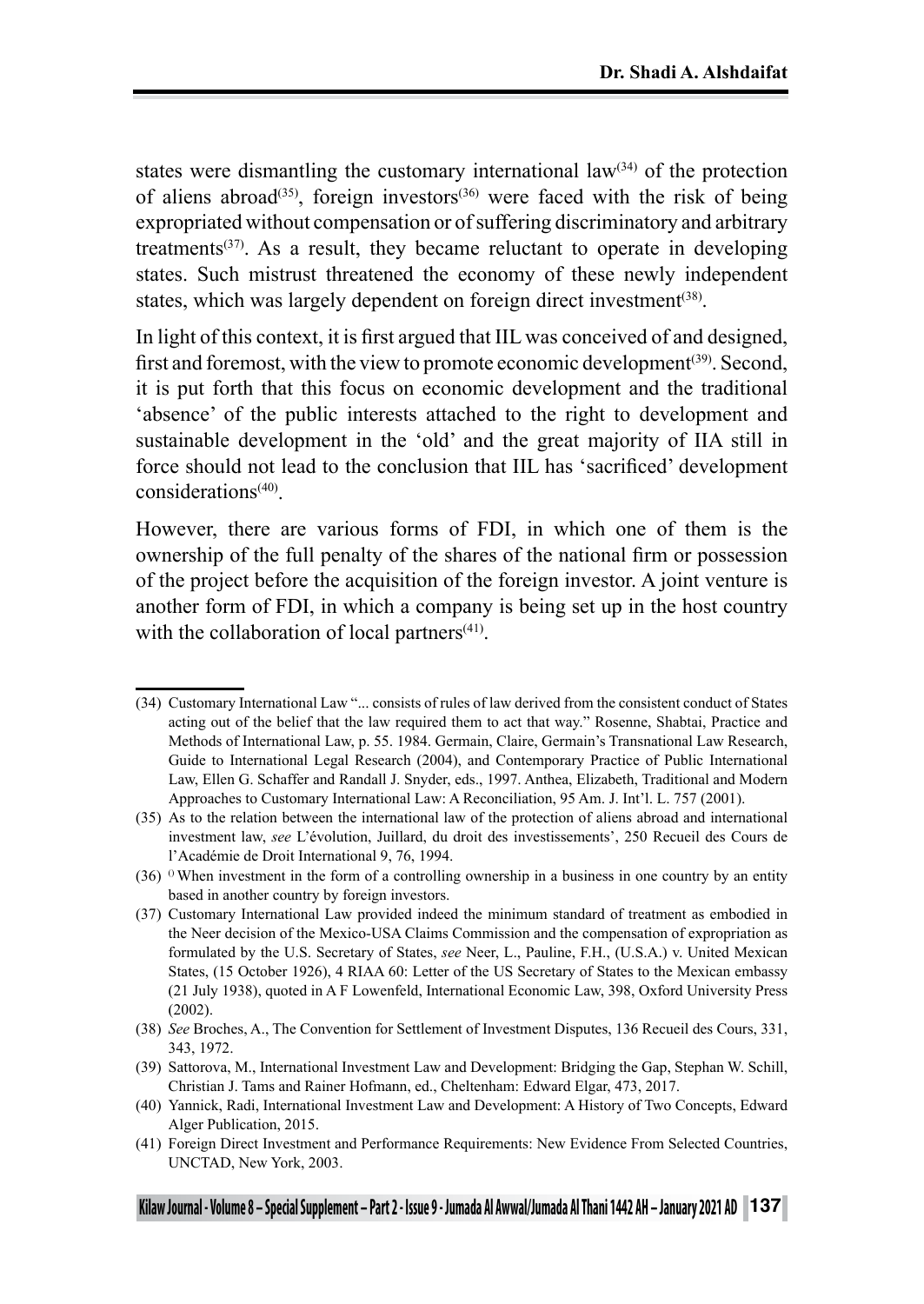Due to the partnership and the experience of the local market, this form is generally preferred. Another reason that makes it less risky is that foreign partner is not given the right to fully intervene over the operation of the project. Also, FDI could be in the form of setting up new subsidiaries or branches of foreign parent companies, as well as marketing goods in the host country $(42)$ .

#### **III- The Rise of International Investment**

International investment has resulted in greater interconnectedness among markets around the world and increased communication and awareness of business opportunities in the far corners of the globe<sup> $(43)$ </sup>. More cash flow and many investors can access new investment opportunities at a greater distance than before.

Investments became opportunities within easier reach for the reason of political and economic stability and the improvement of communications technology<sup>(44)</sup>. Countries with positive diplomatic relations of today's international arena can increasingly unify their economies through increased investment and trade<sup>(45)</sup>.

Products and services<sup>(46)</sup> previously available within one country are made more readily available to new markets<sup> $(47)$ </sup>, resulting directly in improved economic opportunities for workers in those economies and leading to improved household incomes<sup>(48)</sup>. In our opinion, the increased number of investors improved constantly for the reason that present opportunities present a wider range of investment options and new ways to profit. As a result, most national investments try to stay competitive with their counterparts in other parts of the world $(49)$ , broadening their competitive horizons past their local

<sup>(42)</sup> *Supra* note 41, at UNCTAD.

<sup>(43)</sup> Hall, Mary, Globalization and International Investment, Macroeconomics, 2018.

<sup>(44)</sup> Mussa, Michael, Factors Driving Global Economic Integration, Global Opportunities and Challenges, IMF, August 25, 2000.

<sup>(45)</sup> The translation of Part I of the Diplomatic Bluebook 1985 Edition published by the Ministry of Foreign Affairs. The edition mainly covers the 1984 calendar year. The translation was prepared by the Foreign Press Center, Japan.

<sup>(46)</sup> In a landmark article, Robert D. Buzzel pointed out the rapidity with which barriers to standardization were falling. In all cases they succumbed to more advanced and cheaper ways of doing things. *See* Buzzell, Robert, Can You Standardize Multinational Marketing?, Harvard Business Review 46, 102- 113, 1968.

<sup>(47)</sup> There is powerful new evidence for this, even though the opposite has been urged by analysts of PIMS data for years. *See* Philip, Lynn, Chang, Dae, Buzzell, Robert, Product Quality: Cost Production and Business Performance—A Test of Some Key Hypotheses, Harvard Business School, Working Paper No. 83-13, 1983.

<sup>(48)</sup> For a discussion of multinational reorganization, *see* Bartlett, Christopher, MNCs: Get off the Reorganization Merry-Go-Round, Harvard Business Review, 1983.

<sup>(49)</sup> Palepu, KG., Sinha J., Khanna, T., Strategies that Fit Emerging Markets, Harv Bus Rev. 83 (6), 63-74, 76, 148, 2005.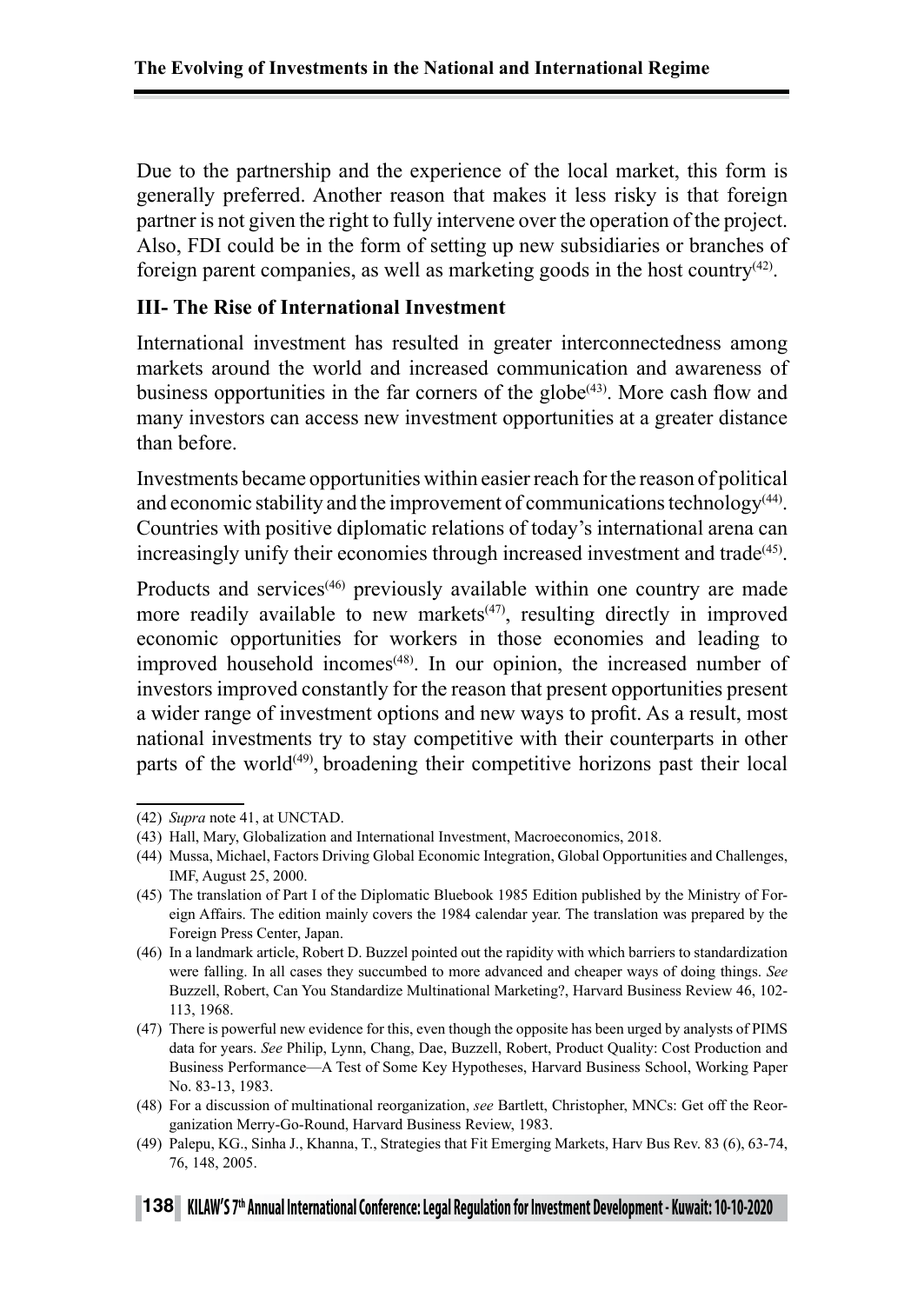areas and home countries. Subsequently, to maintain competitiveness often requires sourcing materials and outsourcing labor from other countries<sup>(50)</sup>.

Competitive investors have increasingly turned to FDI as a source not only of the new market but also of partnerships and ventures<sup>(51)</sup>. National and international policies have facilitated this and made the transition to international investments easier than any time before<sup> $(52)$ </sup>. Over time, international investment as a profit toll resulted in increased cultural commonalities between states and increasingly connected economies that have more mutual interests and challenges.

At any point, international investment and cash flow $(53)$  tied together and lead into one another<sup> $(54)$ </sup> as companies act internationally by increasing their international investment out of mutual interest and the need to stay internationally competitive.

The reasons behind the increase of international investments are many, one is the pricing differences<sup>(55)</sup>, or arbitrage<sup>(56)</sup>, in different markets for labor<sup>(57)</sup> and supplies $(58)$ .

(53) A cash flow in its narrow sense is a payment (in a currency), especially from one central bank account to another; the term 'cash flow' is mostly used to describe payments that are expected to happen in the future, are thus uncertain and therefore need to be forecast with cash flows; a cash flow is determined by its time t, nominal amount N, currency CCY and account A; symbolically CF = CF (t,N,CCY A). *See* Auerbach, A.J., Devereux, M.P., Consumption and Cash-flow Taxes in an International Setting (No. w19579), STICERD, Public Economics Programme Discussion Papers 3, Suntory and Toyota International Centres for Economics and Related Disciplines, LSE, National Bureau of Economic Research, 2013.

- (55) Each seller has the same, constant marginal cost. The set of permissible prices is finite. Sellers, with long-term experience in the market. Pratt, John W., *et al.,* Price Differences in Almost Competitive Markets, The Quarterly Journal of Economics, vol. 93, no. 2, pp. 189–211, 1979.
- (56) In economics and finance, arbitrage is the practice of taking advantage of a price difference between two or more markets and striking a combination of matching deals that capitalize upon the imbalance, the profit being the difference between the market prices at which the unit is traded. Shleifer, Andrei, Vishny, Robert, The Limits of Arbitrage, Journal of Finance, 52, 35–55, 1997.
- (57) The labor market refers to the supply and demand for labor in which employees provide the supply and employers the demand. *See* Bown, Chad, Why the U.S. Needs Allies in a Trade War Against China, Harvard Business Review, 2018. Ghose, Ajit, Global Inequality and International Trade, Cambridge Journal of Economics, Vol. 28, Issue 2, 229–252, 2004.
- (58) Any ordinary goods needed by people in a daily basis.

<sup>(50)</sup> Jean-Jacques, Laffont, Tirole, Jean, A Theory of Incentives in Procurement and Regulation, MIT Press, p. 1, 1993.

<sup>(51)</sup> Weele, Arjan, Purchasing and Supply Chain Management: Analysis, Strategy, Planning and Practice, ed., Andover: Cengage Learning, 2010.

<sup>(52)</sup> Kirkman, Marshall, The Handling of Railway Supplies: Their Purchase and Disposition, Chicago, 1887. Hysell, Helen, The Science of Purchasing, New York: Appleton, 1922. Lewis, M.A., Roehrich, J.K., Contracts, Relationships and Integration: Towards A Model of the Procurement of Complex Performance, International Journal of Procurement Management, 2, pp. 125-142, 2009.

<sup>(54)</sup> David H., Dorn, D., Gordon H., The China Shock: Learning from Labor-Market Adjustment to Large Changes in Trade, Annual Review of Economics, 8, 205–240, 2016.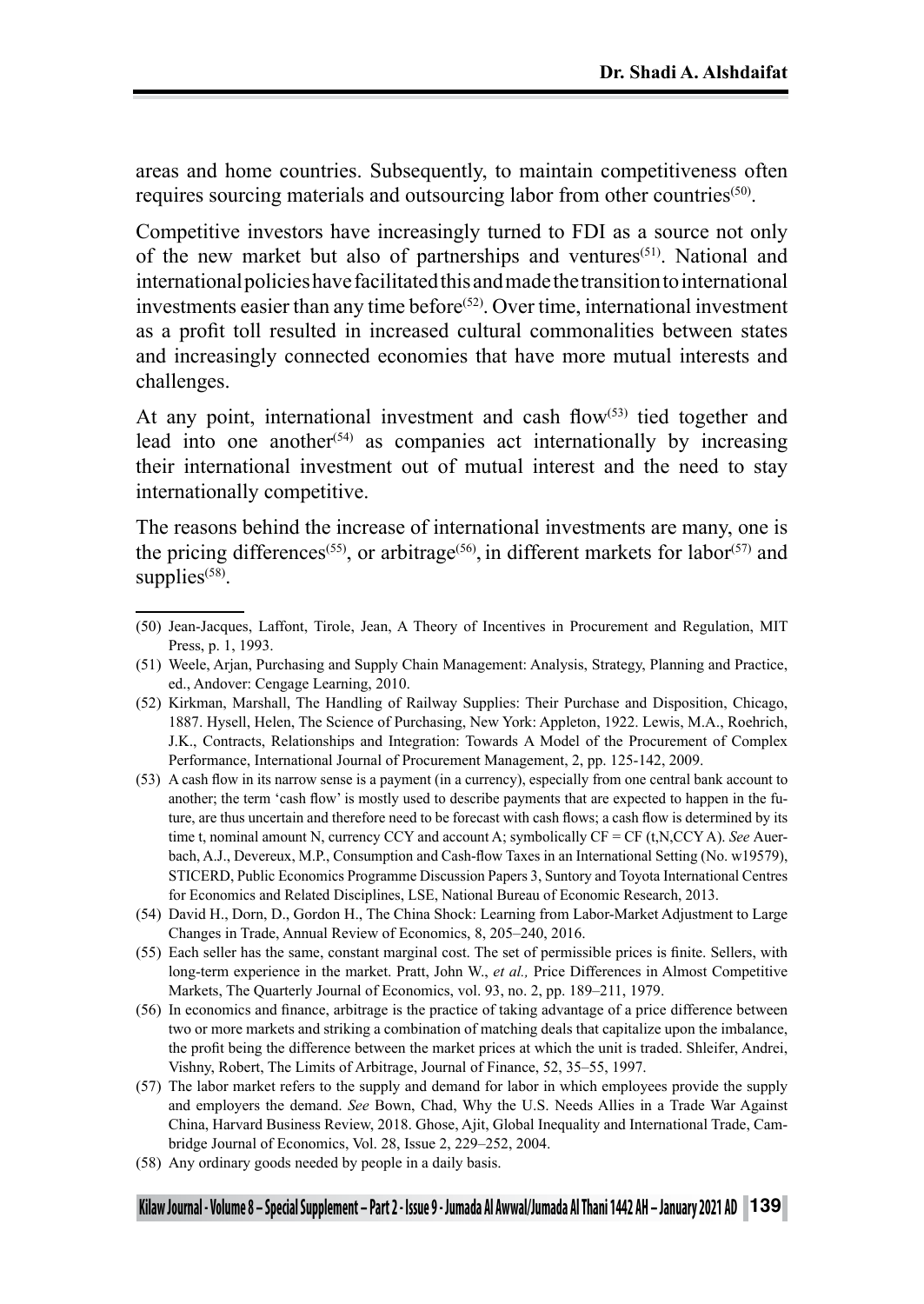International investments compel connected economies to continue to invest in each other to protect their economic health and acquire new profits<sup> $(59)$ </sup>. International investments also have increased as a direct result of international stability<sup> $(60)$ </sup> in different parts of the world and this is pulling more economies into  $FDI<sup>(61)</sup>$ . The competitive nature of  $FDI<sup>(62)</sup>$ , in other words, ultimately has a social<sup> $(63)$ </sup> and economic<sup> $(64)$ </sup> impact that transforms economies in pursuit of investment and greater economic activity. This knits economies into each other and results in increased international investment<sup> $(65)$ </sup>.

The only danger that might face the rise of international investments is the climate risks<sup>(66)</sup>, resource scarcity<sup>(67)</sup>, and sustainable energy<sup>(68)</sup> in one part and

- (60) The term "stability" was brought into international relations studies by Lewis F. Richardson (1960). The concepts of stability and equilibrium of international systems thoroughly developed by Morton Kaplan (1957), Karl W. Deutsch, J. David Singer (1964) and Kenneth Waltz (1964). *See* Fukuyama, F., The End of History and the Last Man, The Free Press, New York, 1992. Gilpin, R., War and Change in World Politics, Cambridge University Press, Cambridge, 1981. Gleick, J., Chaos Making a New Science, Viking, New York, 1987. Kaplan, M., Balance of Power, Bipolarity and other Models of International Systems, American Political Science Review, 51, 267-279, 1957.
- (61) Bagchi-Sen, S., in International Encyclopedia of the Social & Behavioral Sciences, vol. 20, 2001.
- (62) A significant portion of the FDI consists of imports of small capital sums into markets that are clearly operational from the point of view of competition structure, so that they are of no specific concern for competition-policy purposes. Vissi, Ferenc, Foreign Direct Investment and Competition, Russian & East European Finance and Trade, vol. 31, no. 3, pp. 58–73, 1995. The largest FDI project in the Russian Federation since 1991 is materializing with British Petroleum's recently announced acquisition of a 50% stake in a new petroleum firm. The exceptional size of this investment \$6.5 billion would give a major boost to the country's hitherto sluggish FDI inflows. With its technological capabilities and labour skills, Russia possesses sizeable untapped FDI potential to become an international engineering hub. Available at https://unctad.org/en/pages/PressReleaseArchive.aspx?ReferenceDocId=3459
- (63) For social impact of FDI, *see i.e.,* Arnal, E., Hijzen, A., The Impact of Foreign Direct Investment on Wages and Working Conditions, OECD Social, Employment and Migration Working Papers, No. 68, OECD Publishing, Paris, pp. 58–73, 2008.
- (64) For economic impact of FDI, *see i.e.,* Sokang, K., The Impact of Foreign Direct Investment on the Economic Growth in Cambodia: Empirical Evidence, International Journal of Innovation and Economic Development, 4 (5), pp. 31-38, 2018. Borensztein, De Gregorio, Lee, J.W., How Does Foreign Direct Investment Affect Economic Growth?, Journal of International Economics, vol, 45, 115-135, 1998.
- (65) For further discussion *see* Cosbey, Aaron, The Road to Hell? Investor Protections in NAFTA'S, Chapter 11. In: Lyuba Zarsky, ed., International Investment for Sustainable Development: Balancing Rights and Rewards, London: Sterling, VA: Earthscan, 2005.
- (66) The Global Risks Report 2020 aware of such risk and in specific climate-linked issues like extreme heat and ecosystems loss highlighted.
- (67) Demand for water, food, energy, land and minerals are rising substantially, making natural resources increasingly scarce and more expensive. Debates regarding the issue by the European Commission. Available at https://ec.europa.eu/knowledge4policy/foresight/topic/aggravating-resource-scarcity\_en.
- (68) Sustainable energy is the practice of using energy in a way that "meets the needs of the present without compromising the ability of future generations to meet their own needs." *See* Smil, Vaclav, Energy and Civilization: A History, Cambridge, MA: The MIT Press, 2017. Tester, Jefferson, Sustainable Energy: Choosing Among Options, Cambridge, MA: The MIT Press, 2012.

## **<sup>140</sup> KILAW, S 7th Annual International Conference: Legal Regulation for Investment Development - Kuwait: 10-10-2020**

<sup>(59)</sup> More detailed analysis *see* Bradford, Jensen, Global Trade in Services: Fear, Facts, and Offshoring, Washington: Peterson Institute for International Economics, 2011. Keynes, Soumaya, Bown, Chad, It's Fun to Discuss the USMCA—the New NAFTA, Trade Talks Episode, 57, 2018.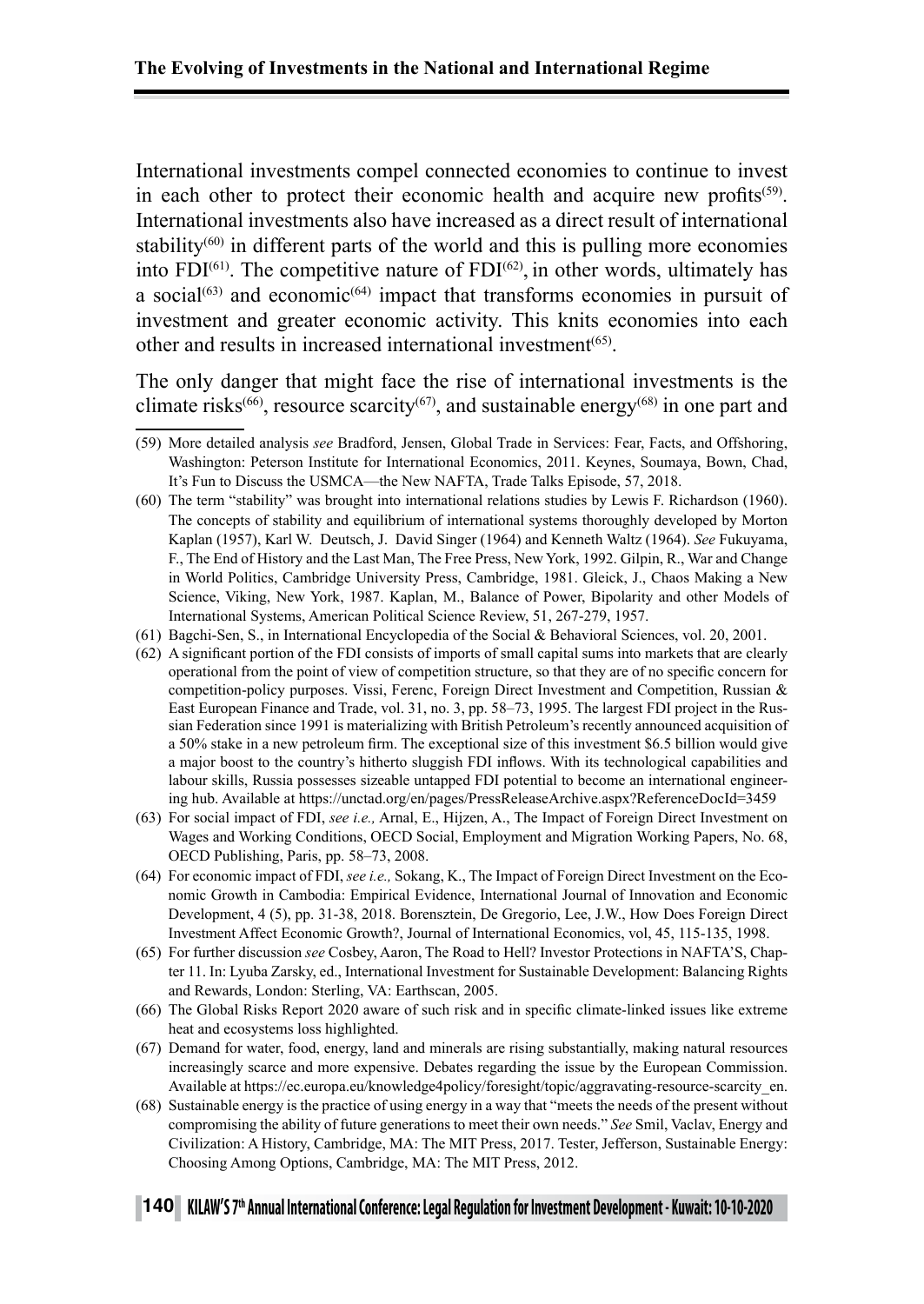the social impact such as diversity, human rights, and cybersecurity. Other impacts also such as governance related to business ethics<sup> $(69)$ </sup>, transparency<sup> $(70)$ </sup>, and anti-corruption<sup>(71)</sup>

Simply put, sustainable investing emerged in the  $1970s^{(72)}$ , the movement has gained impressive traction in the last two decades. In my opinion, FDI also plays an important role on a microeconomic level. Domestic companies that expand into foreign markets can realize significant growth. Moreover, exposure to more than one country through international investments also enhances diversification. On the flip side, foreign companies operating in emerging markets can be targets for FDI, creating opportunities for investors.

Regardless of the high rise of international investments, many challenges might affect such rise includes the host country regulations<sup> $(73)$ </sup>, such as how much control<sup> $(74)$ </sup> an international can have in their domestic companies. For instance, China's<sup>(75)</sup> joint ventures with foreign companies are notorious for their structural complexity.

Another factor is a risk, where some international investments, in particular,

<sup>(69)</sup> More in the issue, *see* Doane, D., The Myth of CSR, Stanford Social Innovation Review, Stanford University Graduate School of Business, 23–29, 2005. Dodd, E. M., For Whom Are Corporate Managers Trustees?, Harvard Law Review 45, 1145, 1932, In: T. Clarke (ed.), Corporate Governance Critical Perspectives on Business and Management, London: Routledge, 61–75, 2005.

<sup>(70)</sup> *See* Donaldson, T., Thomas Dunfee, Toward a Unified Conception of Business Ethics: Integrative Social Contracts Theory, Academy of Management Review, 19 (2), 252–284, 1994.

<sup>(71)</sup> *See* Hemphill, T. A., Lillevik, W., The Global Economic Ethic Manifesto: Implementing a Moral Values Foundation in the Multinational Enterprise, Journal of Business Ethics, 101, 213–230, 2011. Jones, Thomas, Instrumental Stakeholder Theory: A Synthesis of Ethics and Economics, Academy of Management Review, 20 (2), 404–437, 1995.

<sup>(72)</sup> Logue, Ann, Socially Responsible Investing for Dummies, p. 196, 2008. Lemke, Thomas, Lins, Gerald, Regulation of Investment Advisers, 2, 158, Thomson West, 2014. Richardson, Benjamin, Socially Responsible Investment Law: Regulating the Unseen Polluters, Oxford University Press, 2008.

 $(73)$  <sup>0</sup> Host country regulations play major role in international investments, the better the regulations are the more investments in.

<sup>(74)</sup> Certain developing states push back regarding the control by multinational companies.

<sup>(75)</sup> A great deal has been discussed by Vanhonacker in his 1997 article, Entering China: An Unconventional Approach. Vanhonacker, W., Entering China: An Unconventional Approach, Harv Bus Rev. 75 (2), 130-1, 134-6, 138-40, 1997.

Foreign direct investment into China dropped 6.1 percent year-on-year to CNY 286.55 billion, in the first four months of 2020 due to the Covid-19 outbreak. Still, investment in the high-tech service industry rose by 2.7 percent. Among them, information services, e-commerce services, and professional technical services increased by 46.9 percent, 73.8 percent, and 99.6 percent respectively. Meanwhile, the investment from countries along the Belt and Road went up by 7.9 percent, and that from ASEAN countries rose by 13 percent. But the investment from the EU dropped by 29.1 percent. In April 2020 only, the FDI surged 11.8 percent from a year earlier. Available at https://tradingeconomics.com/ china/foreign-direct-investment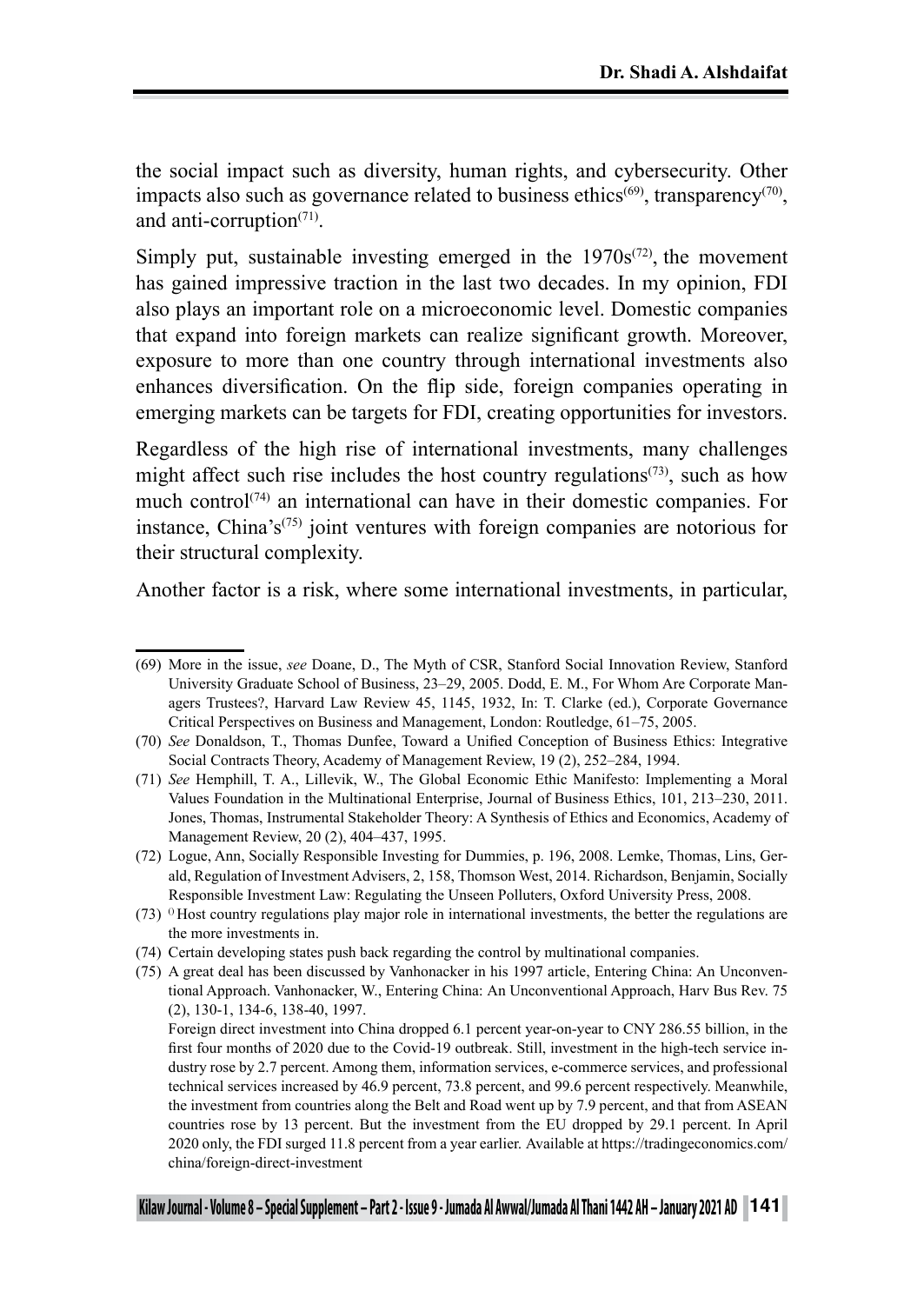might have the risk of nationalization<sup> $(76)$ </sup>, political conflicts<sup> $(77)$ </sup>, and other potential problems that may arise. Such risks might very well decrease the diversification<sup>(78)</sup> FDI can offer.

All in all, FDI can be used by international investors on both a macro<sup> $(79)$ </sup> and microeconomic(80) level. Countries with sustainable and growing levels of foreign direct investment are preferable, while companies investing abroad can often benefit from higher growth rates. On the other level, FDI has many drawbacks, despite its overall effectiveness in promoting growth. It can cause problems for a country's domestic labor markets and drain capital in the longrun $(81)$ .

#### **IV- Rule-Making on International Investments**

Over the last decades, states and international organizations have placed issues of interest for the international community as a whole at the core of their policy agenda.

In addition to democracy, the rule of law, one finds among their priorities the protection and promotion of sustainable development and its various components: labor rights, human rights, the environment<sup>(82)</sup>, and economic development<sup>(83)</sup>.

As mentioned earlier, FDI flows would have to rise considerably to help meet

- (76) Nationalization is a great risk to international investments. It is the process of transforming private assets into public assets by bringing them under the public ownership of a national government or state. Alistair, Mason, Pyper, Hugh, Hastings, Adrian, eds., The Oxford Companion to Christian Thought, Oxford University Press, p. 677, 2001.
- (77) Political conflicts do not concern individuals as such but groups of various kinds. They involve directly or indirectly state institutions. Canivez, Patrice, Qu'est-ce qu'un conflit politique? Revue de métaphysique et de morale, No. 58, p. 163-175, 2008.
- (78) For more analysis in diversification *see* Adura, Jeff, Whyte, Ann Marie, Diversification Benefits of Direct Foreign Investment, Management International Review, vol. 30, no. 1, pp. 73–85, 1990.
- (79) Economics is divided into two different categories: microeconomics and macroeconomics. Macroeconomics looks at the decisions of countries and governments. *See* Doukas, John, Foreign Direct Investment, Diversification and Firm Performance, Journal of International Business Studies 34 (2), 153-172, 2003.
- (80) Microeconomics is the study of individuals and business decisions.
- (81) *See* Kuepper, Justin, Foreign Direct Investment: What It Means for Investors, 2019. Available at https://www.thebalance.com/what-is-foreign-direct-investment-1979197.
- (82) Due to the complex nature of the global environment, it is required by those who formulate international environmental law to each deal in depth with a limited range of problems where they must resort to delicate negotiations and skillful diplomacy, the Paris Agreement on Climate Change is still considered the most valuable tool in policy implementation. One of the major obstacles concerning FDI and the environment is the economic implications which is an increasing concern of developing states and particularly economic competitiveness and how it would somewhat set boundaries to it.
- (83) *See i.e.,* United Nations Millenium Declaration, UN Doc A/55/L.2., 8 September 2000.

## **<sup>142</sup> KILAW, S 7th Annual International Conference: Legal Regulation for Investment Development - Kuwait: 10-10-2020**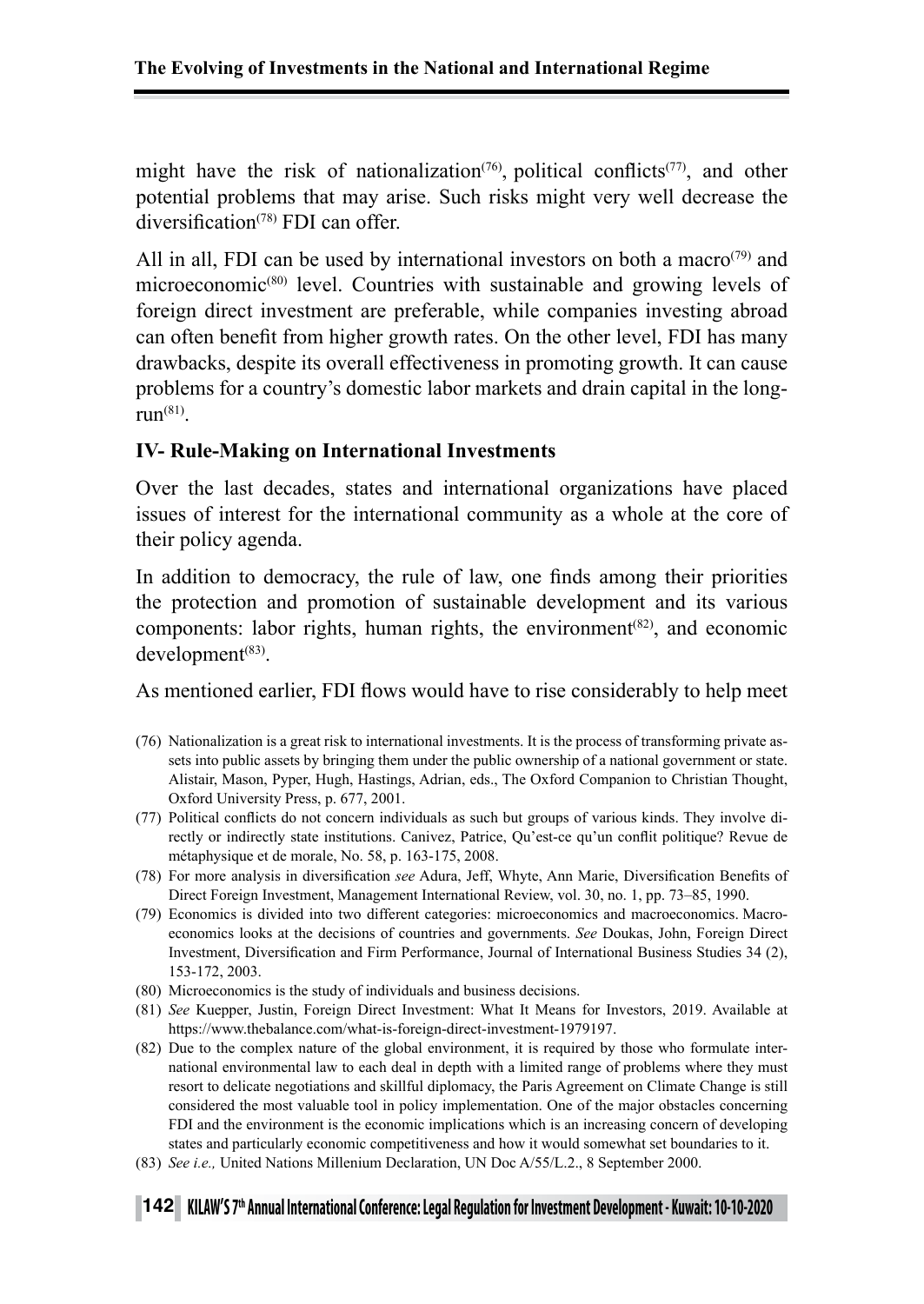the world's investment needs and thus make a substantial contribution to global economic growth and sustainable development. This requires a further enhancement of the economic determinants, as well as of the regulatory framework $(84)$  and investment promotion $(85)$ .

International and national rule-making on international investment take place against the backdrop of distinct sets of tensions that governments need to reconcile when seeking to attract FDI and benefit from it as much as possible<sup>(86)</sup>, even if some of these tensions do not necessarily involve objectives that are opposite to each other.

Such tensions can include: the global corporate interests of MNEs vs. the national development interests of countries(87); foreign vs. domestic ownership(88), especially in sensitive industries; policies to attract FDI vs. policies(89) to maximize the domestic benefits and minimize any negative effects of such investment; a country's interests as host vs. home country for investment; and, the constraints of the emerging integrated international production system, a globalizing world economy and international investment law vs. the need to preserve policy space in pursuit of legitimate public policy objectives(90).

Therefore, an international investment framework remains an important goal, although there is currently little prospect to make substantial progress in this area. A collective effort could significantly contribute to making the existing system of international investment rules function more effectively and efficiently, and making it more conducive to growth and development<sup>(91)</sup>.

<sup>(84)</sup> Previous studies that attempted to answer whether FDI contributes to economic development of the host economy came up with conflicting results. Scientific community is still divided over the very concept of spillover effects, which is based on the thesis that FDI has a positive effect on local companies, thus stimulating the host economy. Rapaić, Stevan, The impact of FDI on the economic development of Serbia, Ekonomika preduzeća, LXV (5-6), pp. 381-392, 2017.

<sup>(85)</sup> A series of activities that seeks to market/promote a particular location (country, city, province, region) as an attractive location for foreign direct investment.

<sup>(86)</sup> Sauvant, *supra* note 9.

<sup>(87)</sup> Ramamurti, Ravi, Developing Countries and MNEs: Extending and Enriching the Research Agenda, Journal of International Business Studies, vol. 35, no. 4, pp. 277–283, 2004.

<sup>(88)</sup> Bamiatzi, Vassiliki, Efthyvoulou, Georgios, Jabbour, Liza, Foreign vs. Domestic Ownership on Debt Reduction: An Investigation of Acquisition Targets in Italy and Spain, International Business Review, 26 (5), pp. 801-815, 2017.

<sup>(89)</sup> Zanatta, Mariana, *et al,.* National Policies to Attract FDI. In: R&D: An Assessment of Brazil and Selected Countries, Research Paper, 2008.

<sup>(90)</sup> Sauvant, *supra* note 9.

<sup>(91)</sup> *See* International Investment Rule-Making: Stocktaking, Challenges and the Way Forward, UNCTAD Series on International Investment Policies for Development, 2009. Full report available at https:// unctad.org/en/pages/PublicationArchive.aspx?publicationid=418.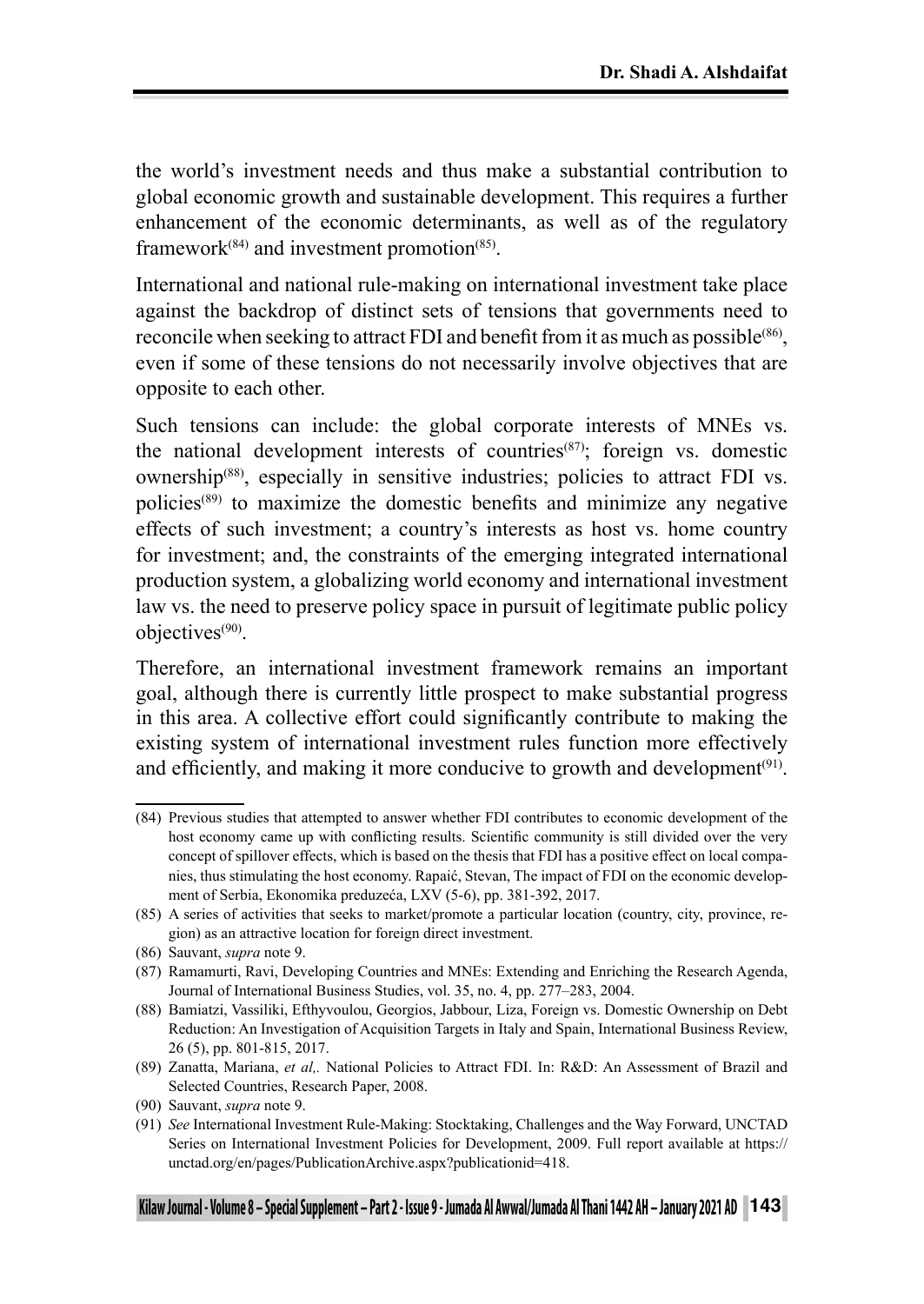This could gradually increase the clarity and stability of investment relations, improve consistency of rules, serve as the main reference for international investment rule-making at all levels, and ensure that all countries irrespective of their level of development can equally participate in the process. As long as countries are not ready to come together at the negotiation table, multilateral discussions of the further evolution of the IIA universe in a forum like UNCTAD remain crucial $(92)$ .

International rule-making concerning foreign investment during the past 60 years has occurred in two stages<sup>(93)</sup>. The first stage began with the end of the Second World War and continued until the late 1980s when the former Soviet Union collapsed and a global movement towards economic liberalization set in(94). The second stage started in the late 1980s and continues to the present  $dav^{(95)}$ . Understanding the origin and development of the current IIA system is critical to evaluating the challenges for countries, in particular developing countries, posed by that system as well as the prospects for effectively addressing them<sup>(96)</sup>.

Somewhat greater success was achieved through regional or plurilateral instruments, where agreement could be reached among countries in the same geographic area or at the same level of economic development. The most complete integration took off in 1957 with the formation of the European Economic Community<sup>(97)</sup>, which later evolved into the European Union; numerous other examples of such instruments exist, including the 1957 Agreement on Arab Economic Unity<sup>(98)</sup>, the 1969 Cartagena Agreement to establish an Andean Common Market<sup>(99)</sup>, and the 1973 Agreement creating the

<sup>(92)</sup> *Id.*

<sup>(93)</sup> Butler, N., Subedi, S., The Future of International Investment Regulation: Towards a World Investment Organization? Neth. Int'l L. Rev. 64, 43–72, 2017.

<sup>(94)</sup> Yannaca-Small, K., Parallel proceedings. In: Muchlinski, P., *et al* (eds), The Oxford Handbook of International Investment Law, Oxford University Press, pp. 1008 - 1048, 2008.

<sup>(95)</sup> Trakman L., Australia's Rejection of Investor-state Arbitration. In: Trakman, L., Ranieri, N., (eds), Regionalism in International Investment Law, Oxford University Press, New York, pp. 344–373, 2013.

<sup>(96)</sup> Salzman, J., Labor Rights, Globalization and Institutions: The Role and Influence of the Organization for Economic Cooperation and Development, Mich. J, Int'l Law 21, 769–848 (2000).

<sup>(97)</sup> The European Economic Community (EEC) was a regional organisations that aimed to bring about economic integration among its member states. It was created by the Treaty of Rome of 1957. Theiler, Tobias, Political Symbolism and European Integration, Manchester University Press, pp. 61–65, 2005.

<sup>(98)</sup> The Agreement on Arab Economic Unity was signed on 3 June 1957 and came into force on 30 April 1964.

<sup>(99)</sup> The trade bloc was called the Andean Pact until 1996 and came into existence when the Cartagena Agreement was signed in 1969. Pate, John, ANDEAN PACT: Official Codified Text of The Cartagena Agreement Incorporating the Quito Protocol, International Legal Materials, vol. 28, no. 5, pp. 1165–1211, 1989.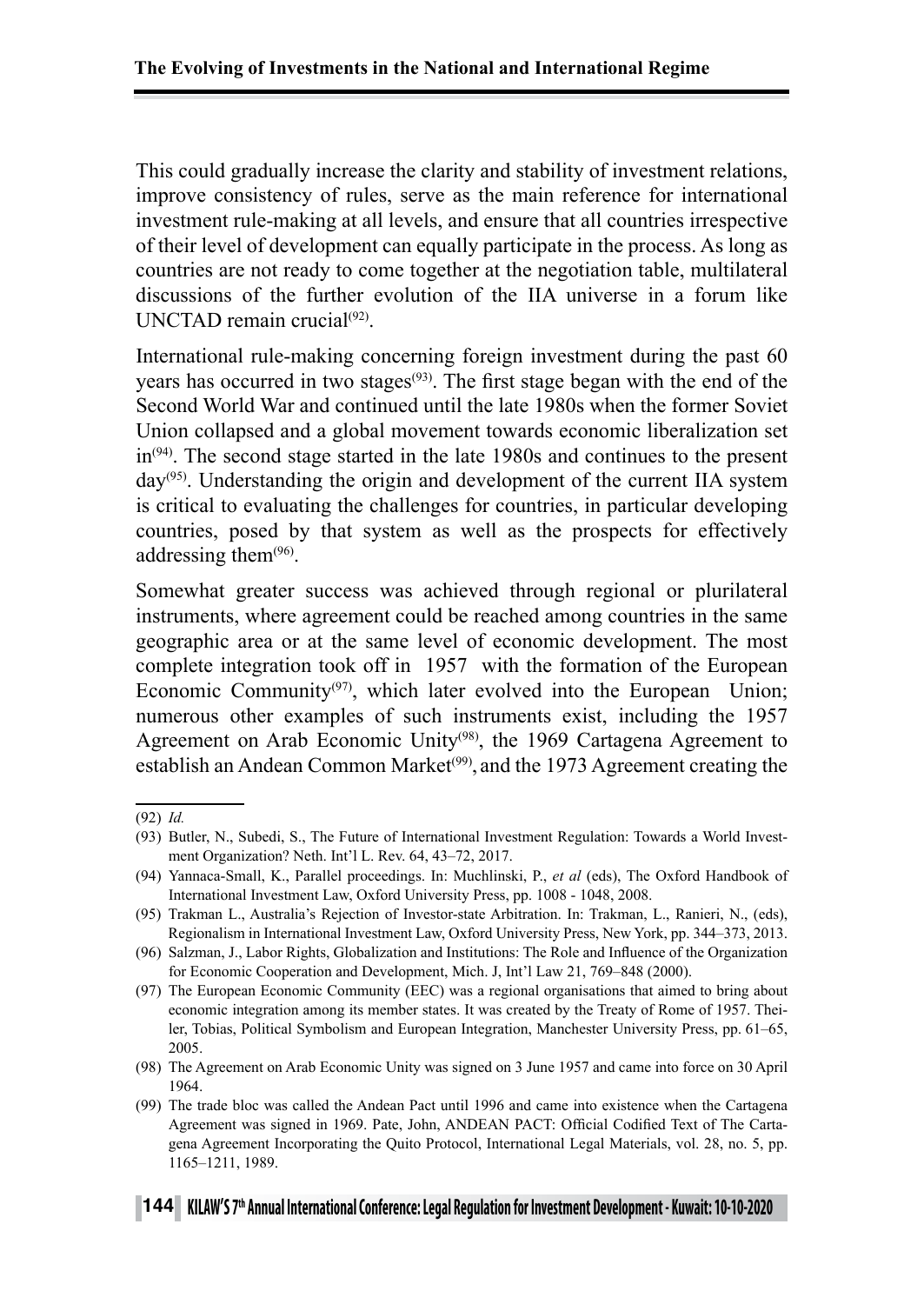Caribbean Common Market<sup>(100)</sup>. In some cases, countries signed liberalization agreements that initially did not address investment issues, although they would do so later.

Examples include the European Free Trade Association (EFTA)<sup>(101)</sup> and the Latin American Free Trade Association (LAFTA)<sup>(102)</sup>, both dating from 1960. Within a few years, Canada and Japan would add to their BITs liberalization commitments similar to those found in the United States' BITs. Liberalization obligations also appeared, for instance, in the 1998 ASEAN Framework Agreement on the ASEAN Investment Area<sup>(103)</sup>, the Free Trade Agreement (FTA) between Panama and Singapore in 2006(104), and the Economic Partnership Agreement (EPA) between New Zealand and Thailand in 2005<sup>(105)</sup>. Both trends also were reflected in the 1992 North American Free Trade Agreement (NAFTA)<sup>(106)</sup> among Canada, Mexico, and the United States.

In 2018 EU members' own FDI screening rules contributed to blocking seven deals for a value of \$1.5 billion, mainly on national security grounds<sup> $(107)$ </sup>.

The NAFTA deals primarily with trade but includes an extensive investment chapter with liberalization and protection provisions similar to those found in the BITs concluded by the United States, though more extensive and detailed in some respects.

The late 1980s and early 1990s saw additional investment agreements at the plurilateral level, as well as the regional and sectoral level. In 1987, the ASEAN countries adopted the Agreement on the Promotion and Protection of Investments(108).

(108) The ASEAN Agreement for the Promotion and Protection of Investments signed in Manila, Philippines on 15 December 1987.

<sup>(100)</sup> The Treaty of Chaguaramas established the Caribbean Community and Common Market, later known as CARICOM.

<sup>(101)</sup> The European Free Trade Association (EFTA) is the intergovernmental organisations of Iceland, Liechtenstein, Norway and Switzerland. It was set up in 1960.

<sup>(102)</sup> The Latin American Free Trade Association (LAFTA), by the 1960 Treaty of Montevideo by Argentina, Brazil, Chile, Mexico, Paraguay, Peru and Uruguay. Nattier, Frank E., The Latin American Free Trade Association (LAFTA), The Business Lawyer, vol. 21, no. 2, pp. 515–536, 1966.

<sup>(103)</sup> 1998 Framework Agreement on the ASEAN Investment Area was signed in Makati, Philippines on 7 October 1998.

<sup>(104)</sup> The Panama-Singapore Free Trade Agreement (PSFTA) was signed in Singapore on 1 March 2006.

<sup>(105)</sup> Thailand-New Zealand Closer Economic Partnership Agreement signed 19 April 2005, entered into force 1 July 2005.

<sup>(106)</sup> NAFTA is an agreement signed by Canada, Mexico, and the United States, creating a trilateral trade bloc in North America.

<sup>(107)</sup> Chinese FDI into North America and Europe in 2018 Falls 73% to Six-Year Low of \$30 Billion, report by Newsroom, Baker McKenzie.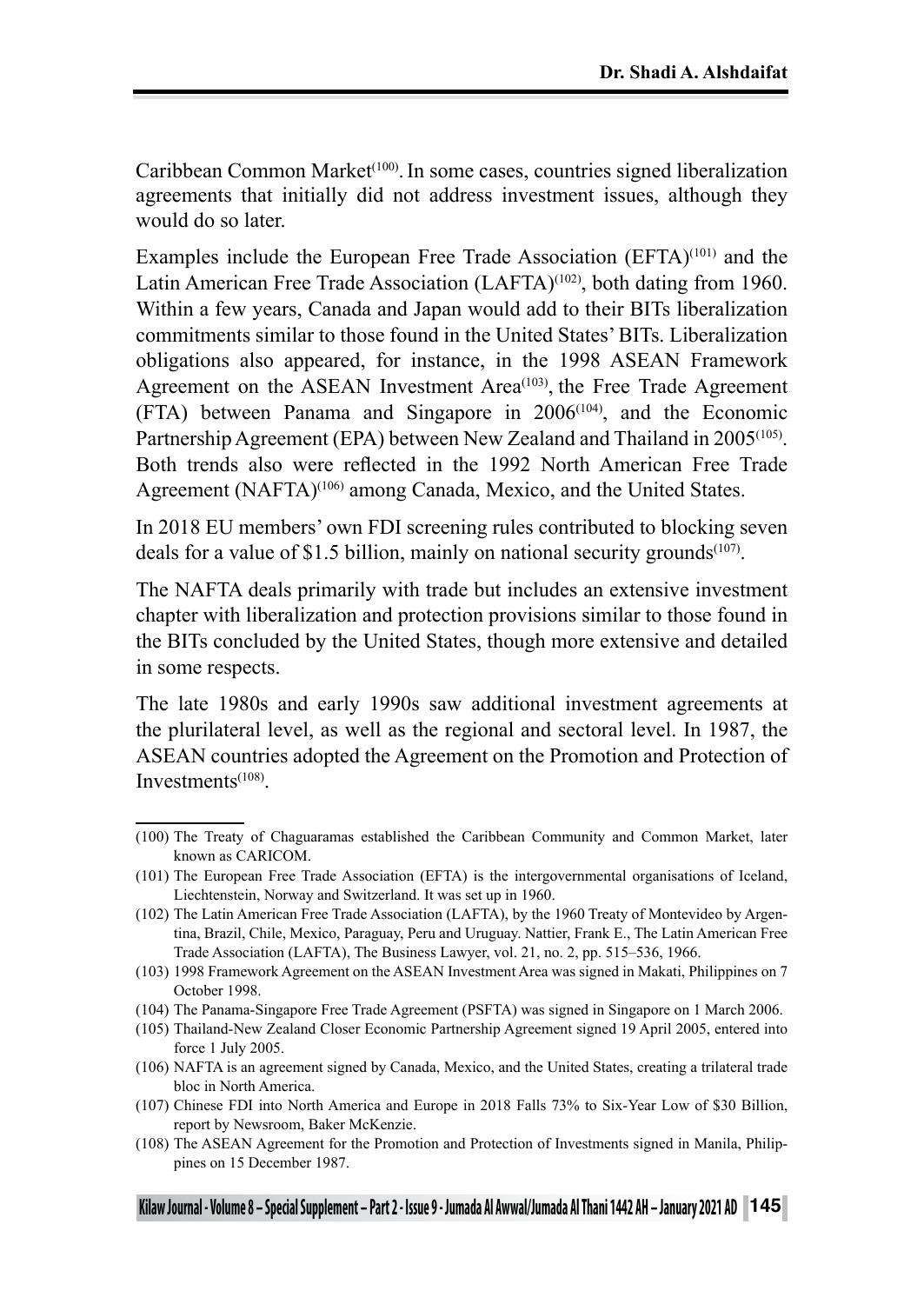In 1994, the Energy Charter Treaty  $(ECT)^{(109)}$  was concluded among some 50 countries, including all in Europe, the former Soviet Union, as well as Australia, Japan, and Mongolia<sup>(110)</sup>. It includes both investment protection and liberalization provisions, although it only applies to investment in the energy sector.

As the new century began, several countries began to negotiate bilateral free trade agreements (FTAs)(111) similar to NAFTA in three important respects. First, these agreements included an extensive investment chapter that contained provisions similar to those appearing in  $BITs<sup>(112)</sup>$ . In effect, it was as if a BIT had been incorporated within a free trade agreement. Second, they were often between a developed and a developing country.

They went beyond NAFTA in that they often were between countries that were not even in the same region. Third, NAFTA had included many provisions that were more elaborate than those typically found in BITs, especially concerning investor-State dispute resolution, and these more elaborate provisions found their way into the post-2000 FTAs, particularly those concluded by the United  $States<sup>(113)</sup>$ 

These agreements have given rise to a new type of IIAs encompassing both trade and investment components. These agreements also typically include provisions that are more specific, complex, and sophisticated<sup>(114)</sup>. A significant new development in international investment rule-making in more recent years has been to establish investment rules as part of preferential trade and investment agreements (PTIAs)<sup>(115)</sup>.

(115) Preferential Trade and Investment Agreements (PTIAs) both bilateral and regional in nature aim at creating preferential market access.

<sup>(109)</sup> ECT is currently the major multilateral treaty in the energy field around and in terms of investment. Konoplyanik, Andrei, Walde, Thomas, Energy Charter Treaty and Its Role in International Energy, 24 J. Energy Nat. Resources L. 523 (2006).

<sup>(110)</sup> However, the ECT has not been ratified by Australia, Belarus, Iceland, Norway, and the Russian Federation.

<sup>(111)</sup> A Free Trade Agreement (FTA) or treaty is a multinational agreement according to international law to form a free-trade area between the cooperating states. Mavroidis, Petros, Free Lunches? WTO as Public Good, and the WTO's View of Public Goods, European Journal of International Law, 23 (3), 731–742, 2012.

<sup>(112)</sup> Neumayer E., Spess, L., Do Bilateral Investment Treaties Increase Foreign Direct Investment to Developing Countries? World Dev. 33, 1567–1586, 2005.

<sup>(113)</sup> Legum B., Options to Establish an Appellate Mechanism for Investment Disputes. In: Sauvant K., (ed), Appeals Mechanism in International Investment Disputes, Oxford University Press, New York, pp. 231–240, 2016.

<sup>(114)</sup> The number of such agreements is growing rapidly. *See* Investment Policy Hub in the International Investment Agreements Navigator. Available at https://investmentpolicy.unctad.org/internationalinvestment-agreements.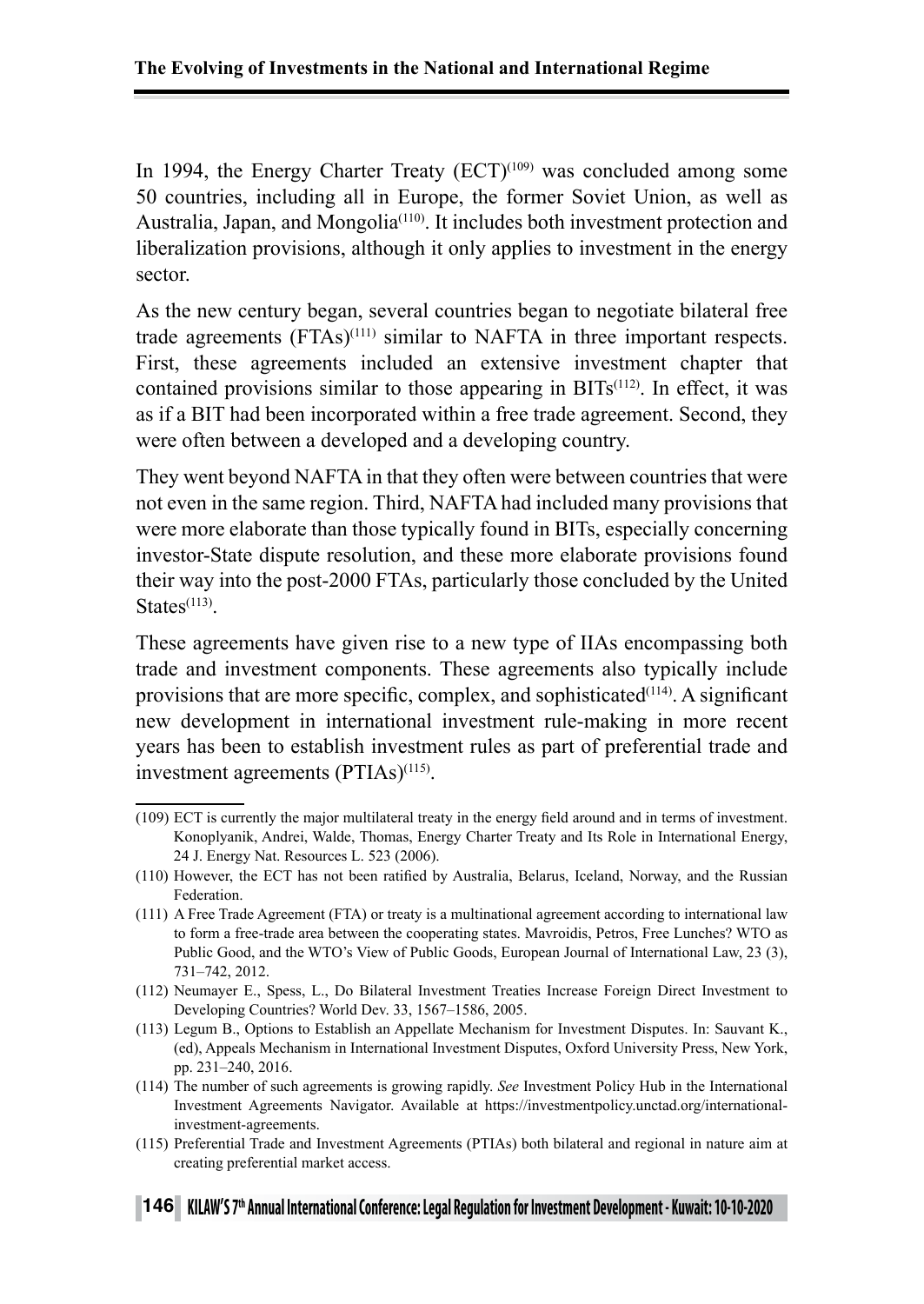By the end of 2007, 254 PTIAs existed, involving 63 countries. While the total number of PTIAs is still small compared with the number of BITs (less than 10 percent), it has nearly doubled over the past five years. In addition, at least 75 agreements involving 110 countries were under negotiation at the end of 2007. This suggests an even more pronounced increase in such treaties in the future<sup> $(116)$ </sup>. International investment rules are becoming increasingly complex in content<sup> $(117)$ </sup>. This phenomenon may reflect efforts to address more dimensions of a transaction than had been done in other agreements.

As already noted, IIAs have increasingly become multi-faceted and are no longer limited to investment issues per  $se^{(118)}$ . The evolution of international investment rules over the past decades has resulted in a complex patchwork of thousands of agreements<sup> $(119)$ </sup>. Despite its huge size and variety in approaches, a number of characteristics of this system are discernable.

#### **V- Rule-Making on National Investments**

The evolution of national investment rules is a dynamic process, which offers new opportunities, but also poses new challenges on the national level, particularly in developing countries<sup>(120)</sup>, at the beginning of the 21st

(119) "The system is universal, in that nearly every country has signed at least one BIT and the majority of them are members to several, if not numerous, IIAs. This remarkable level of treaty-making activity reflects the willingness of the countries involved to provide an additional layer of protection, stability, predictability and transparency that goes beyond their unilateral efforts to attract FDI. The structure of agreements is atomized.

That is, it consists of thousands of individual agreements that lack any system-wide coordination. In the absence of global investment rules, countries continue to conclude investment treaties, thereby further perpetuating and accentuating the IIA universe. The IIA universe is multi-layered. IIAs now exist at the bilateral, regional, intraregional, interregional, sectoral, plurilateral and multilateral level, and IIAs at different levels may overlap.

Thus, two countries may have mutual obligations created by agreements at different levels that are simultaneously applicable to the same investment. The system is multi-faceted. IIAs include not only provisions that are specific to investment, but also rules that address other related matters, such as trade in goods, trade in services, intellectual property, labour issues or environmental protection. These other provisions may have an impact on the establishment or operation of an investment.

Accordingly, a host country's obligations with respect to investment may arise from many facets of an IIA that are not only investment- specific and that may not have been designed with investment policy primarily in mind." UNCTAD, The Development Dimension of International Investment Agreement, TD/B/C. II/MEM.3/2, para. 21 (2008).

(120) A developing country is also known as an LMIC, or a low- and middle-income country. It is less developed than countries classified as "developed countries" but these nations are ranked higher than "less economically developed countries." Developing Countries Population, 2020. Available at http://worldpopulationreview.com/countries/developing-countries/

<sup>(116)</sup> *See* UNCTAD Report of 2008, available at https://unctad.org/en/pages/PublicationArchive. aspx?publicationid=2155

<sup>(117)</sup> In 2018, no country had a higher foreign direct investment (FDI) position in the United States than the United Kingdom, followed by Canada and Japan. At that time, the UK had over 560 billion U.S. dollars invested in the United States.

<sup>(118)</sup> *Supra* note 116. At UNCTAD Report of 2008.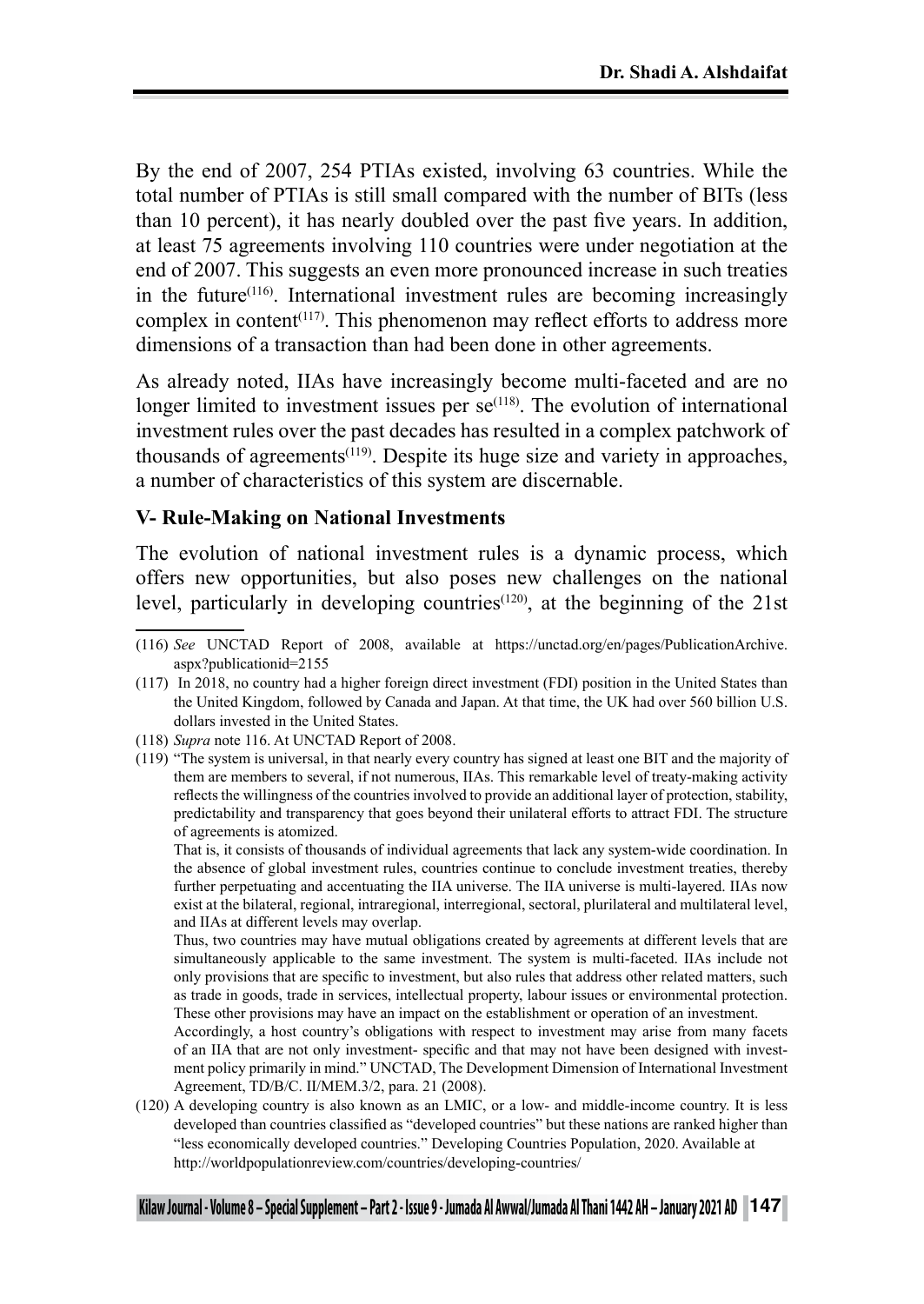century. The challenges of capacity arise from the fact that many countries lack the resources to participate fully and effectively in the development and implementation of the national investment system $(121)$ . Although the challenges of capacity affect every country, they are of special significance to developing countries. Developing countries by definition possess fewer resources than developed countries and thus are more burdened by challenges of capacity<sup>(122)</sup>. This may adversely affect their participation in the international investment system quantitatively or qualitatively.

Governments need to consider what role they want inward FDI to play in their economies' development process, and then design their FDI policies accordingly(123).

Thus, the broad policy objectives are to attract in particular investment that is in line with the identified development objectives; to maximize the potential benefits of FDI; and to minimize negative effects, *i.e.,* balance-of-payments problems, crowding out, transfer pricing, and abuse of market power, labour issues, and environmental effects. Government intervention -by a host or home country- may be motivated by two primary types of market failures: information or coordination failures in the investment process; and the divergence of private interests of investors (foreign and/or domestic) from the economic and social interests of host economies $(124)$ .

<sup>(121)</sup> United Nations Conference on Trade and Development (UNCTAD) (2000). Flexibility for Development, UNCTAD Series on Issues in International Investment Agreements (New York and Geneva: United Nations), United Nations Publication, (2003). World Investment Report, FDI Policies for Development: National and International Perspectives (New York and Geneva: United Nations), United Nations Publication, 2008. Investor–State Disputes Arising from Investment Treaties: A Review. UNCTAD Series on International Investment Policies for Development (New York and Geneva: United Nations), United Nations Publication, 2005.

<sup>(122)</sup> Less-developed countries (LDC) are low-income countries that face significant structural challenges to sustainable development… economic and environmental shocks and have fewer human assets than other nations. The Least Devolved Countries Report, UNCTAD, United Nations, 2019.

<sup>(123)</sup> Zampetti, Beviglia, Fredriksson, Torbjörn (eds.), The Development Dimension of FDI: Policy and Rule-making Perspectives, VIII, New York: The United Nations, 243, 2003.

<sup>(124)</sup> Haaland, J.I., Wooton, I., International Competition for Multinational Investment, Scandinavian Journal of Economics, 101 (4), pp. 631–649, 1999. Head, C.K., Ries, J.C., Swenson, D.L., Attracting Foreign Manufacturing: Investment Promotion and Agglomeration, Regional Science and Urban Economics, 29 (2), pp. 197–218, 1999. Huizinga, H., Foreign Investment Incentives and International Cross-Hauling of Capital, Canadian Journal of Economics, 24 (3), pp. 710–716, 1991. Taylor, C.T., The Impact of Host Country Government Policy on United States Multinational Investment Decisions, World Economy, 23 (5), pp. 635–648. UNCTAD (1995). World Investment Report 1995, Transnational Corporations and Competitiveness, New York and Geneva: United Nations, UNCTAD (1996). Incentives and FDI, Current Studies, Series A, No. 30. UNCTAD, New York and Geneva: United Nations, 1996.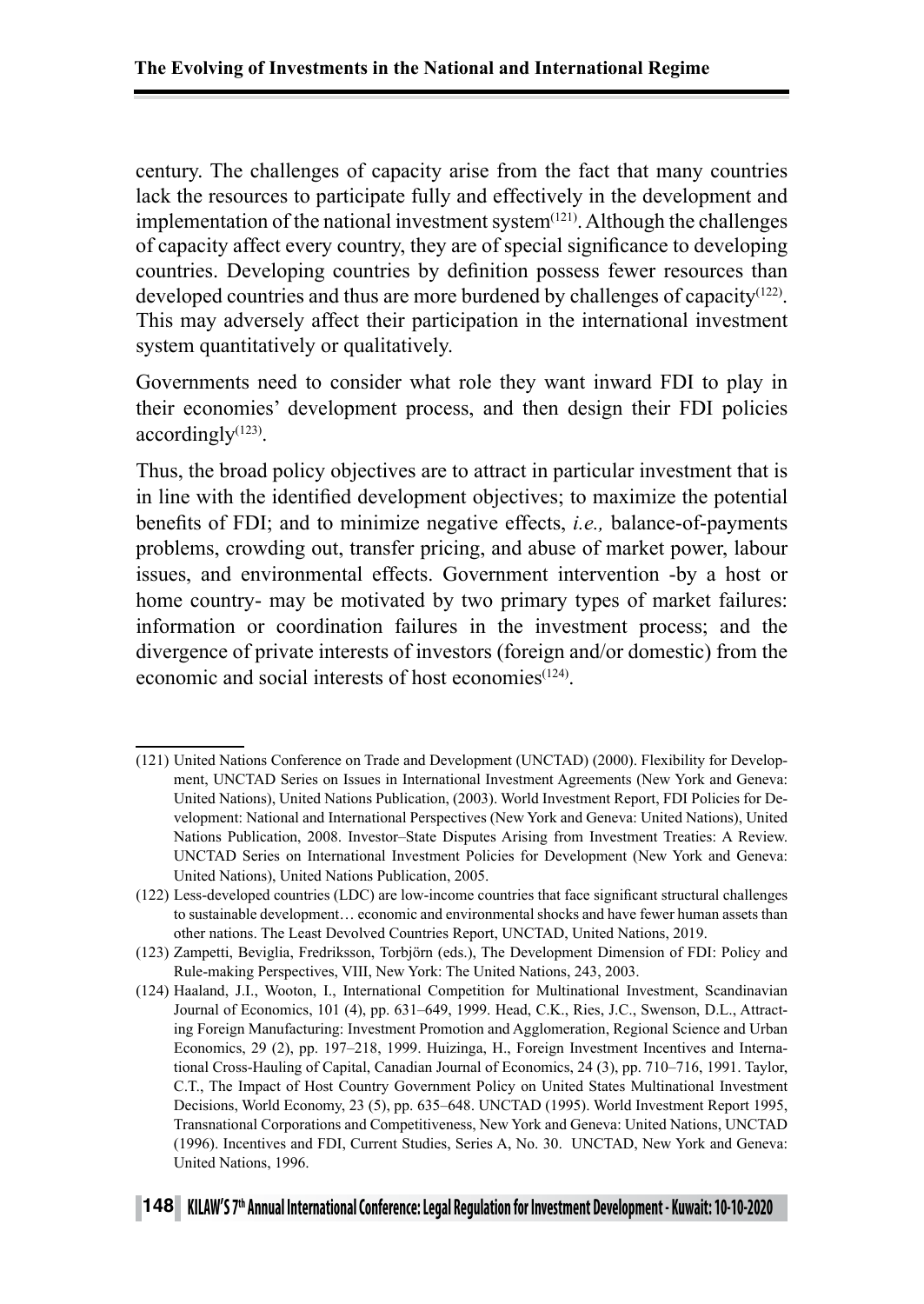Countries thus need to ensure that policies undertaken at the national level in pursuit of specific development objectives are enhanced, and not hindered, by international rulemaking(125). Certain aspects of international rule-making deserve particular attention from a development perspective<sup> $(126)$ </sup>. Most developing countries are still predominantly net recipients of FDI; very few of them have so far emerged as significant sources of outward FDI(127).

Another area of concern with regard to FDI is the political stability of not only the host country in question but also the whole  $region^{(128)}$ . FDI normally goes where there is relative political stability. Most developing countries, especially in Africa, have a major problem in satisfying this condition<sup> $(129)$ </sup>.

The national investment policy is intended to guide the country in its investment program by ensuring:

- 1) Prioritization of investments based on strategic goals, which also guides long-term budgeting and debt-management;
- 2) Improving implementation through feeding back execution data to ensure strategic and efficient management of the project portfolio;
- 3) Transparency and accountability over the investment cycle to enable budget agencies on a central and local level to plan and prioritize effectively;
- 4) Engaging the private sector and leveraging alternative sources of financing by increasing confidence in a credible pipeline of projects and systematically targeting a wider range of strategic investment forms<sup>(130)</sup>.

<sup>(125)</sup> Blomström, M., Kokko, A., The Economics of FDI Incentives, Paper presented at Conference on FDI in the Real and Financial Sector of Industrial Countries, Bundesbank, Frankfurt, May 3-4, 2002. Blomström, M., Kokko, A., Zejan, M., FDI: Firm and Host Country Strategies, London: Macmillan, 2000. Bond, E.W., Guisinger, S.E., Investment Incentives as Tariff Substitutes: A Comprehensive Measure of Protection, Review of Economics and Statistics, 67 (1), pp. 91-97, 1985. Clark, S.W., Tax Incentives for FDI: Empirical Evidence on Effects and Alternative Policy Options, Canadian Tax Journal, 48 (4), pp. 1139-1180, 2000. Easson, A., Tax Incentives for FDI Part 1: Recent Trends and Countertrends, Bulletin for International Fiscal Documentation, 55 (7), pp. 266-274, 2001.

<sup>(126)</sup> Zampetti, *supra* note 123, at 124.

<sup>(127)</sup> *Id.,* at 124.

<sup>(128)</sup> *Id.,* at 125.

<sup>(129)</sup> Antalóczy, K., Sass, M., Greenfield investments in Hungary: Are They Different from Privatization FDI?, Transnational Corporations, 10, pp. 39-59, 2001.

<sup>(130)</sup> " Policy mainly deals with publicly driven investments on central and local government level as well as investments of commercial nature. In theory, investments are defined as long-term commitment of funds in real or in intangible assets. Since the National Investment Policy also applies to development assistance programs and technical assistance projects, as included in the development budget, a broader understanding of investments is applied. In that sense, the policy deals on the one hand with "public investment", which refers to capital investment in public goods, like physical assets/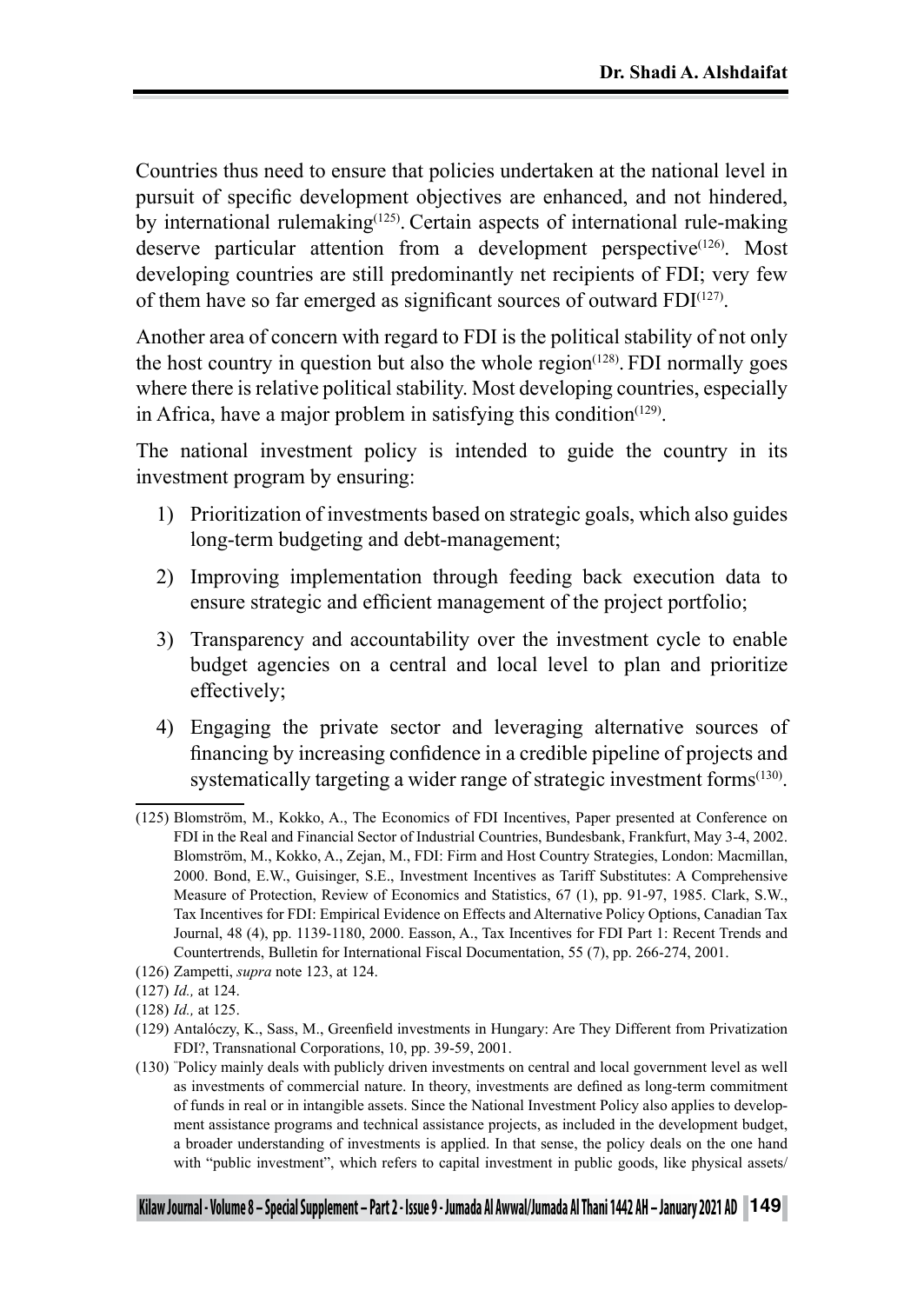Any national investment policy must have key principles that will support its achievement and help to transform its logical framework into practice such as alignment with national priorities<sup> $(131)$ </sup>, leveraging the private sector<sup> $(132)$ </sup>, value for money<sup>(133)</sup>, effectiveness and impact orientation<sup>(134)</sup>, the efficiency of investments(135), investment designs and selection(136), transparency and reliability<sup>(137)</sup>, sustainability<sup>(138)</sup>, coordination and accountability<sup>(139)</sup>, and autonomous $(140)$  decisions $(141)$ .

#### **VI- Investment Rule-Making in the Context of Various Tensions**

International investment needs are tremendous<sup> $(142)$ </sup>. This requires that the international investment regime constitutes a framework for increased flows of sustainable foreign direct investment for sustainable development<sup>(143)</sup>. As mentioned earlier, FDI flows would have to rise considerably to help meet the world's investment needs and thus make a substantial contribution to global

- (131) Identification and selection of all projects shall be guided by national priorities laid out in strategic documents.
- (132) National investments will as much as possible leverage additional private sector financing.
- (133) All projects, regardless how they are implemented, shall deliver optimal value for money and contribute to growth by maximizing the efficiency through better selection, preparation and management of investments.
- (134) The selection and design of future projects shall be driven by systematically assessed experiences about achieved impacts and lessons learnt from ongoing and completed projects.
- (135) This will be achieved by ensuring investment selection and design take into consideration the importance of reducing fragmentation and scattering of resources wherever possible while increasing complementarity of projects.
- (136) States consider the objectives of knowledge transfer and promotion of the local economy, especially targeting the creation of local jobs as much as possible.
- (137) All procedures and decisions within the public investment management shall be transparent to all stakeholders ensuring a sound understanding and good predictability of resource allocation.
- (138) Investment design and selection will be driven by sustainability considerations including long term environmental and social impacts among others.
- (139) Roles and responsibilities of all involved stakeholders shall be clearly designed to ensure coordination across sectors and government levels and to enable all institutions to plan and implement investments.
- (140) Following the principle of decentralization, investment management on the level of local governments will be autonomous.
- (141) National Investment Policy, *supra* note 130.
- (142) Sauvant, *supra* note 9.
- (143) *Id.*

infrastructure (*i.e.,* property, roads and government buildings), and soft assets/ infrastructure (*i.e.,* human capital development, innovation support, research and development). On the other hand, the National Investment Policy raises strategic ways of organizing capital expenditure on commercial goods and businesses. This means investing in enterprises involved in the buying and/or selling of goods and/or services that are expected to generate positive cash flows and/or beneficial effects for the development of key sectors in the Rwandan economy." National Investment Policy, Republic of Rwanda, MINCOFIN Report, 2017.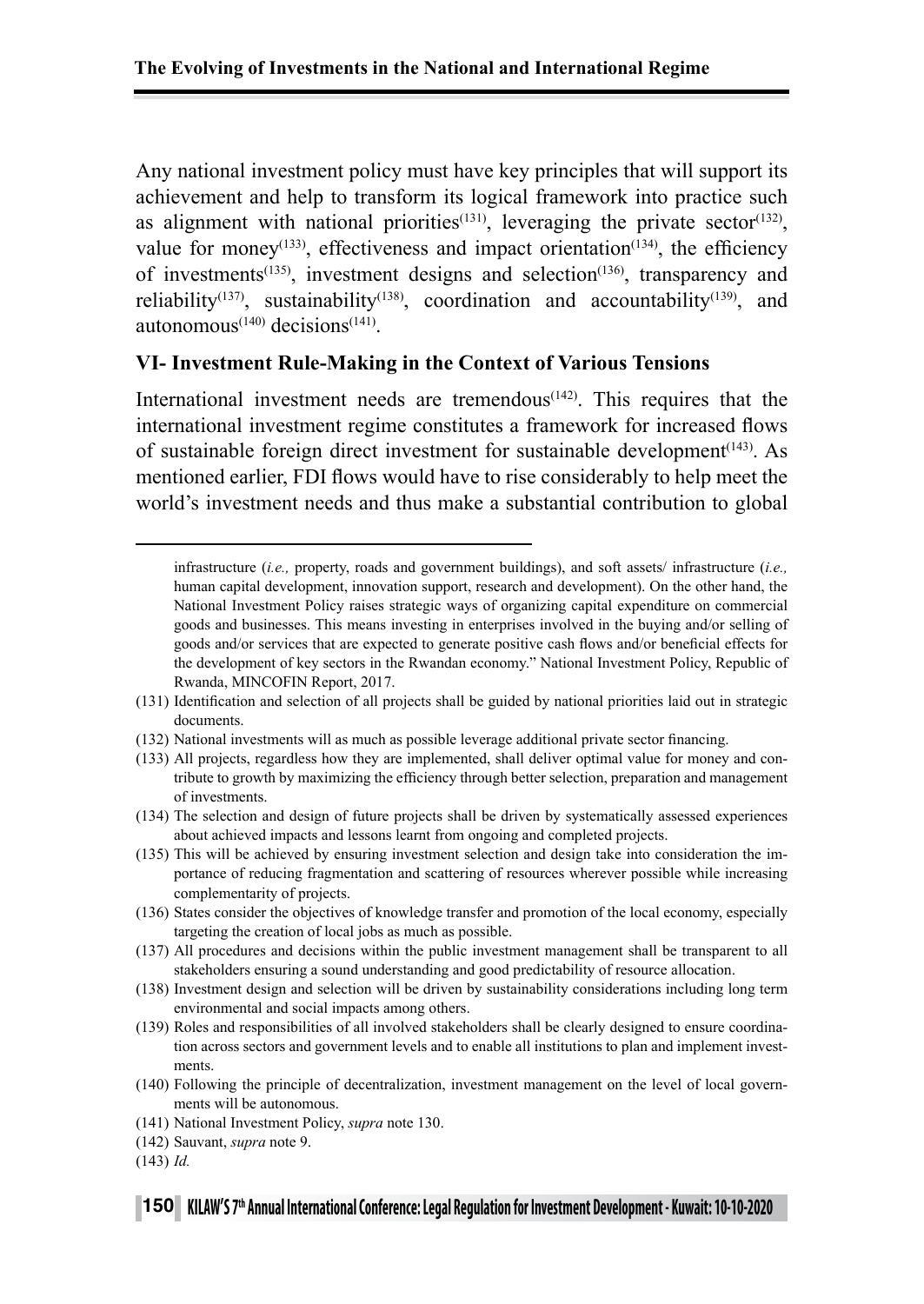economic growth and sustainable development<sup> $(144)$ </sup>. This requires a further enhancement of the economic determinants, as well as of the regulatory framework and investment promotion $(145)$ .

The international investment law and policy regime increasingly sets the parameters, and provides the legal yardstick, for national policy-making on investment<sup>(146)</sup>

Trends in national FDI laws and regulations, in turn, are important because they foreshadow the orientation of international investment rules, as governments seek to promote and protect their national policy objectives in this area. Together, the national and international frameworks regulate what international investors can and cannot do, and they determine, to an important extent, the distribution of benefits between international investors and host countries.

International and national rule-making on international investment take place against the backdrop of distinct sets of tensions that governments need to reconcile when seeking to attract FDI and benefit from it as much as possible, even if some of these tensions do not necessarily involve objectives that are opposite to each other $(147)$ .

The above tensions create dilemmas for policy-makers, who typically need to consider various -often conflicting- objectives in the context of contradictory pressures from various stakeholder interests.

Among stakeholders, non-governmental organizations have become vocal and important actors at the national and international levels, and their views need to be taken into account. These dilemmas and pressures impose limitations on the formulation of national laws and regulations and affect the terms of entering into IIAs (IIAs also include certain WTO agreements, notably the General Agreement on Trade in Services (GATS) and the TRIMs Agreement)<sup>(148)</sup>.

<sup>(144)</sup> Guzowska, M., Foreign Direct Investment in Poland and Vietnam: A Compare Analyses, M., Studia i prace, 2017.

<sup>(145)</sup> Nguyen, TB*., et al.,* Commercial Real Estate Investment in Ho Chi Minh City – A level Playing Field for Foreign and Domestic Investors? Habitat International, 2014.

<sup>(146)</sup> Weiler, T., Who, Then, Shall Judge? The Interpretation of International Investment Agreements and the Rule of International Law. In: A. Rovine, ed., Contemporary Issues in International Arbitration and Mediation, The Fordham Papers, 2013, Martinus Nijhoff: Leiden, 299-236, 2014.

<sup>(147)</sup> Sauvant, *supra* note 9.

<sup>(148)</sup> Roughly two-thirds of FDI consists of services FDI; the "commercial presence" provisions of the GATS are therefore of immediate relevance for the lion's share of FDI.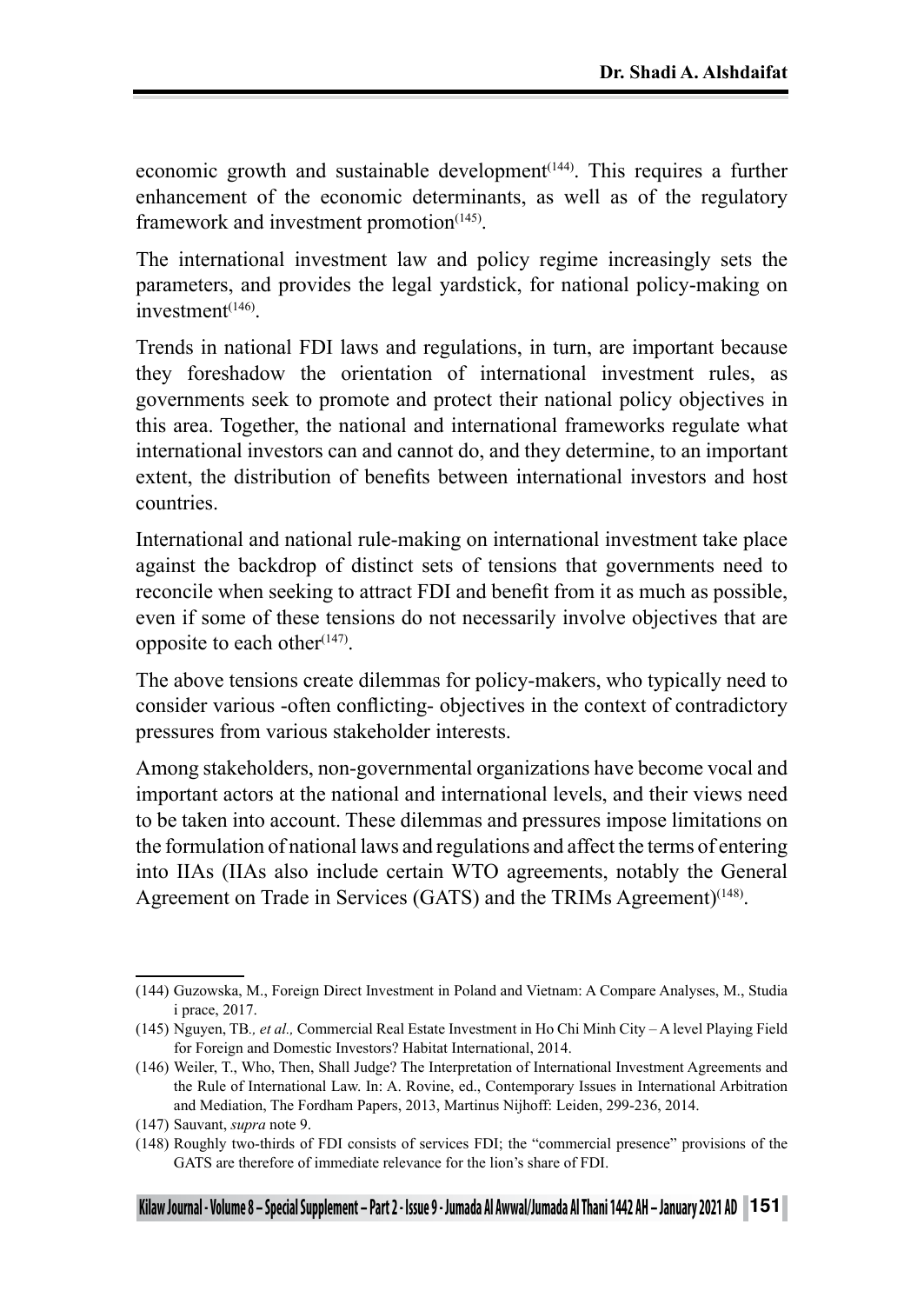Given the underlying tensions in the relationship between foreign investors and host countries outlined above, the task of policy-makers is to maximize the positive effects of FDI and, for that matter, investment in general in their countries and minimize any negative ones. Hence, national policies regarding FDI, and the international regulatory framework within which national policies are formulated, are of key importance for host countries to attract FDI and benefit from  $it^{(149)}$ .

The national regulatory framework for FDI defines whether and under what conditions foreign investors can enter a host country, operate in it, and exit  $it^{(150)}$ . It is therefore of central importance to both host countries seeking to attract FDI and benefit from it, and to MNEs seeking to establish a portfolio of locational assets that serves their international competitiveness best. At the same time, the broader national regulatory framework, as well as the business climate in general, is also of key importance to domestic investors, typically, what is good for foreign investors is also good for domestic investors<sup>(151)</sup>.

Over time, national FDI frameworks have changed considerably, inspired often by policy benchmarking.(152) After not being welcoming towards foreign investors during the 1960s, 1970s, and early  $1980s^{(153)}$ , (a policy stance frequently enforced through national screening agencies), host country policies turned decisively welcoming during the  $1990s^{(154)}$ .

During that decade, some 95% of national FDI policy changes that UNCTAD recorded worldwide went in the direction of making the investment climate more hospitable for foreign investors. Governments liberalized economic sectors to FDI, removed caps on investments, or raised ownership ceilings for such investment. They generally facilitated the operations of MNEs and their foreign affiliates in host countries among other measures, relaxing performance and approval requirements and simplifying business registration procedures.

They marketed their countries to investors. They offered incentives to attract

<sup>(149)</sup> The Development Dimension of FDI: Policy and Rule-Making Perspectives, Proceedings of the Experts Meeting held in Geneva from 6 to 8 November, United Nations Publications, 2002.

<sup>(150)</sup> *Id.*

<sup>(151)</sup> *Supra* note 149, at The Development Dimension of FDI.

<sup>(152)</sup> Sauvant, *supra* note 9.

<sup>(153)</sup> Velde, D.W., Foreign Direct Investment and Development: An Historical Perspective, World Economic and Social Survey, 2006.

<sup>(154)</sup> Venables, S., Vertical Specialization, presented at ILO workshop of the World Commission on the Social Dimension of Globalization, 19-20 September 2002. Warner, M., Fowler, J., Velde, D.W, Linking Corporate Investment and International Development, in ODI working paper, 2002.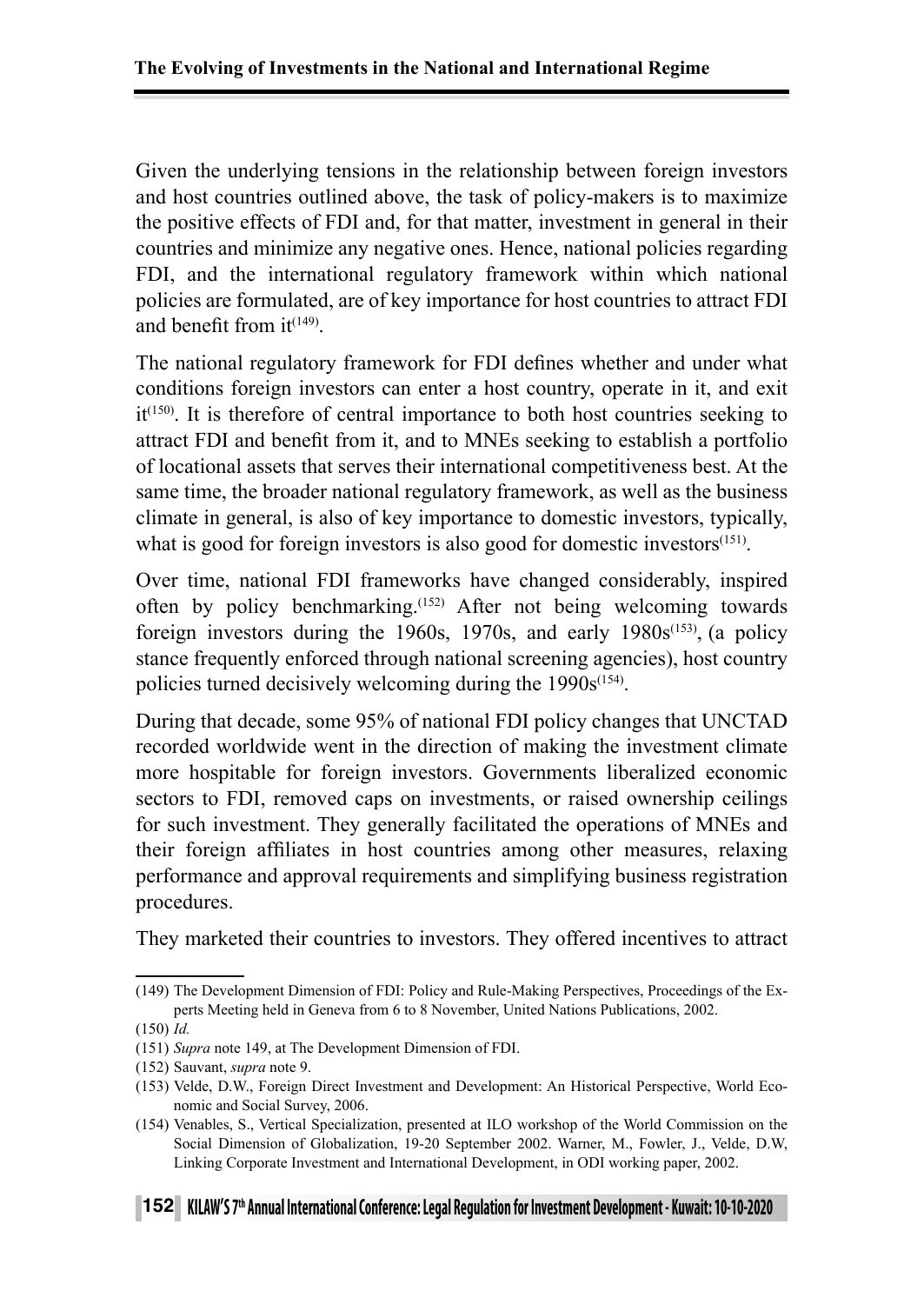FDI, with locational competition unleashing fiscal wars at the sub-national level in some countries. They assisted incoming investors in various ways, including offering information, coordinating investor visits, and providing after-investment services(155).

They liberalized the repatriation of earnings and other capital. And they codified various protections in national regulations, laws, or even constitutions. In the  $1990s^{(156)}$ , countries also began to establish investment promotion agencies whose specific aim was -and remains- to attract as much FDI as possible $(157)$ .

Since the turn of this century, however, national approaches towards incoming FDI have become more nuanced and guarded, primarily in OECD countries. This is so even as the majority of policy changes continue to go in the direction of making the investment climate more welcoming, in particular in non-OECD economies.

However, the number of regulatory changes that do the opposite has risen considerably since 2000, reaching between 20-30% of total national investment policy changes during the past few years<sup>(158)</sup>.

Not surprisingly, the number of treaty-based investment disputes - many of them based on legitimate claims, many not- has risen markedly over the past decade, although the total remains small in light of the potential for disputes discussed earlier<sup>(159)</sup>. Their cumulative number had reached 608 known treatybased cases at the end of 2014, involving the governments of 99 countries from across the world $(160)$ .

<sup>(155)</sup> Page, S., South-North Investment by Developing Countries in the EC: A Sign of the Emergence of New Investors. In: Hickman, B.G. and L. Klein, Link, Proceedings, World Scientific, 1991-1992.

<sup>(156)</sup> Sauvant, Karl, *et al.,* Trends in FDI, Home Country Measures and Competitive Neutrality. In: Yearbook on International Investment Law & Policy, Andrea K., ed, Bjorklund, 3-108, New York: Oxford University Press, 2012.

<sup>(157)</sup> Sauvé, Pierre, Towards a Plurilateral Trade in Services Agreement (TISA): Challenges and Prospects, Journal of International Commerce, Economics and Policy, p. 5, 2014.

<sup>(158)</sup> Yackee, Jason, Do Bilateral Investment Treaties Promote Foreign Direct Investment? Some Hints from Alternative Evidence, Virginia Journal of International Law, 51, 397-441, 2010.

<sup>(159)</sup> Sauvant, *supra* note 9.

<sup>(160)</sup> To be sure, FDI flows have also grown considerably since the end of the 1990s, when the number of treaty-based investment disputes became considerably higher. By that time (say, 1999), the world's FDI stock stood at nearly US \$5 trillion, with few treaty-based investment disputes recorded. Moreover, after reaching a peak of about US \$2 trillion in 2007, world FDI flows fell to US \$1.1 trillion and still have not recovered, while the number of disputes remained roughly at the same level. This may suggest that there is no direct relationship between the size of FDI stocks/flows and the number of disputes; rather, other factors are at work, such as the propensity of investors to utilize the disputesettlement mechanism. (UNCTAD 2015b, 112).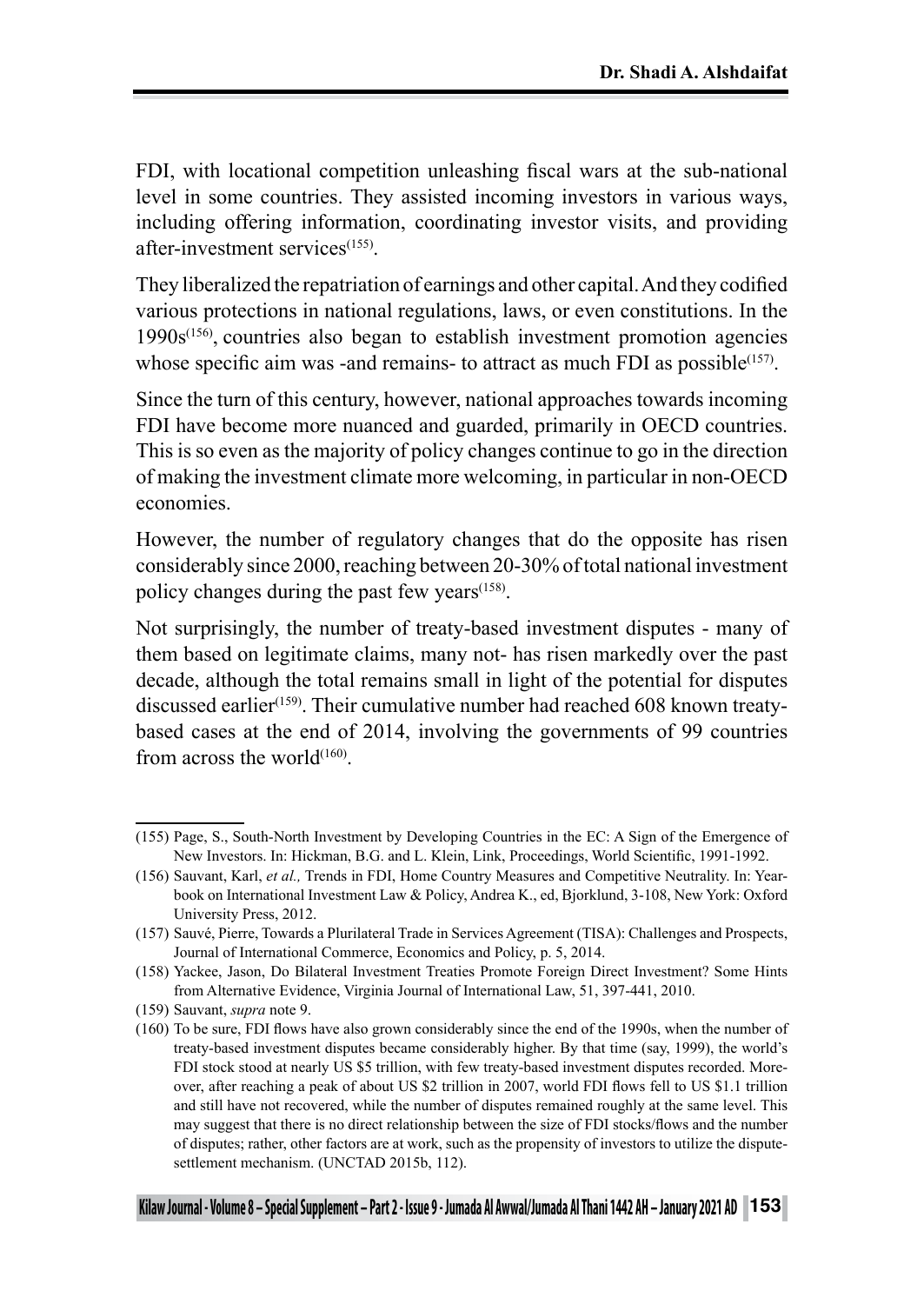The international investment law and policy regime, in its current form, is a relatively young construct<sup> $(161)$ </sup>. It has evolved and continues to do so, in response to experience, pressures, and changing interests $(162)$ .

#### **VII- The Way Forward**

In brief, expanding the purpose of IIAs, providing greater clarity of key concepts where possible, acknowledging interrelationships with other legal regimes, and recognizing investor responsibilities should be part of a reform agenda. The best approach would be a combination of clarifying "the content and scope of the traditional substantive provisions of IIAs," fine-tuning or recalibrating "the kinds of protection afforded to investors by traditional provisions" and "addressing the limited object of  $IIAs$ <sup> $(163)$ </sup>. Such a process would be helped by the fact that the great majority of IIAs contain certain principles and basic concepts that are sufficiently similar across treaties<sup>(164)</sup>.

On the national institutional side, IPAs, as one-stop shops, could be the focal points for matters related to a sustainable investment support program, possibly coordinating with the national committees on trade facilitation to be established under the WTO's Trade Facilitation Agreement<sup>(165)</sup>.

Within a country's long-term development strategy, IPAs could undertake various activities to attract sustainable FDI and benefit from it as much as possible<sup>(166)</sup>. They could, among other things<sup>(167)</sup>, Improve the regulatory framework for investment by drawing lessons from best practices in countries that have successfully attracted sustainable FDI projects.

Policy benchmarking could help in this respect as follows<sup>(168)</sup>:

<sup>(161)</sup> Although the International Centre for Settlement of Investment Disputes (ICSID) had already been established in 1966, and the first BIT had been concluded in 1959.

<sup>(162)</sup> For an overview of the history and components of international investment law and how it operates as a complex adaptive system, *see* Pauwelyn*,* Joost*,* At the Edge of Chaos?, Foreign Investment Law as a Complex Adaptive System, How It Emerged and How It Can Be, 29 ICSID, Rev. FILJ 372 (2014).

<sup>(163)</sup> Muchlinski, Peter, Multinational Enterprises and the Law, 2nd ed, Oxford University Press (2007).

<sup>(164)</sup> In his book, Schill described as the multilateral structures underlying international investment law. Schill*,* Stephan, The Multilateralization of International Investment Law, Cambridge: Cambridge University Press, 2009.

<sup>(165)</sup> In some countries, the trade and investment promotion functions are combined in one agency. Even in the absence of an investment support program, it would make sense for the trade and investment focal points at the national level to cooperate.

<sup>(166)</sup> In this context *see* also OECD (2015b).

<sup>(167)</sup> Chaisse, Julien, China's International Investment Strategy: Bilateral, Regional, and Global Law and Policy, Oxford University Press, 2019.

<sup>(168)</sup> Policy Framework for Investment, Organization for Economic Co-operation and Development, 2006, pp. 45-54.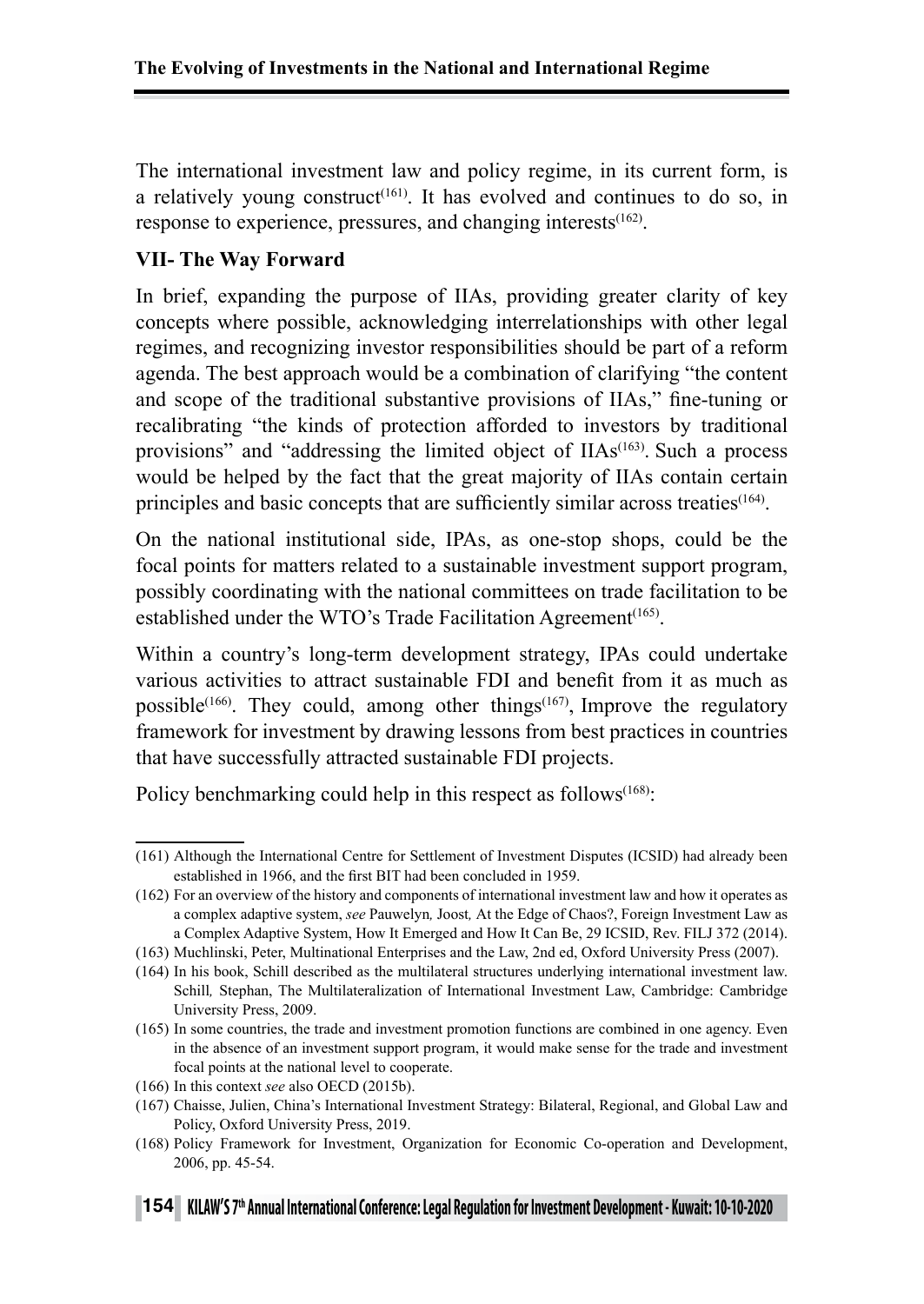- 1) Establish time-limited and simplified procedures for obtaining permits, licenses, when feasible, and when these do not limit the ability of governments to ensure that the regulatory procedures can be fully complied with by investors and government officials $(169)$ .
- 2) Identify and eliminate unintended barriers to sustainable FDI flows.
- 3) Engage in policy advocacy (part of which could relate to promoting the coherence of the investment and trade regulatory frameworks).
- 4) Render after-investment services.
- 5) Facilitate private-public partnerships. Identify opportunities for inserting the country in global value chains.
- 6) Promote backward and forward linkages between foreign investors and domestic firms.
- 7) And very importantly find ways and means to increase the sustainable development impact of FDI in host countries $(170)$ .

Investment promotion agencies could also play a role in the development of investment risk-minimizing mechanisms badly needed to attract investment into, especially, various types of infrastructure $(171)$ . They could also have a role in the prevention and management of conflicts between investors and host countries through providing information and advice regarding the implementation of applicable IIAs and the preparation of impact assessments to avoid that liability arises under these agreements. If conflicts arise, they could seek to resolve them before they reach the international arbitral level. Institutionalized regular interactions between host country authorities and foreign as well as domestic investors would be of particular help in this  $respect^{(172)}$ .

#### **VIII- Final Reflections**

International investment can be used by international investors on both a macro and microeconomic level. Countries with sustainable and growing levels of foreign direct investment are preferable, while companies investing

<sup>(169)</sup> Chaisse, *supra* note 167, at 323.

<sup>(170)</sup> *Id.*

<sup>(171)</sup> For detailed discussion of home country measures, *see* Sauvant *et al.,* Trends in FDI, Home Country Measures and Competitive Neutrality. In: Bjorklund, A.K., (ed), Yearbook on International Investment Law & Policy, Oxford University Press, pp. 3-107, 2014.

<sup>(172)</sup> Chaisse, *supra* note 167, at 323.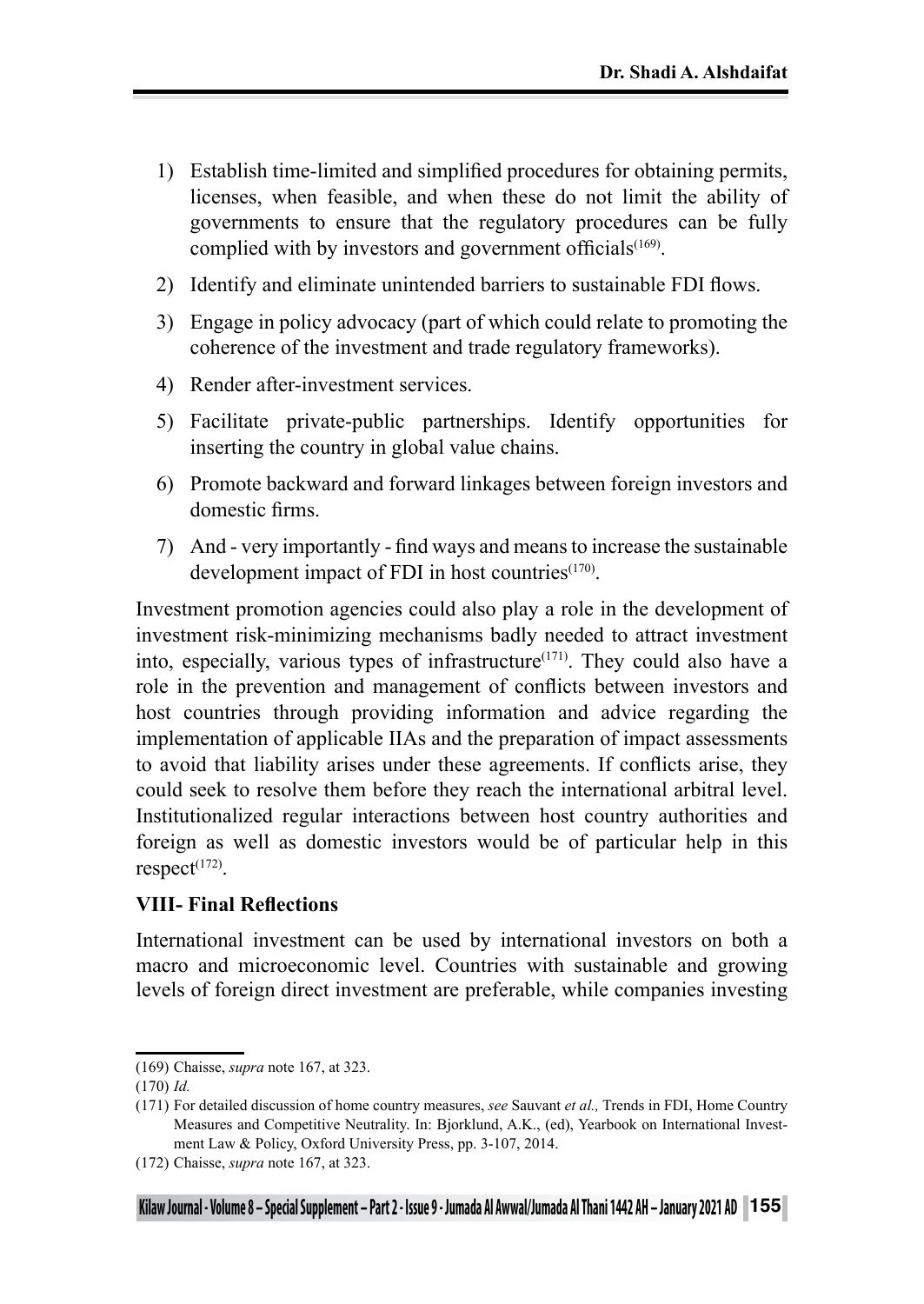abroad can often benefit from higher growth rates<sup> $(173)$ </sup>. Insofar, FDI has many drawbacks, despite its overall effectiveness in promoting growth. On a macro level, it can cause problems for a country's domestic labor markets and drain capital in the long-run. On a micro level, the investments have several risks that should be carefully considered $(174)$ .

Transparent information on how governments implement and change rules and regulations dealing with investment is a critical determinant in the investment decision.

In short, international agreements can promote investment by reducing restrictions on a broadly defined range of investments, by making the regulatory environment more predictable, thereby reducing the policy risks faced by investors, both domestic and foreign, and through other basic disciplines, such as limits on trade-related investment measures, expropriation procedures consistent with international law standards and guarantees for the free transfer of capital in a convertible currency.

Performance requirements, such as local content, export performance, and other trade-related investment measures, tend to discourage and distort investment by imposing additional costs on firms, which is why they often go hand in hand with incentives to invest. Many international organizations work with IPAs<sup>(175)</sup>, facilitating the exchange of best practices on investment promotion strategies, and assisting in building policy capacity.

For instance, the World Association of Investment Promotion Agencies  $(WAIPA)^{(176)}$ , assists IPAs in advising their governments on the formulation of investment promotion strategies; the Foreign Investment Advisory Service $(177)$ , within the World Bank Group provides investment climate diagnostic studies<sup> $(178)$ </sup> at the request of host governments, consisting of

<sup>(173)</sup> Kuepper, *supra* note 81.

<sup>(174)</sup> Kuepper, *supra* note 77.

<sup>(175)</sup> The Investment Promotion Agency (IPA), Promoting Investment for Sustainable Development in Cities, IPA Observer 7, 2019 (UNCTAD/DIAE/PCB/INF/2019/1).

<sup>(176)</sup> The World Association of Investment Promotion Agencies is an international Non-governmental organization established in 1995 by the United Nations Conference on Trade and Development that acts as a forum for investment promotion agencies, provides networking and promotes best practice in investment promotion. Available at https://waipa.org/.

<sup>(177)</sup> During FY98 the Foreign Investment Advisory Service (FIAS) assisted 38 Bank Group member countries to take actions in attracting more, and more productive, foreign direct investment (FDI). World Bank, Foreign Investment Advisory Service, FIAS, Annual Report, FY98, Washington, DC, World Bank, 1998.

<sup>(178)</sup> Today, consultancy services are needed for FDI, since such investment is considered to be very lucrative and completely secure in most states, and therefore, more states have become most popular and preferred investments destinations. The most impressive features of such states favoring FDI for its vast, varied market and large population.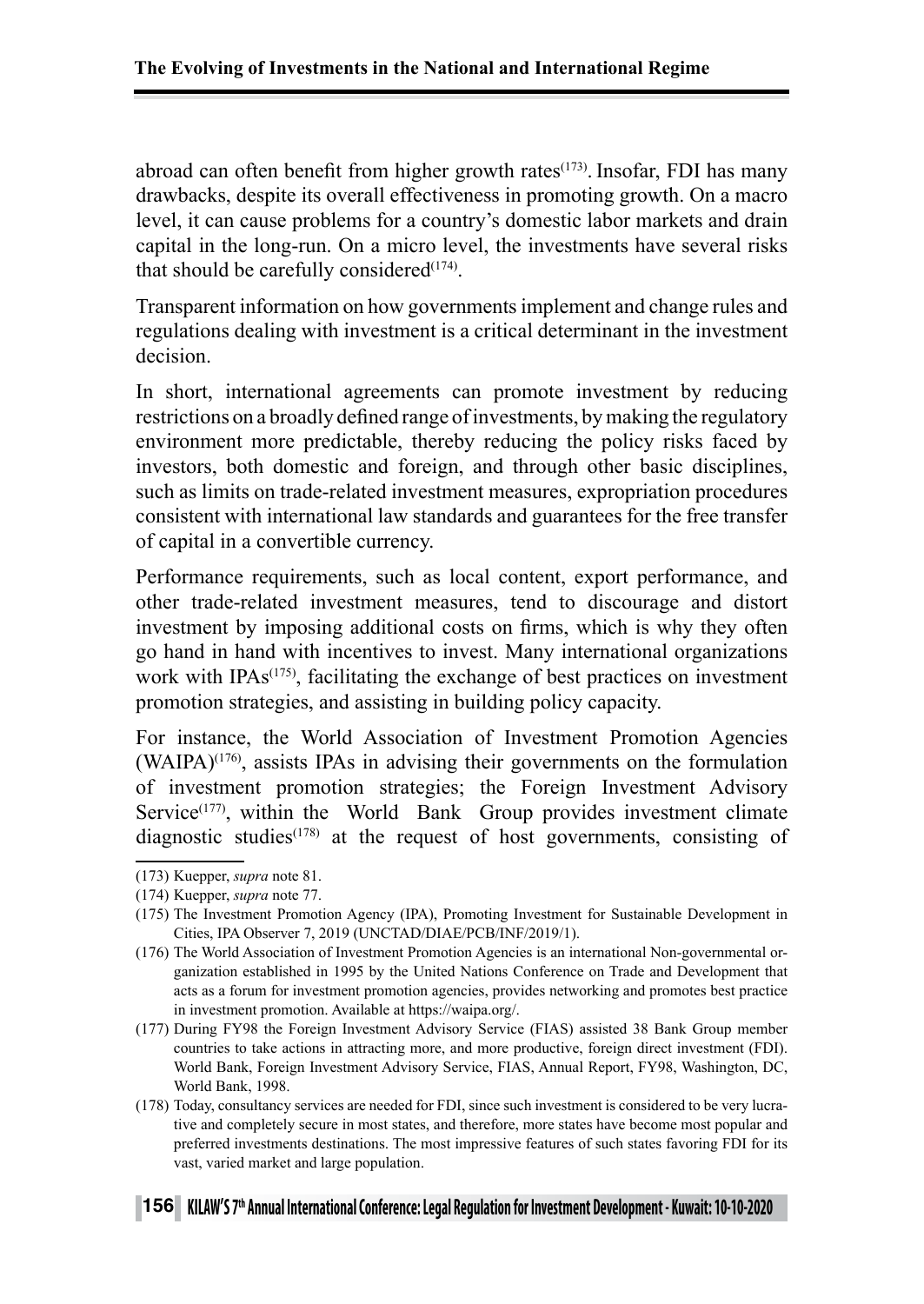recommendations for a combination of policy, regulatory and procedural reform, institutional frameworks for investment promotion and methods for monitoring effectiveness; and UNCTAD's Advisory Services on Investment and Training  $(ASIT)^{(179)}$ , is experienced in instruction programs for IPA staff to improve capacity.

Laws and regulations should be developed openly and transparently, with appropriate parliamentary control and procedures for effective and timely inputs from interested national and foreign parties. This should include potential domestic and foreign investors as well as affected business, trade unions, other civil society, wider interest groups, and other levels of government. There is also a role for international co-operation in the fight against corruption.

For example, the OECD Convention of Combating Bribery of Foreign Public Officials in International Business Transactions<sup>(180)</sup> aims to stop the flow of bribes to public officials in host countries.

It is difficult to assume how resilient foreign investment in financial crises, but indeed, the financial crisis(181) and economic downturn affected firms' plans for future foreign investments. A UN survey on global investment prospects showed that the current financial crisis and economic downturn are making corporations more cautious about future foreign investments. According to the survey's results, only 21% of companies anticipate a large increase in their FDI expenditures over the next three years, compared to 32% the previous year. Evidently, the global financial crisis has already had a significantly

<sup>(179)</sup> The UNCTAD Advisory Service on Investment and Training (ASIT) strengthens the capacity of developing countries to create and manage their FDI policy. *See* full reports of OCED in Investment for Development. Also *see* Nguyen, Thanh, Foreign Direct Investment in Real Estate Projects and Macroeconomic Instability, ASEAN Economic Bulletin, vol. 28, no. 1, pp. 74-96, 2011. 2011.

<sup>(180)</sup> The OECD Convention on Combating Bribery of Foreign Public Officials in International Business Transactions went into force in February 1999. For more analysis *see* Hudson, Pacinin, Swingen, Rogers, The OECD Convention on Combating Bribery of Foreign Public Officials in International Business Transactions: A New Tool to Promote Transparency in Financial Reporting, Advances in International Accounting, vol. 15, p. 1, 2002.

<sup>(181)</sup> To recover post – COVID -19, the world - and developing countries in particular - will require a significant influx of resources. FDI inflows can bring in some of those resources, but governments will need to put conditions in place to help attract and retain productive investments and, more importantly, to maximize their development benefits. This crisis may offer a window of opportunity for governments to re-examine their approaches to investment attraction and retention, with a view towards increasing the embeddedness of FDI within their local economies. To this end, the world may still need to require novel policy approaches and thus deserve increased attention from policymakers. Seric, Adnan, COVID-19 and the global contraction in FDI, 2020, available at https://iap.unido.org/ articles/covid-19-and-global - contraction - fdi.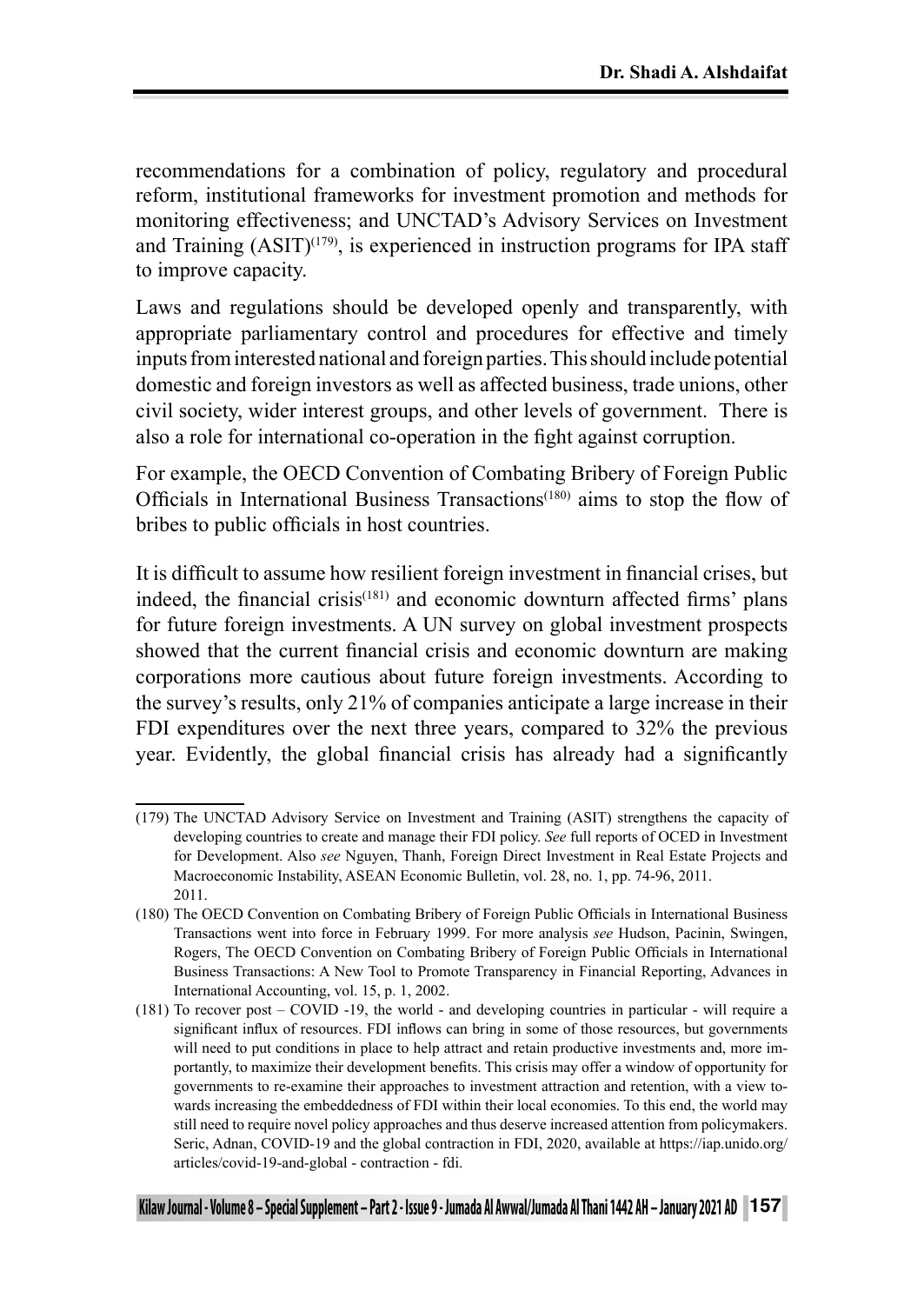negative impact on FDI plans for the next three years<sup> $(182)$ </sup>.

Other intergovernmental organizations such as the United Nations, the World Bank, the Asian Development Bank<sup>(183)</sup>, and the International Monetary Fund<sup>(184)</sup> have likewise developed policies aimed at fostering good governance and sanctioning corruption and related malpractices.<sup>(185)</sup>

<sup>(182)</sup> Meltem, Ucal, Relationship between Financial Crisis and Foreign Direct Investment in Developing Countries using Semiparametric Regression Approach, Journal of Business Economics and Management, 11 (1), p. 22, 2010.

<sup>(183)</sup> The Asian Development Bank (ADB) is committed to achieving a prosperous, inclusive, resilient, and sustainable Asia and the Pacific. Available at https://www.adb.org/.

<sup>(184)</sup> The International Monetary Fund (IMF) is an organization of 189 countries, working to foster global monetary cooperation, secure financial stability, facilitate international trade, promote high employment and sustainable economic growth, and reduce poverty around the world. Available at https:// www.imf.org/en/About. Studies that examine the impact of International Monetary Fund (IMF) programs on domestic economies have generated some puzzling results. Scholars still debate the impact of IMF programs on the balance of payments, current account balance and long-run economic growth. These results are perplexing because, in addition to providing capital to countries in crisis, the IMF "negotiates: conditions on lending, encouraging domestic governments to make policy change for fiscal solvency". Jensen, Nathan, Crisis, Conditions, and Capital, The Effect of International Monetary Fund Agreements on Foreign Direct Investment Inflows, The Journal of Conflict Resolution, Vol. 48, No. 2, p. 194, 2004.

<sup>(185)</sup> Policy Framework for Investment, Organization for Economic Co-operation and Development, pp. 23-59, 2006.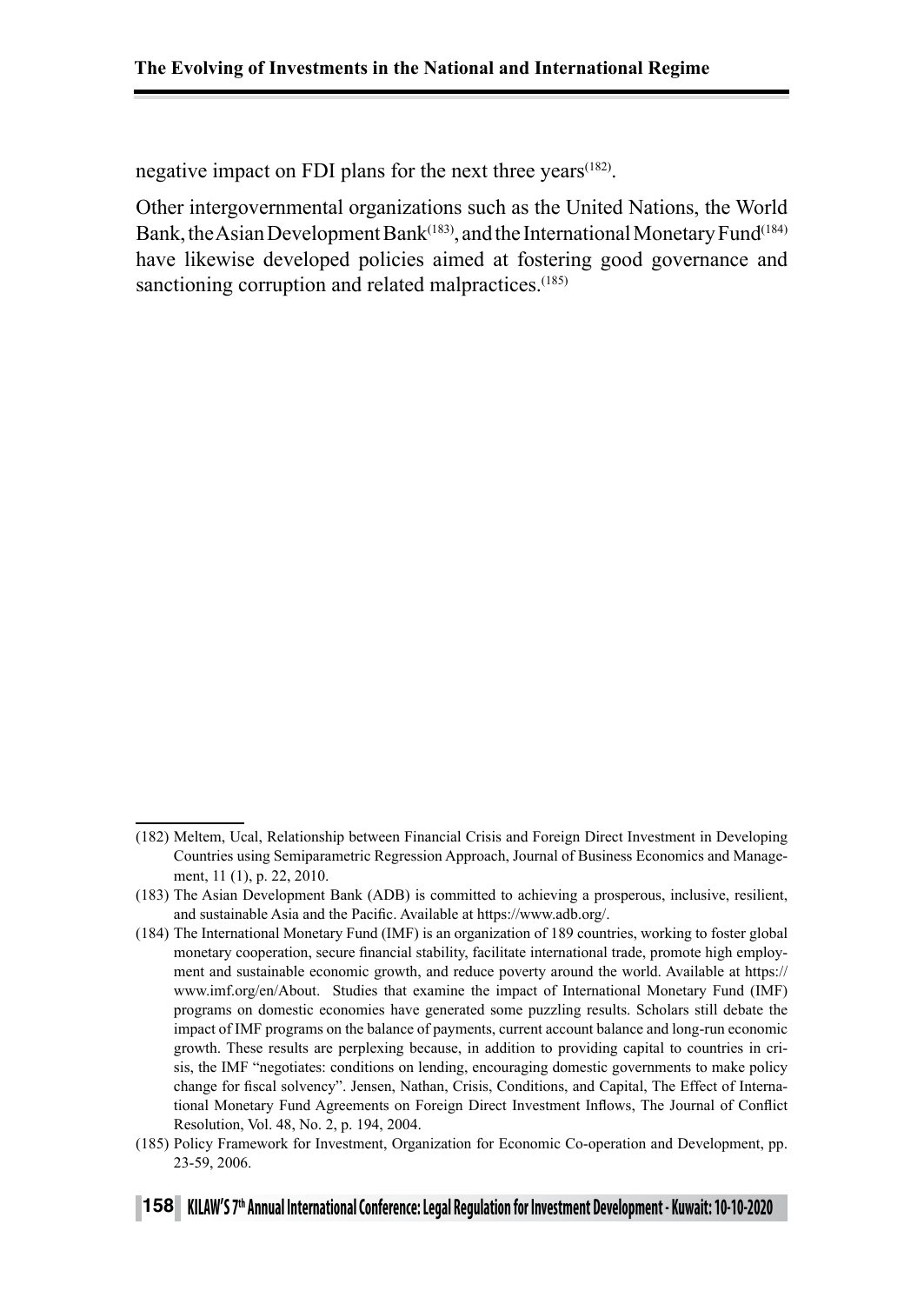#### **References**

- Adura, Jeff, Whyte, Ann Marie, Diversification Benefits of Direct Foreign Investment, Management International Review, vol. 30, no. 1, 1990.
- Agosin, M.R., Mayer, R., Foreign Investment in Developing Countries: Does it Crowd in Domestic Investment? Discussion Paper 146, UNCTAD, 2000.
- Alistair, Mason, Pyper, Hugh, Hastings, Adrian ed., The Oxford Companion to Christian Thought, Oxford University Press, 2001.
- Ancharaz, V.D., Sultan, R.A., Aid for Trade and Climate Change Financing Mechanisms, ICTSD, 2010.
- Antalóczy, K., Sass, M., Greenfield investments in Hungary: Are they Different from Privatization FDI?, Transnational Corporations, 2001.
- Anthea, Elizabeth, Traditional and Modern Approaches to Customary International Law: A Reconciliation, 95 Am. J. Int'l. L. 757 (2001).
- Arnal, E., Hijzen, A., The Impact of Foreign Direct Investment on Wages and Working Conditions, OECD Social, Employment and Migration Working Papers, No. 68, OECD Publishing, Paris, 2008.
- Auerbach, AJ., Devereux, MP., Consumption and Cash-flow Taxes in an International Setting (No. w19579), STICERD, Public Economics Programme Discussion Papers 3, Suntory and Toyota International Centres for Economics and Related Disciplines, LSE. National Bureau of Economic Research, 2013.
- Bagchi-Sen, S., International Encyclopedia of the Social & Behavioral Sciences, vol. 20, 2001.
- Bamiatzi, Vassiliki, Efthyvoulou, Georgios, Jabbour, Liza, Foreign vs. Domestic Ownership on Debt Reduction: An Investigation of Acquisition Targets in Italy and Spain, International Business Review, 26 (5), 2017.
- Bartlett, Christopher, MNCs: Get off the Reorganization Merry-Go-Round, Harvard Business Review, 1983.
- Bellak, C., Leibrecht, M., Stehrer, R., Policies to Attract Foreign Direct Investment: An Industry-Level Analysis, OECD VII Global Forum on International Investment, 2004.
- Bernasconi, N., Rethinking Investment-Related Dispute Settlement, International Institute for Sustainable Development Investment Treaty News, 6 (2), 2015.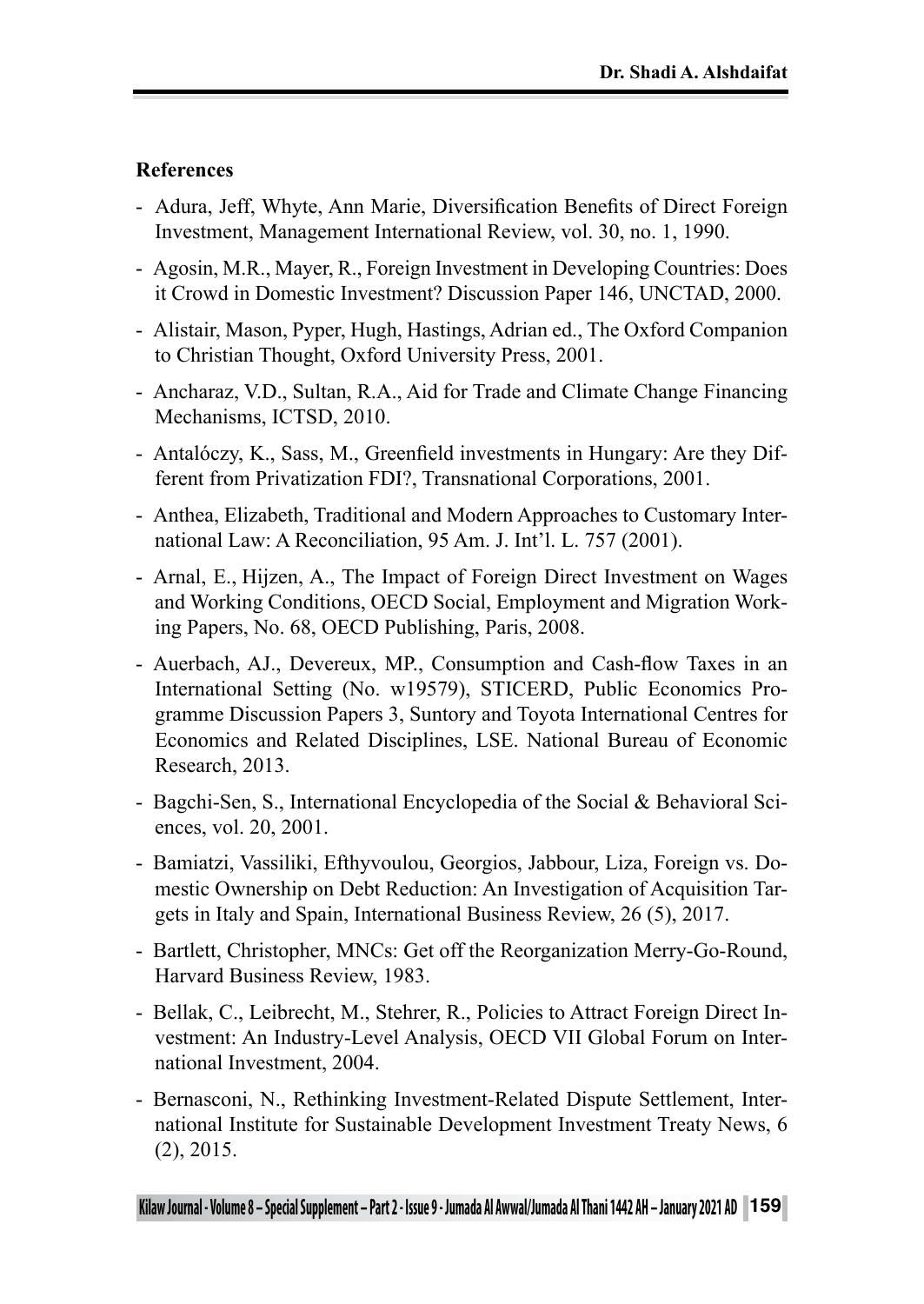- Blomstrom, M., Kokko, A., How Foreign Investment Affects Host Countries? Policy Research Working Paper 1745, World Bank, 1997.
- Blomström, M., Kokko, A., The Economics of FDI Incentives, Conference on FDI in the Real and Financial Sector of Industrial Countries, Bundesbank, Frankfurt, May 3-4, 2002.
- Blomström, M., Kokko, A., Zejan, M., FDI: Firm and Host Country Strategies, London: Macmillan, 2000.
- Bond, E.W., Guisinger, S.E., Investment Incentives as Tariff Substitutes: A Comprehensive Measure of Protection, Review of Economics and Statistics, 67 (1), 1985.
- Borensztein, De Gregorio Lee, J.W., How Does Foreign Direct Investment Affect Economic Growth?, Journal of International Economics, vol. 45, 1998.
- Bown, Chad, Why the U.S. Needs Allies in a Trade War Against China, Harvard Business Review, 2018.
- Bradford, Jensen, Global Trade in Services: Fear, Facts, and Offshoring, Washington: Peterson Institute for International Economics, 2011.
- Broches, A., The Convention for Settlement of Investment Disputes, 136 Recueil des Cours 331, 343, 1972.
- Busse, M., Hoekstra, R., Königer, J., The Impact of Aid for Trade Facilitation on the Costs of Trading, Kyklos, 65, 2012.
- Butler, N., Subedi, S., The Future of International Investment Regulation: Towards a World Investment Organization?, Neth. Int'l L. Rev. 64, 2017.
- Buzzlle, Robert, Can You Standardize Multinational Marketing?, Harvard Business Review 46, 1968.
- Cadot O., Melo, J., Aid for Trade: What have we Learned? Which Way Ahead? CEPRI and FEDRI, London and Clermond-Ferrand, 2014.
- Campisi, J., Sottilotta, C.E., Unfriendly or Unwanted? Reflections on FDI Attraction Policies in Italy, Rivista Italiana di Politiche Pubbliche, Vol.11, No. 2, 2016.
- Canivez, Patrice, Qu›est-ce qu›un conflit politique?, Revue de métaphysique et de morale, No. 58, 2008.
- Chaisse, Julien, China's International Investment Strategy: Bilateral, Regional, and Global Law and Policy, Oxford University Press, 2019.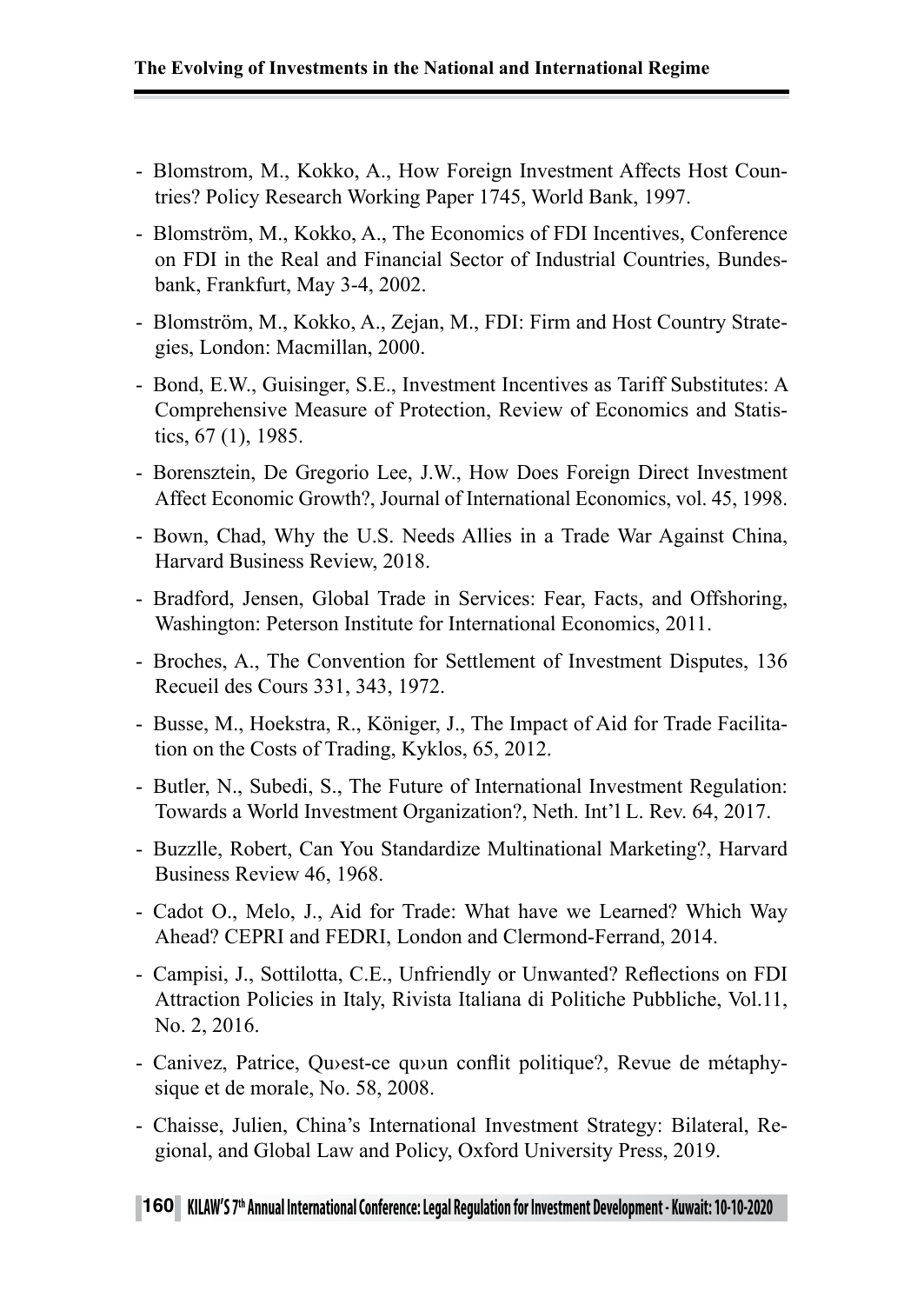- Clark, S.W., Tax Incentives for FDI: Empirical Evidence on Effects and Alternative Policy Options, Canadian Tax Journal, 48 (4), 2000.
- Contemporary Practice of Public International Law (Ellen G. Schaffer and Randall J. Snyder, eds., 1997).
- Cosbey, Aaron, The Road to Hell? Investor Protections in NAFTA'S, Chapter 11. In: Lyuba Zarsky, ed., International Investment for Sustainable Development, Balancing Rights and Rewards London: Sterling, VA: Earthscan, 2005.
- David H., Dorn, D., Gordon H., The China Shock: Learning from Labor-Market Adjustment to Large Changes in Trade, Annual Review of Economics, 8, 2016.
- Declaration on the Establishment of a New International Economic Order, UNGA Res 3201 (S-VI) (1 May 1974), Doane, D., The Myth of CSR, Stanford Social Innovation Review, Stanford University Graduate School of Business, 2005.
- Dodd, E. M., For Whom Are Corporate Managers Trustees?, Harvard Law Review 45, 1145, 1932. In: T. Clarke (ed.), Corporate Governance Critical Perspectives on Business and Management, London: Routledge, 2005.
- Dolzer, Rudolf, Schreuer, Christoph, History, Sources, and Nature of International Investment Law from Principles of International Investment Law, 2nd ed, Oxford Scholarly Authorities on International Law, 2012.
- Dolzer, Rudolf, Schreuer, Christoph, Principles of International Investment Law, Oxford University Press, 2008.
- Donaldson, T., Thomas Dunfee, Toward a Unified Conception of Business Ethics: Integrative Social Contracts Theory, Academy of Management Review, 19 (2), 1994.
- Doukas, John, Foreign Direct Investment, Diversification and Firm Performance, Journal of International Business Studies 34 (2), 2003.
- Dunning, J., Pitelis, C., Contribution to International Business Scholarship: An Assessment and Extension, Journal of International Business Studies. 39 (1), 2008.
- Dunning, J., Pitelis, C., Contribution to International Business Scholarship: An Assessment and Extension, Journal of International Business Studies, 39 (1), 2008.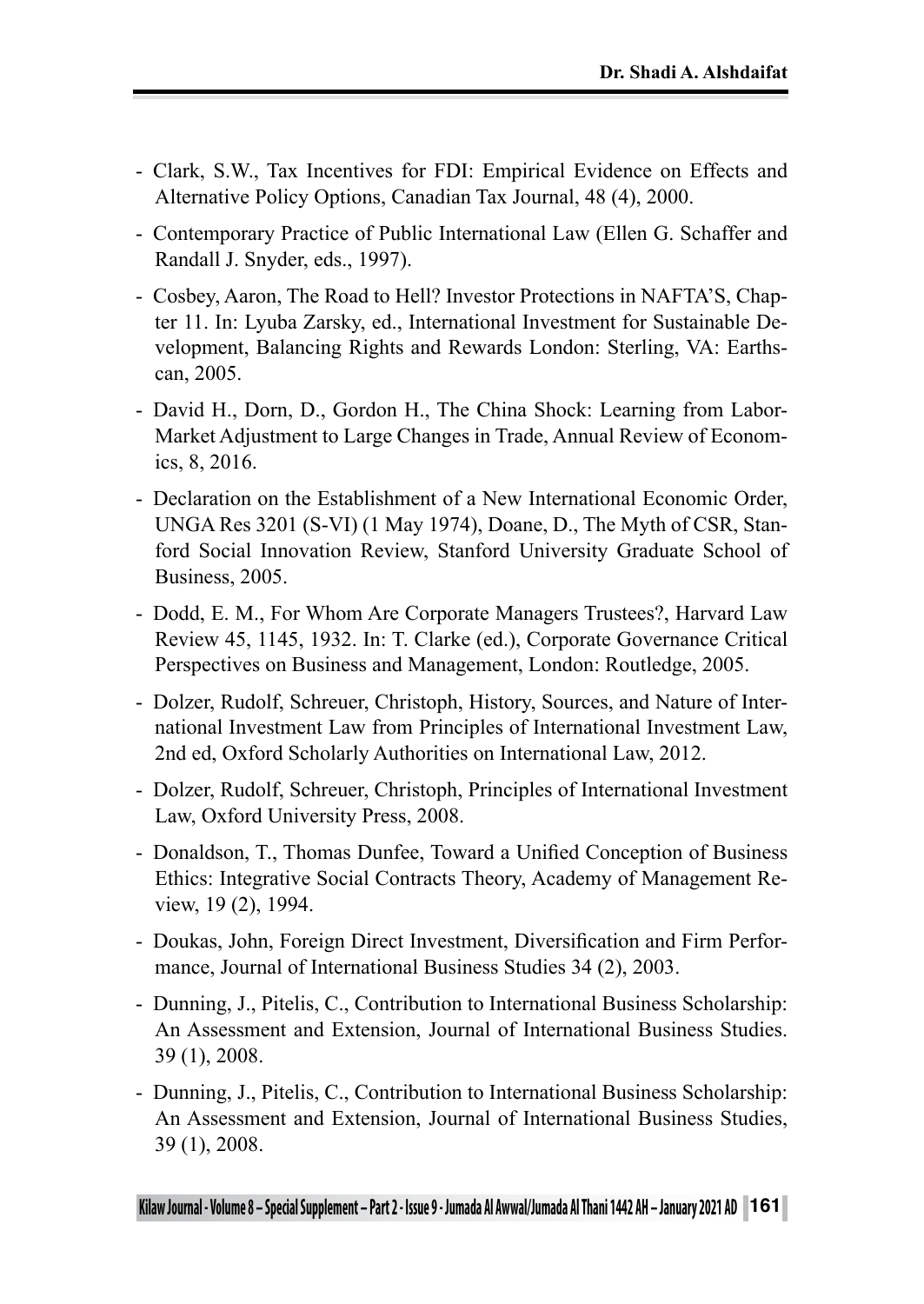- Easson, A., Tax Incentives for FDI Part 1: Recent Trends and Countertrends, Bulletin for International Fiscal Documentation, 55 (7), 2001.
- Elgar, Edward, Lall, S., Narula, R., FDI and its Role in Economic Development: Do We Need a New Agenda? European Journal of Development Research, 16 (3), 2004.
- Foreign Direct Investment and Performance Requirements: New Evidence from Selected Countries, UNCTAD, New York, 2003.
- Framework Agreement on the ASEAN Investment Area, 1998.
- Fukuyama, F., The End of History and the Last Man, The Free Press, New York, 1992.
- Gamberoni, E., Newfarmer, R., Aid for Trade: Do Those Countries that Need it, Get it?, World Economy, Special Issue: Aid for Trade, Melo, J.M., ed, vol. 37, Issue 4, 2014.
- Germain, Claire, Germain's Transnational Law Research, Guide to International Legal Research (2004).
- Ghose, Ajit, Global Inequality and International Trade, Cambridge Journal of Economics, vol. 28, Issue 2, 2004.
- Gilpin, R., War and Change in World Politics. Cambridge University Press, Cambridge, 1981.
- Gilpin, Robert, Global Political Economy: Understanding the International Economic Order. Princeton, New Jersey: Princeton University Press, 2001.
- Giunta, Mary, Documents of the Emerging Nation: U.S. Foreign Relations 1775–1789, Wilmington, Del: Scholarly Resources Inc., 1998.
- Gleick, J., Chaos Making a New Science, Viking, New York, 1987.
- Guzowska, M., Foreign Direct Investment in Poland and Vietnam: A Compare Analyses, M., Studia i prace, 2017.
- Haaland, J.I., Wooton, I., International Competition for Multinational Investment, Scandinavian Journal of Economics, 101 (4), 1999.
- Hall, Mary, Globalization and International Investment, Macroeconomics, 2018.
- Head, C.K., Ries, J.C., Swenson, D.L., Attracting Foreign Manufacturing: Investment Promotion and Agglomeration, Regional Science and Urban Economics, 29 (2), 1999.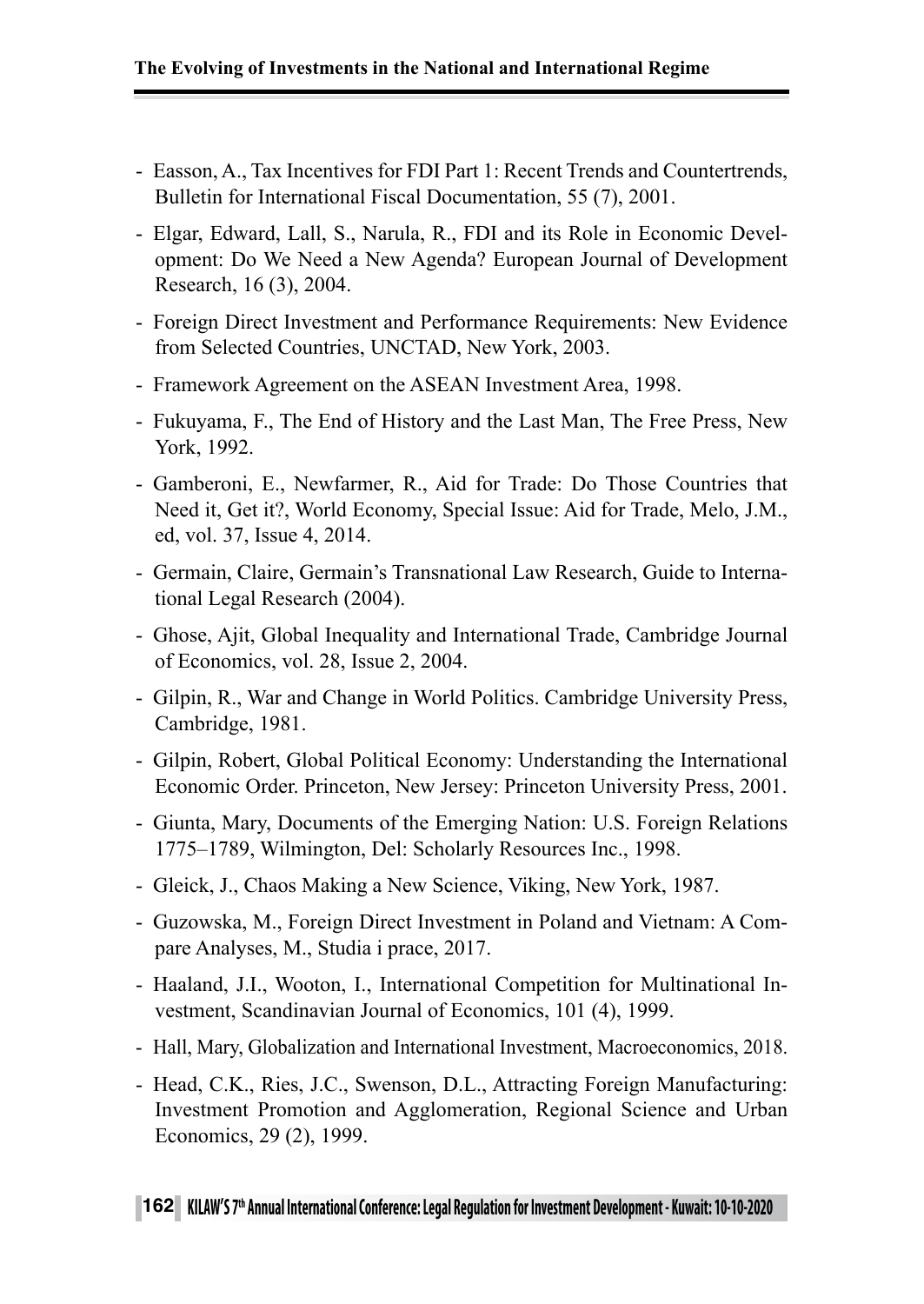- Helble, M.C., Mann, C.L., Wilson, J.S., Aid for Trade Facilitation, Review of World Economics, Weltwirtschaftliches Archiv, Springer, vol. 148 (2), 2014.
- Hemphill, T. A., Lillevik, W., The Global Economic Ethic Manifesto: Implementing a Moral Values Foundation in the Multinational Enterprise, Journal of Business Ethics, 2011.
- Hindelang, S., Krajewski, M., Shifting Paradigms in International Investment Law, More Balanced, Less Isolated, Increasingly Diversified, Oxford: Oxford University Press, 2015.
- Hudson, Pacinin, Swingen, Rogers, The OECD Convention on Combating Bribery of Foreign Public Officials in International Business Transactions: A New Tool to Promote Transparency in Financial Reporting, Advances in International Accounting, vol. 15, 2002.
- Huizinga, H., Foreign Investment Incentives and International Cross-Hauling of Capital, Canadian Journal of Economics, 24 (3), 1991.
- Hysell, Helen, The Science of Purchasing, New York: Appleton, 1922.
- International Investment Rule-Making: Stocktaking, Challenges and the Way Forward, UNCTAD Series on International Investment Policies for Development, 2009.
- Investor-State Disputes Arising from Investment Treaties: A Review. UNC-TAD Series on International Investment Policies for Development (New York and Geneva: United Nations), United Nations Publication, 2005.
- Jean-Jacques, Laffont, Tirole, Jean, A Theory of Incentives in Procurement and Regulation, MIT Press, 1993.
- Jensen, Nathan, Crisis, Conditions, and Capital, The Effect of International Monetary Fund Agreements on Foreign Direct Investment Inflows, The Journal of Conflict Resolution, Vol. 48, No. 2, 2004.
- Jones, Thomas, Instrumental Stakeholder Theory: A Synthesis of Ethics and Economics, Academy of Management Review, 20, (2), 1995.
- Kaplan, M., Balance of Power, Bipolarity and other Models of International Systems, American Political Science Review, 1957.
- Keynes, Soumaya, Bown, Chad, It's Fun to Discuss the USMCA—the New NAFTA, Trade Talks Episode 57, 2018.
- Kirkman, Marshall, The Handling of Railway Supplies: Their Purchase and Disposition, Chicago, 1887.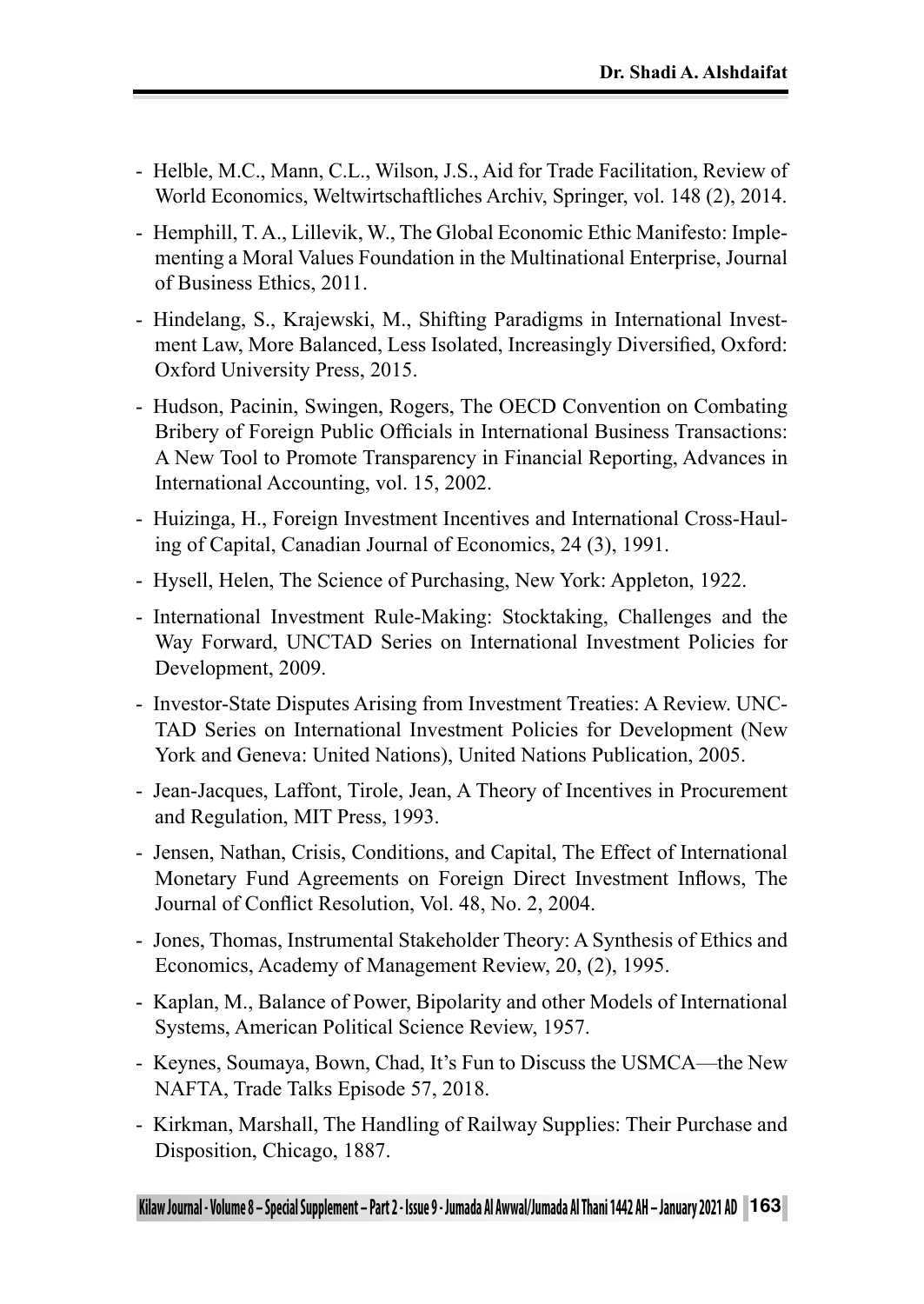- Konoplyanik, Andrei, Walde, Thomas, Energy Charter Treaty and Its Role in International Energy, 24 J. Energy Nat. Resources L. 523 (2006).
- Kuepper, Justin, Foreign Direct Investment: What It Means for Investors, 2019.
- L'évolution, Juillard, du droit des investissements', 250 Recueil des Cours de l'Académie de Droit International 9, 76, 1994.
- Lall, S., Foreign Direct Investment, Technology Development and Competitiveness: Issues and Evidence. In: Lall, S., Urata, S., (eds.) Competitiveness, FDI and Technological Activity in East Asia, Cheltenham, 2003.
- Legum B., Options to Establish an Appellate Mechanism for Investment Disputes. In: Sauvant K (ed), Appeals Mechanism in International Investment Disputes, Oxford University Press, New York, 2016.
- Lemke, Thomas, Lins, Gerald, Regulation of Investment Advisers, 2, 158, Thomson West, 2014.
- Lewis, M.A., Roehrich, J.K., Contracts, Relationships and Integration: Towards a Model of the Procurement of Complex Performance, International Journal of Procurement Management, 2, 2009.
- Logue, Ann, Socially Responsible Investing for Dummies, 2008.
- Markwell, Donald, John Maynard Keynes and International Relations: Economic Paths to War and Peace, Oxford University Press, 2006.
- Mavroidis, Petros, Free Lunches? WTO as Public Good, and the WTO's View of Public Goods, European Journal of International Law, 23 (3), 2012.
- McIntyre, J., Narula, R., Trevino, I., The Role of Export Processing Zones for Host Countries and Multinational: A Mutually Beneficial Relationship? International Trade Journal, 10 (4), 1996.
- Meltem, Ucal, Relationship between Financial Crisis and Foreign Direct Investment in Developing Countries using Semiparametric Regression Approach, Journal of Business Economics and Management, 11 (1), 2010.
- Meunier, S., Morin, J F., Negotiating TTIP in a Dense Regime Complex. In The Politics of Transatlantic Trade Negotiations (edited by JF Morin, T. Novotna, F. Ponjaert and M. Telò), Ashgate, 2014.
- Meunier, Sophie, Jean-Frédéric, Morin, The European Union and the Space-Time Continuum of Investment Agreements, Journal of European Integration, 39 (7), 2017.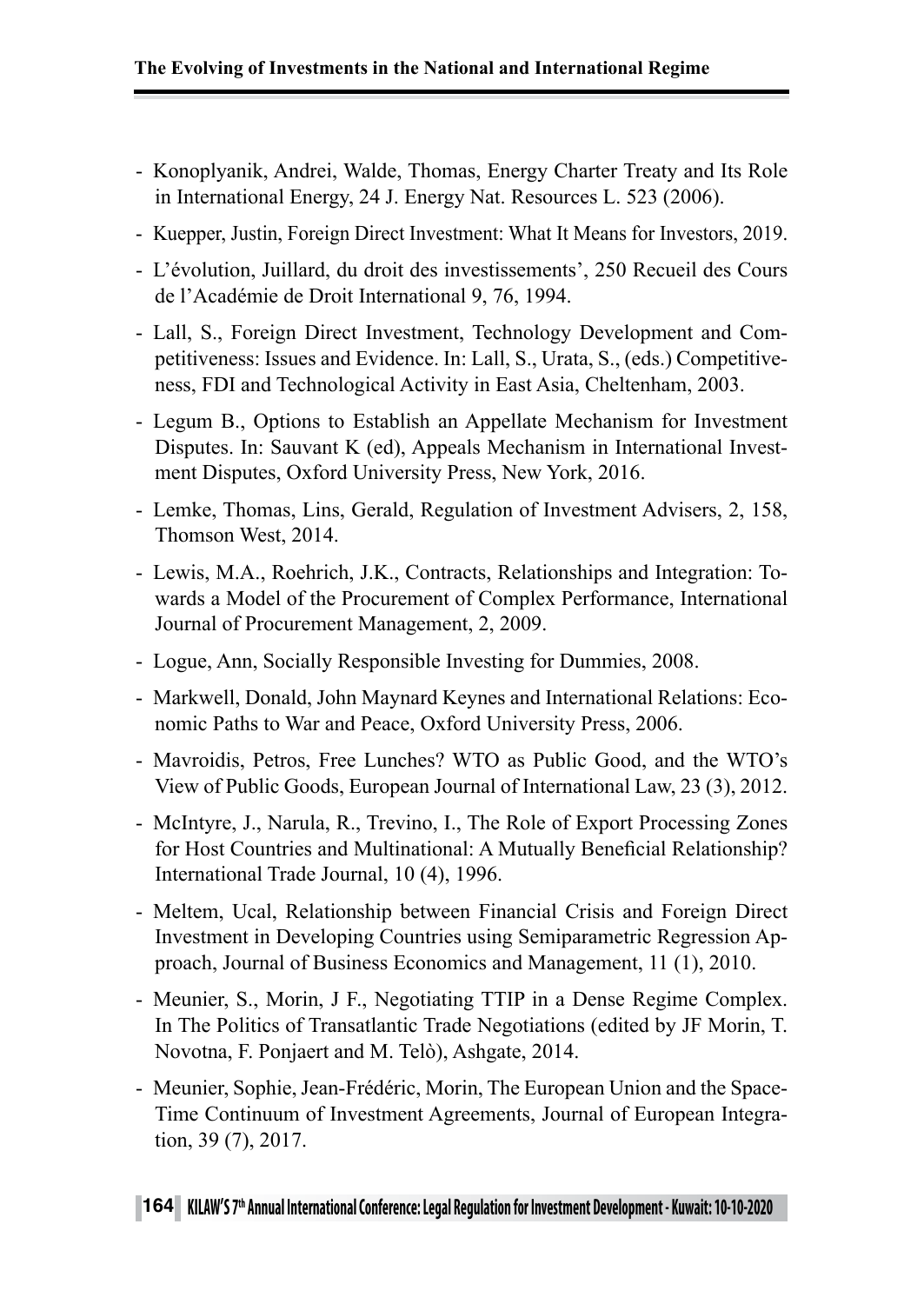- Middlekauff, Robert, The Glorious Cause: The American Revolution, 1763–1789, New York: Oxford University Press, 1982.
- Muchlinski, Peter, Multinational Enterprises and the Law, 2nd ed, Oxford University Press (2007).
- Mussa, Michael, Factors Driving Global Economic Integration, Global Opportunities and Challenges, IMF, August 25, 2000.
- National Investment Policy, Republic of Rwanda, MINCOFIN REPORT, 2017.
- Nattier, Frank E., The Latin American Free Trade Association (LAFTA), The Business Lawyer, vol. 21, no. 2, 1966.
- Neer, L. Pauline, F.H., (U.S.A.) v. United Mexican States, (15 October 1926) (1926), 4 RIAA 60: Letter of the US Secretary of States to the Mexican embassy (21 July 1938), quoted in A F Lowenfeld, International Economic Law, 398, Oxford University Press (2002).
- Neumayer E., Spess, L., Do Bilateral Investment Treaties Increase Foreign Direct Investment to Developing Countries? World Dev. 33, 2005.
- Nguyen, TB*., et al.,* Commercial Real Estate Investment in Ho Chi Minh City–A level Playing Field for Foreign and Domestic Investors?, Habitat International, 2014.
- Nguyen, Thanh, Foreign Direct Investment in Real Estate Projects and Macroeconomic Instability, ASEAN Economic Bulletin, vol. 28, no. 1, 2011.
- Novik, A., Crombrugghe, A., Towards an International Framework for Investment Facilitation (OECD Investment Insights), 2018.
- Page Sheila, South-North Investment by Developing Countries in the EC: A Sign of the Emergence of New Investors. In: Hickman, B.G. and L. Klein, Link, Proceedings, World Scientific, 1991-1992.
- Palepu, KG., Sinha J., Khanna, T., Strategies that Fit Emerging Markets, Harv Bus Rev. 83 (6), 2005.
- Pate, John, Andean Pact: Official Codified Text of The Cartagena Agreement Incorporating the Quito Protocol, International Legal Materials, vol. 28, no. 5, 1989.
- Pauwelyn*,* Joost*,* At the Edge of Chaos?: Foreign Investment Law as a Complex Adaptive System, How It Emerged and How It Can Be, 29 ICSID, Rev. FILJ 372 (2014).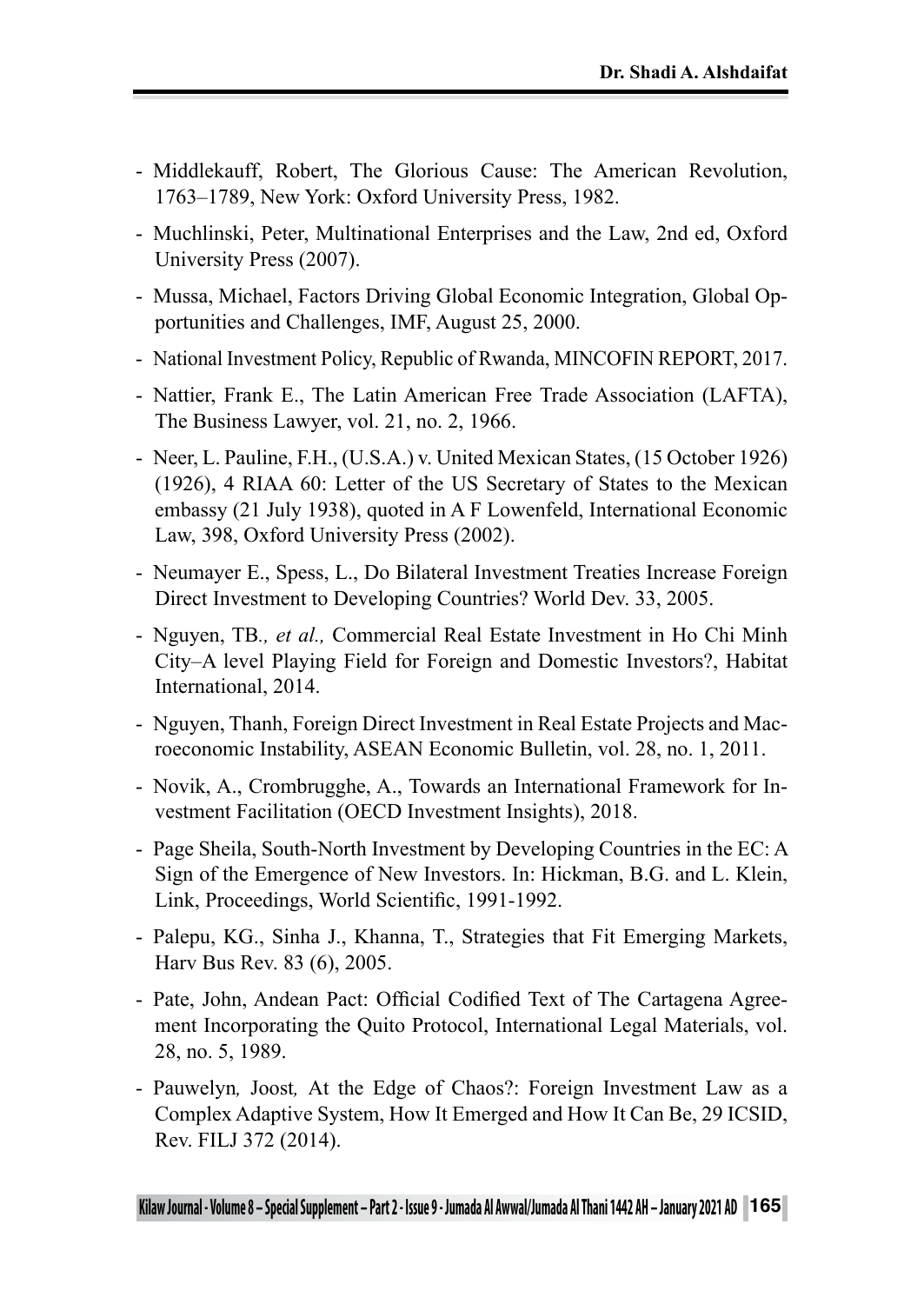- Philip, Lynn, Chang, Dae, Buzzell, Robert, Product Quality: Cost Production and Business Performance—A Test of Some Key Hypotheses, Harvard Business School Working Paper No. 83-13, 1983.
- Policy Framework for Investment, Organization for Economic Co-operation and Development, 2006.
- Pratt, John W., *et al.,* Price Differences in Almost Competitive Markets, The Quarterly Journal of Economics, vol. 93, no. 2, 1979.
- Ramamurti, Ravi, Developing Countries and MNEs: Extending and Enriching the Research Agenda, Journal of International Business Studies, vol. 35, no. 4, 2004.
- Rapaić, Stevan, The impact of FDI on the economic development of Serbia, Ekonomika preduzeća, LXV (5-6), 2017.
- Reisman, Micheal *et al.,* International Law in Comparative Perspective, 2004.
- Richardson, Benjamin, Socially Responsible Investment Law: Regulating the Unseen Polluters, Oxford University Press, 2008.
- Rosenne, Shabtai, Practice and Methods of International Law, 1984.
- Salzman, J., Labor Rights, Globalization and Institutions: The Role and Influence of the Organization for Economic Cooperation and Development, Mich. J, Int'l Law, (2000).
- Sattorova, M., International Investment Law and Development: Bridging the Gap, Stephan W. Schill, Christian J. Tams and Rainer Hofmann, ed., Cheltenham: Edward Elgar, 2017.
- Sauvant, Karl, *et al.,* Trends in FDI, Home Country Measures and Competitive Neutrality. In: Yearbook on International Investment Law & Policy, Andrea K. ed, Bjorklund, 3-108, New York: Oxford University Press, 2012.
- Sauvant, Karl, The Evolving International Investment Law and Policy Regime: Ways Forward, 2016.
- Sauvé, Pierre, Towards a Plurilateral Trade in Services Agreement (TISA): Challenges and Prospects, Journal of International Commerce, Economics and Policy, 2014.
- Schill, Stephan, The Multilateralization of International Investment Law, Cambridge: Cambridge University Press, 2009.
- Seric, Adnan, COVID-19 and the global contraction in FDI, 2020, available at https://iap.unido.org/articles/covid-19-and-global-contraction-fdi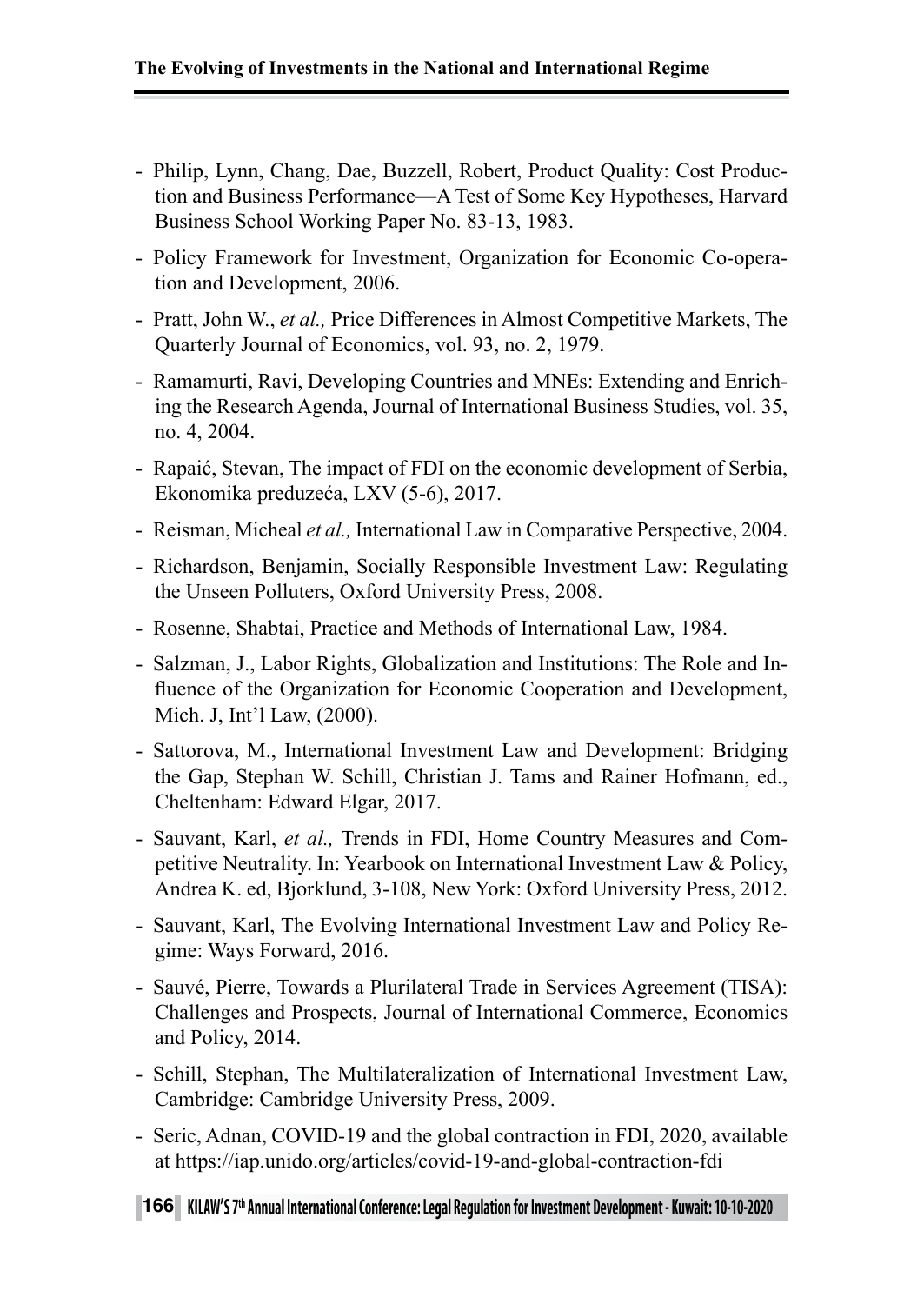- Shleifer, Andrei, Vishny, Robert, The Limits of Arbitrage, Journal of Finance, 1997.
- Smil, Vaclav, Energy and Civilization: A History, Cambridge, MA: The MIT Press, 2017.
- Sokang, K., The Impact of Foreign Direct Investment on Economic Growth in Cambodia: Empirical Evidence, International Journal of Innovation and Economic Development, 4 (5), 2018.
- Taylor, C.T., The Impact of Host Country Government Policy on the United States Multinational Investment Decisions, World Economy, 23 (5), UNC-TAD (1995).
- Tester, Jefferson, Sustainable Energy: Choosing Among Options, Cambridge, MA: The MIT Press, 2012.
- Thailand-New Zealand Closer Economic Partnership Agreement, 2005.
- The ASEAN Agreement for the Promotion and Protection of Investments, 1987.
- The Development Dimension of FDI: Policy and Rule-Making Perspectives, Proceedings of the Experts Meeting held in Geneva from 6 to 8 November, United Nations Publications, 2002.
- The Diplomatic Bluebook 1985 Edition published by the Ministry of Foreign Affairs, Japan.
- The Least Devolved Countries Report, UNCTAD, United Nations, 2019.
- The Panama-Singapore Free Trade Agreement (PSFTA).
- Theiler, Tobias, Political Symbolism and European Integration, Manchester University Press, 2005.
- Trakman L., Australia's Rejection of Investor-state Arbitration. In: Trakman, L., Ranieri, N., (eds), Regionalism in International Investment Law, Oxford University Press, New York, 2013.
- UN Doc A/RES/29/3201, Charter of Rights and Economic Duties of States, UNGA Res 3281 (XXIX) (12 December 1974), UN Doc A/RES/29/3281.
- UNCTAD, The Development Dimension of International Investment Agreement, TD/B/C. II/MEM.3/2, para. 21 (2008).
- UNCTAD, World Investment Report, XVII, 26, 2006.
- United Nations Conference on Trade and Development (UNCTAD) (2000).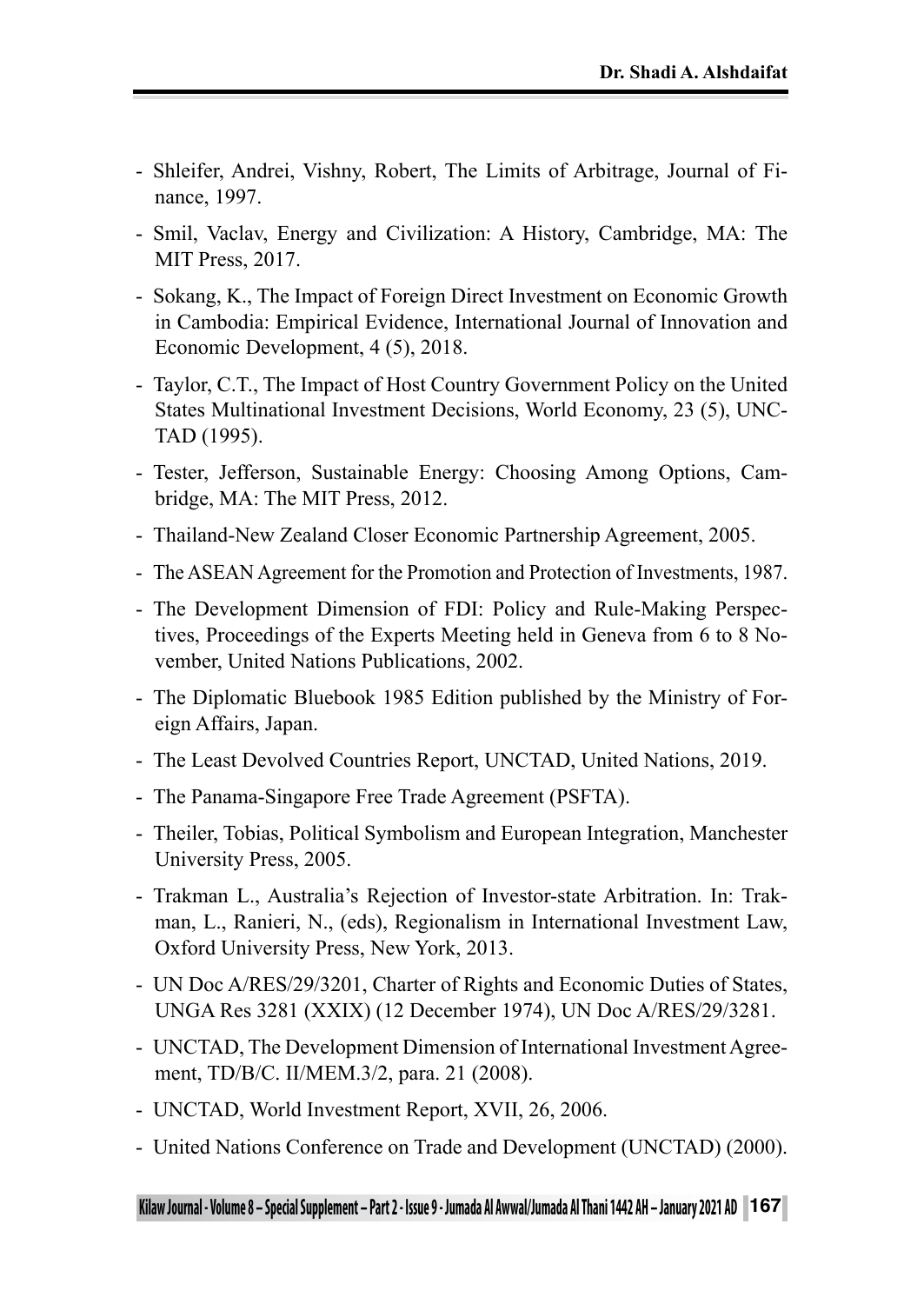- United Nations Millennium Declaration, UN Doc A/55/L.2. 8 September 2000.
- Vanhonacker, W., Entering China: An Unconventional Approach, Harv Bus Rev. 75 (2), 130-1, 134-6, 138-40, 1997.
- Velde, D.W., Foreign Direct Investment and Development: An Historical Perspective, World Economic and Social Survey, 2006.
- Venables, S., Vertical Specialization, presented at ILO workshop of the World Commission on the Social Dimension of Globalization, 19-20 September 2002.
- Vissi, Ferenc, Foreign Direct Investment and Competition, Russian & East European Finance and Trade, vol. 31, no. 3, 1995.
- Warner, M., Fowler, J., Velde, D.W., Linking Corporate Investment and International Development, in ODI working paper, 2002.
- Warren, Christopher. In: The Stream of History: Shaping Foreign Policy for A New Era, Stanford University Press, 1998.
- Weele, Arjan, Purchasing and Supply Chain Management: Analysis, Strategy, Planning and Practice, ed., Andover: Cengage Learning, 2010.
- Weiler, T., Who, Then, Shall Judge? The Interpretation of International Investment Agreements and the Rule of International Law. In: A. Rovine, ed., Contemporary Issues in International Arbitration and Mediation, The Fordham Papers, 2013, Martinus Nijhoff: Leiden, 2014.
- Wong, Jarrod, Umbrella Clauses in Bilateral Investment Treaties: of Breaches of Contract, Treaty Violations, and the Divide between Developing and Developed Countries. In: Foreign Investment Disputes, 14 Geo. Mason L. Rev., 2007.
- World Bank, Foreign Investment Advisory Service, FIAS, Annual Report, FY98, Washington, DC, World Bank, 1998.
- World Economy, Definition, American English Definition, Macmillan Dictionary, 2015.
- World Investment Report 1995, Transnational Corporations and Competitiveness, New York and Geneva: United Nations. UNCTAD (1996).
- World Investment Report, FDI Policies for Development: National and International Perspectives (New York and Geneva: United Nations), United Nations Publication, 2008.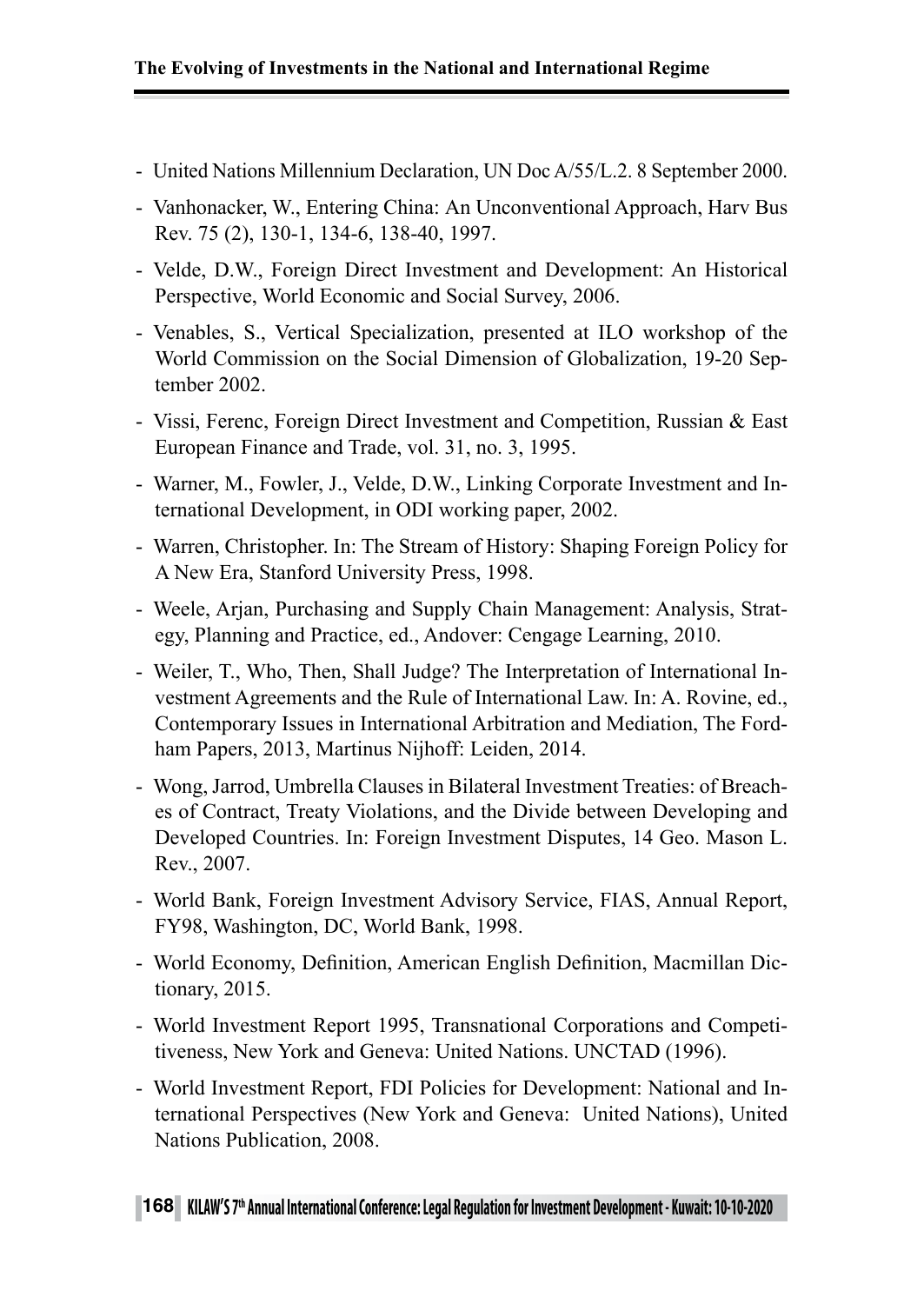- Yackee, Jason, Do Bilateral Investment Treaties Promote Foreign Direct Investment? Some Hints from Alternative Evidence, Virginia Journal of International Law, 51, 2010.
- Yannaca-Small, K., Parallel proceedings. In: Muchlinski, P., *et al* (eds), The Oxford Handbook of International Investment Law, Oxford University Press, Oxford, 2008.
- Yannick, Radi, International Investment Law and Development: A History of Two Concepts, Edward Alger Publication, 2015.
- Zampetti, Beviglia, Fredriksson, Torbjörn (eds.), The Development Dimension of FDI: Policy and Rule-making Perspectives, VIII, New York: The United Nations, 2003.
- Zanatta, Mariana, *et al,.* National Policies to Attract FDI. In: R&D, An Assessment of Brazil and Selected Countries, Research Paper, 2008.
- Zanatta, Mariana, *et al,.* National Policies to Attract FDI. In: R&D: An Assessment of Brazil and Selected Countries, Research Paper, 2008.
- Zimmermann, F., Smith, K., More Actors, More Money, More Ideas for International Development Co-operation, Journal of International Development, Vol. 23, Issue 5, 2011.